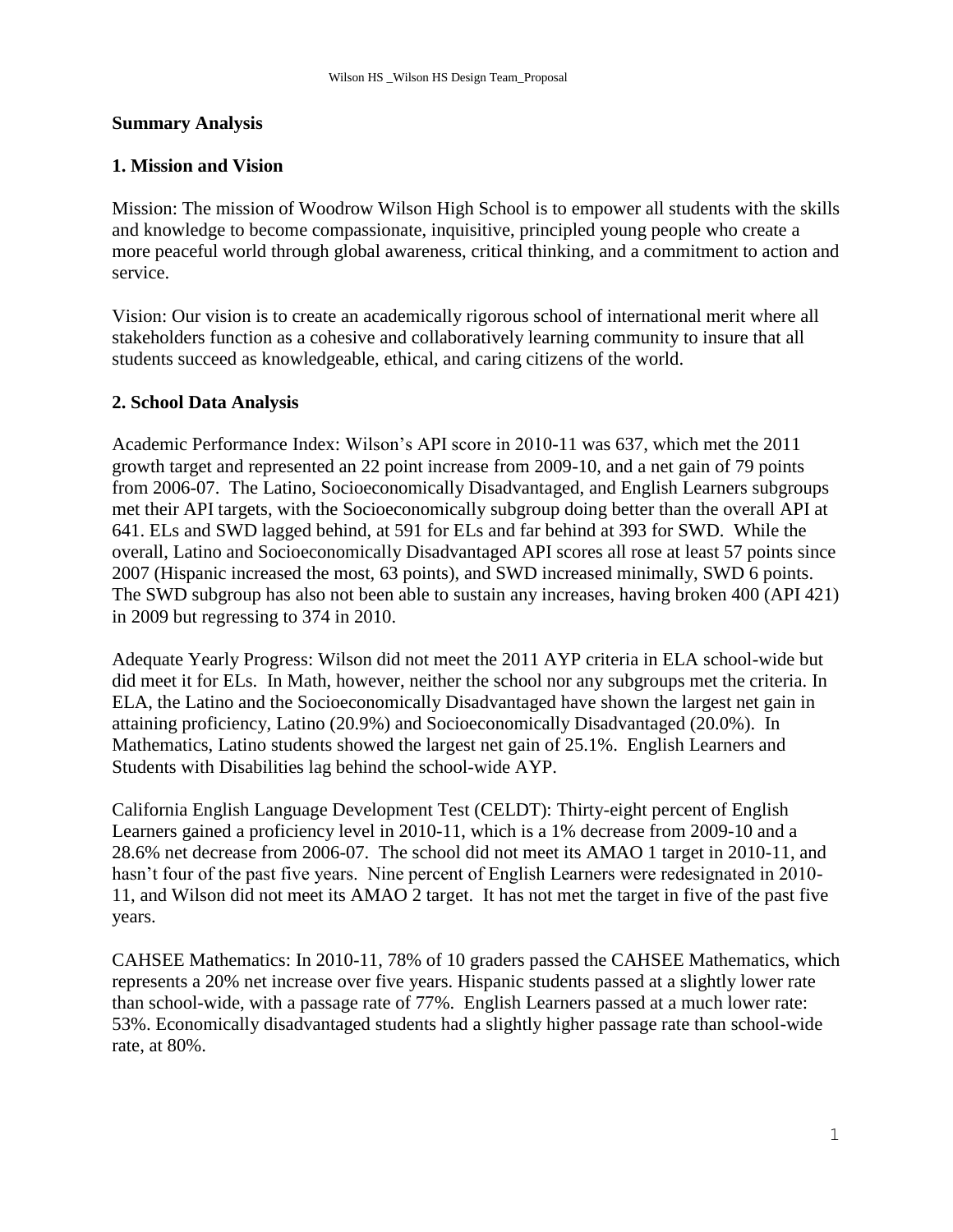CAHSEE ELA: In 20010-11, 73% of  $10<sup>th</sup>$  graders passed the CAHSEE ELA, which represents a 10% net increase over five years. Hispanic students passed at a slightly lower rate than schoolwide, at 72%. Fifty-three percent of English Learners passed, a 22% net increase. Economically disadvantaged students had a slightly higher passage rate than the school-wide rate, at 74%.

CST ELA: In 2010-11, 28% of Wilson students scored Advanced or Proficient on the CST ELA, 37% scored Basic, and 35% scored Far Below Basic or Below Basic. Over five years, proficiency rates increased by 7% and BB/FBB rates decreased by 17%. From 2009-10 to 2010- 11, Wilson was more successful at moving students out of BB than from FBB, B, or P. Eleventh graders performed better in 2010-11 on the CST ELA than  $9<sup>th</sup>$  and  $10<sup>th</sup>$  graders, having more students scoring A or P, and fewer scoring BB or FBB. Examination of skill strand/cluster data shows that Wilson students across grade levels performed best in Word Analysis and Written Conventions, and worst in Literary Response and Analysis. All skill strands have shown improvement over the past five years.

CST Mathematics: When examining the traditional sequence of mathematics courses (Algebra I in 9<sup>th</sup>, Geometry in 10<sup>th</sup>, and Algebra II in 11<sup>th</sup>), very few students scored advanced and proficient in 2010-11, and there has been little if any growth in proficiency rates over the past five years. The vast majority of students are scoring BB or FBB (77% of  $9<sup>th</sup>$  graders in Algebra I, 73% of  $10^{th}$  graders in Geometry, and 84% of  $11^{th}$  graders in Algebra II). Wilson has had very little success in moving students into proficiency, and limited success in moving even FBB students, when examined over 5 years and over 1 year (2009-10 to 2010-11).

Examination of skill strand/cluster data shows that Wilson students across grade levels who took the Algebra I CST performed the best by far in Number Properties, Operations, and Linear Equations, and worst in Functions and Rational Expressions. Geometry students performed comparably in all skill strands, but showed the most net improvement in Angle Relationships, Constructions, and Lines. Algebra II students performed the best in Polynomials and Rational Expressions, and the worst in Series, Combinatorics, Probability and Statistics, and Quadratics, Conics, and Complex Numbers. Performance in Exponents and Logarithms improved the most, which is to say, at all, when observed in net.

CST World History: In 2010-11, 20% of tenth graders scored Advanced or Proficient on the CST World History, which is an 7% net improvement. Fifty-five percent of tenth graders scored FBB or BB, which is a 6% net decrease. Examination of skill strand data shows that Wilson students performed best in Development of Modern Political Thought, and worst in International Developments in the Post WW-II Era and Causes and Effects of the Second World War.

CST Science: In 2010-11, 23% of students scored Advanced or Proficient on the CST Biology, which is an 8% net increase over five years, with most growth coming from BB (a 15% drop in 5 years). Forty-two percent of students scored FBB or BB in 2010-11. On CST Chemistry, only 12% of students scored advanced or proficient, a small net increase over 5 years (3%), and 65% scored FBB or BB. On CST Integrated Science, 4% scored A or P (up 2% in 5 years), and 62% scored FBB or BB (a 9% net decrease over 5 years). The most successful skill strand in Biology was Physiology and the worst was Cell Biology. The most successful skill strands in Chemistry were Chemical Bonds and Biochemistry, and the worst was Chemical Reactions.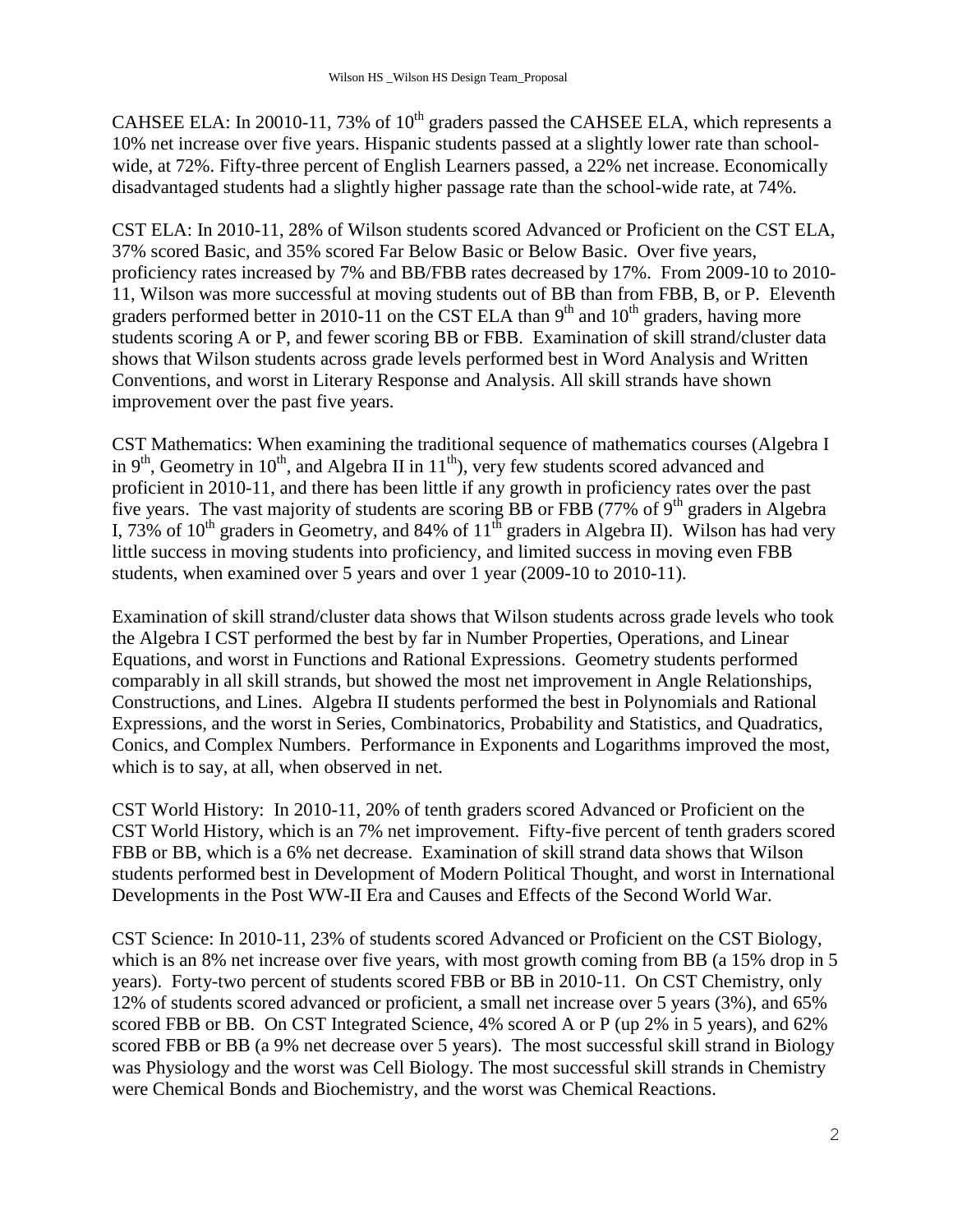Graduates, Dropouts, UC/CSU Eligibility:In 2010, Wilson's 4 year derived dropout rate was 21%, a net decrease of 3% from 2006, and an increase of 6% over 2008. The 4-year derived graduation rate was 79%, an increase of 16% from 2006, when the 4-year rate was only 63%. Wilson has also had some success in increasing their UC/CSU eligible grads. In 2010, the UC/CSU eligibility rate was 59%, an increase of 8% from 2006. That rate has fluctuated however, with a high of 52% in 2007 and a low of 22.2% in 2008.

Strengths:

- 79-point API growth over 5 yers, 22-point growth from 2010 to 2011
- $\bullet$  20% increase in 10<sup>th</sup> grade CAHSEE Math pass rate over 5 years, 77% passed in 2011
- 16% increase in 4-year grad rate over 4 years, 79% in 2010.
- $\bullet$  10% 1 ncrease in 10<sup>th</sup> grade CAHSEE ELA pass rate over 5 years, 73% passed in 2011

Weaknesses:

- EL and SWD subgroups lag behind on API growth, SWD declines on API s
- Over 70% of students are still FBB or BB in Math ( $9<sup>th</sup> Alg$ ,  $10<sup>th</sup> Geom$ ,  $11<sup>th</sup> Alg II$ )
- Close to or above 50% in FBB or BB in ELA, Social Studies and Science  $\bullet$

As evidenced by the longitudinal study of the data, Wilson High School has made steady growth over time. API has shown an average annual growth of 15.8% annually. Students passing rates for CAHSEE ELA and Math and graduation rates have also shown growth over time. Academic growth for significant subgroups, differs and varies from one subgroup to another. English learners and Students With Disabilities sill lag behind in meeting proficiency performance. Additionally, the school has failed to meet Adequate Yearly Progress for many years and continues in program improvement status. Increased effort driven and informed by data and sound instructional pedagogy reflected in the rigorous academic demands of the International Baccalaureate Program as well as an intense focus on an effective implementation of a comprehensive Response to Intervention<sup>2</sup> plan will help the school obtain its annual measurable objectives and improve its API. The use of Professional Learning Communities as a process for ensuring coherent and cohesive collaboration by all stakeholders will also contribute to the academic growth. The ensuing adoption of the IB Middle Years Programme, in which there is equity and access to both an engaging and rigorous education that prepares all students to be college- prepared and career-ready, will undoubtedly establish the conditions necessary for the school to meet its academic growth and its AYP.

#### **3. Applicant Team Analysis**

The Wilson design team is comprised of a diverse group, including: the Principal, an assistant principal, teachers, counselors, coordinators, students, alumni and community members. Members of this group also include department chairs, Small Learning Community (SLC) lead teachers, and the UTLA chapter chair. Additionally, a majority of this group holds Masters of Education degrees and several members have earned a Masters in Educational Leadership and administrative credential. Our Principal, Ursula Rosin, has 21 years experience as a teacher, 10 years as an administrator with extensive experience in instruction, curriculum, and professional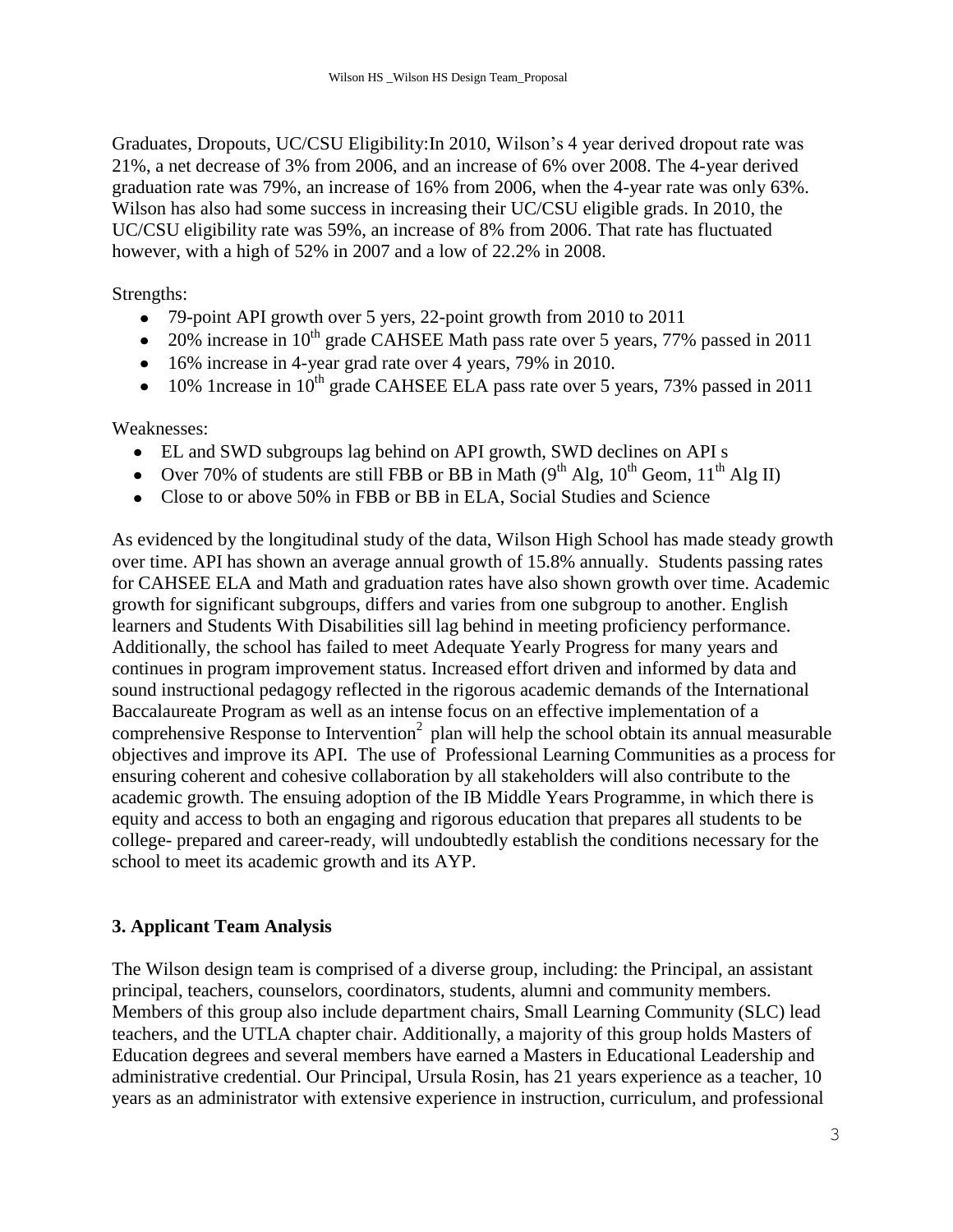development, and holds both a Masters in the Social and Philosophical Foundation of Education as well as a Master in Educational Leadership. Also a majority of the group has been trained in Adaptive Schools, RTI<sup>2</sup>, and the International Baccalaureate Program. This group possesses the necessary skills, education, experience and leadership to forge Wilson High School's vision of a school of international merit.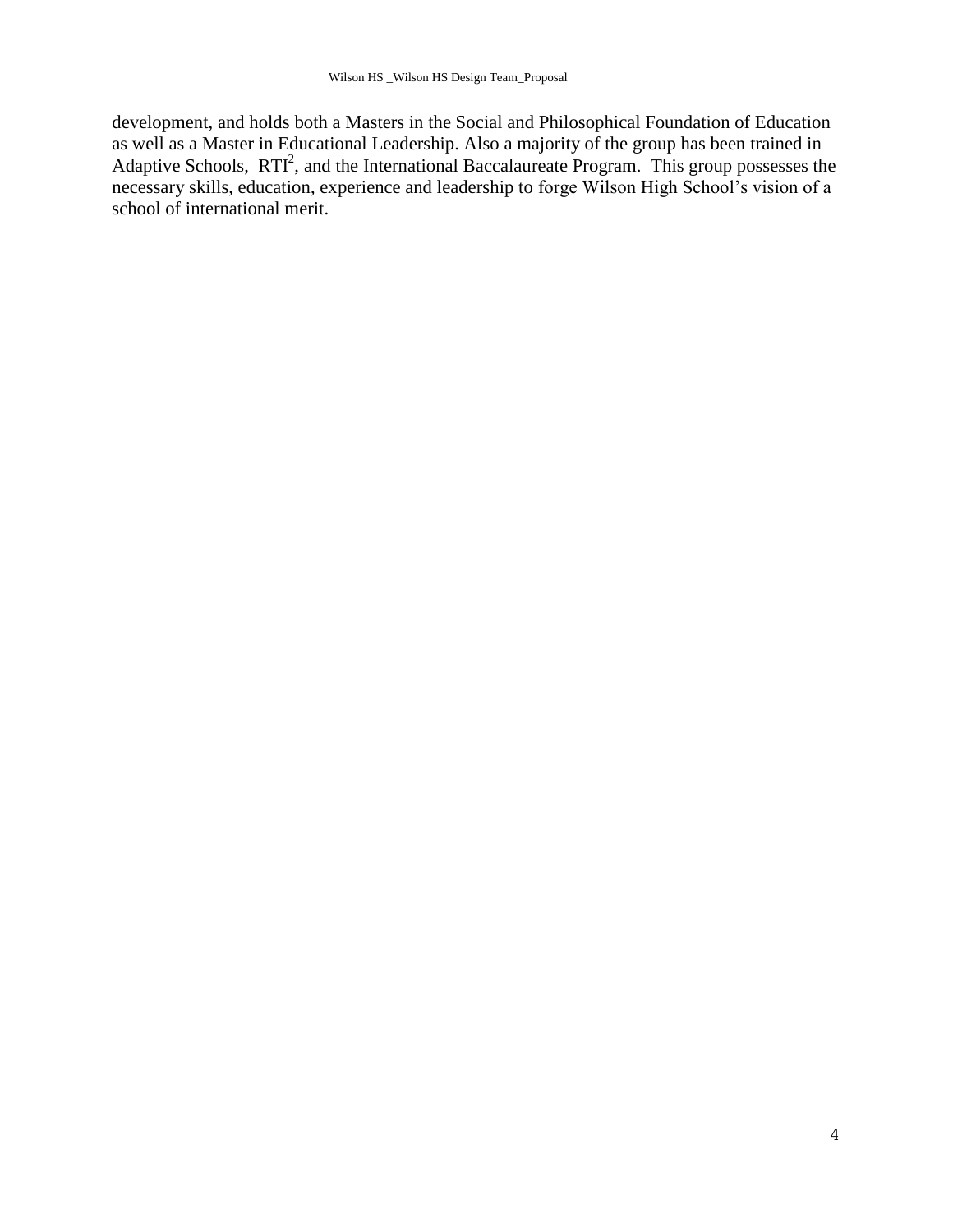### **Instructional Plan: Curriculum and Instruction**

### **a. Instructional Program**

i<br>L

Wilson High School (hereafter Wilson) is committed to providing an instructional program for all students, grades 9-12, which exemplifies a high quality, rigorous academic program. We believe that such an instructional program must be based on providing best, first instruction that is informed by research-based pedagogical techniques in order to ensure that all students have access to a guaranteed and viable curriculum. Our promise is to instill and model high academic expectations for the diverse group of students that will be served at Wilson, resulting in ALL students graduating from Wilson college-prepared and career-ready.

To address the need for increasing student achievement and improving school-wide accountability, our proposed curricular and instructional program is explicitly student-centered and grounded in research of effectiveness with similar student populations, particularly geared toward meeting the learning needs of English Learners (EL), Economically Disadvantaged (ED), and Students with Disabilities (SWD). Towards this end, we have consciously adopted key, research-based instructional strategies (see Instructional Strategies below) that have demonstrated effectiveness for the student population that will be served at Wilson. Moreover, our design of the curricular and instructional program is informed by findings from a study of ten "best practice" high schools in California<sup>1</sup> to ensure high standards of learning for all students and to guide the design of the instructional program at Wilson including:

- *Focus on Standards*: State (and new national Common Core) standards will be used to set goals, develop course outlines, and create common assessments.
- *Data- and Goal-Driven Instructional Planning*: Planning of teaching and learning will be driven by explicit, measurable goals based on data and aligned to standards.
- *High Academic Expectations*: Academic expectations will be high for all students, regardless of socioeconomic status, ethnicity, English language proficiency, learning disability, etc.
- *Evidence of Effectiveness*: Selection of instructional programs and resources will be based on available research and/or evidence of effectiveness. These instructional programs will be tightly aligned to State standards with the understanding that the standards, not the textbooks, drive instructional planning.
- *Differentiation*: A variety of instructional structures, programs, and resources will be selected to assist in differentiating instruction so that students can be served in the regular classroom and have access to a rigorous and engaging curriculum.
- *Personalization*: Providing a personalized, differentiated classroom and enhancing adultstudent relationships through advocacy and mentorship will be the primary means to reach high academic expectations for all.

<sup>1</sup>National Center for Educational Accountability (2006). *Just for the Kids – California. High School Best Practice Study, 2004-2005*. Sacramento, CA.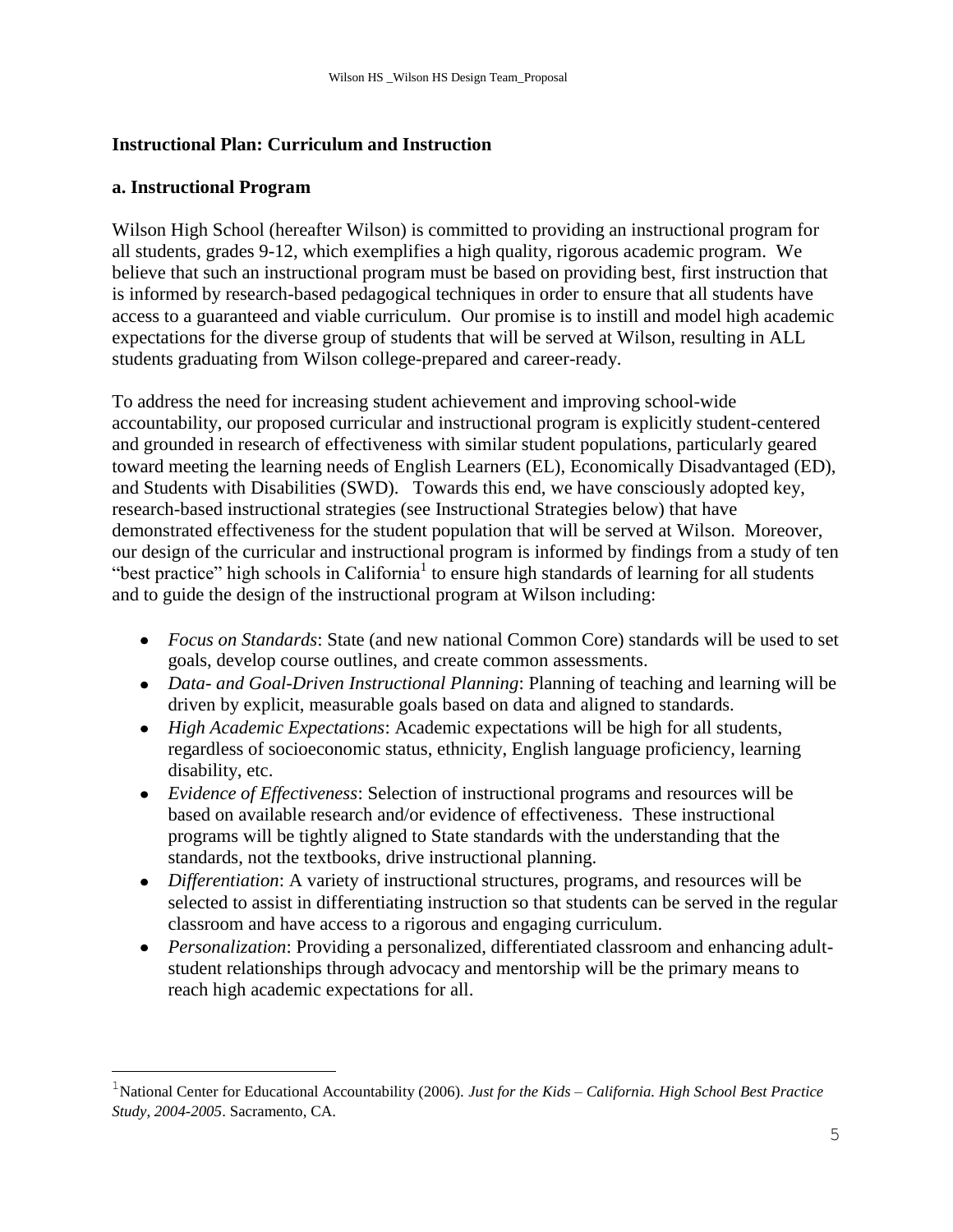- *Alignment of Schedules and Support*: Schools' schedules and structures will protect instructional time and reflect an emphasis on core academic courses. Instructional specialists, coaches, and/or master teachers will work with teachers to ensure that evidence-based teaching strategies are implemented effectively in every classroom.
- *Focused Teacher Collaboration*: Teacher collaboration time will be used to refine and revise curriculum, develop assessments, and share instructional strategies and practices. Collaborative teams will take solution-centered approaches to address the learning needs of students, valuing professional inquiry, reflection and problem solving by team members.

In Spring 2011, Wilson's application to the International Baccalaureate Middle Years Program (IBMYP) was accepted for candidacy. As such, Wilson is on track to offer the IBMYP, which offers a "framework of academic challenge that encourages students to embrace and understand the connections between traditional subjects and the real world, and become critical and reflective thinkers."<sup>2</sup> Three core tenents characterize the IBMYP philosophy:

- 1. *Holistic learning*: all knowledge is interrelated and that the curriculum should cater to the development of the whole person, the attributes of which are described by the IB learner profile.
- 2. *Intercultural awareness*: school communities should encourage and promote internationalmindedness by engaging with and exploring other cultures, a key feature of international education
- 3. *Communication*: schools should encourage open and effective communication, important skills that contribute to international understanding

The aim of the IBMYP is to approach the learning holistically and emphasize the interrelated nature of the subject areas. Instruction is structured around five interdisciplinary themes (called Areas of Interaction), which are used to frame eight subject areas (English, World Language, Humanities/History, Science, Mathematics, Arts, Physical Education, and Technology). The Areas of Interaction include:

- 1) *Approaches to learning* represents general and subject-specific learning skills that the student will develop and apply during the program and beyond. The focus of this area is on teaching students how to learn and on helping students find out about themselves as learners so that they can develop learning skills.
- 2) *Community and service* considers how a student engages with his or her immediate family, classmates and friends in the outside world as a member of these communities. Through effective planning and teaching, students can learn about their place within communities and be motivated to act in a new context.

<sup>&</sup>lt;sup>2</sup> See description at www.ibo.org/myp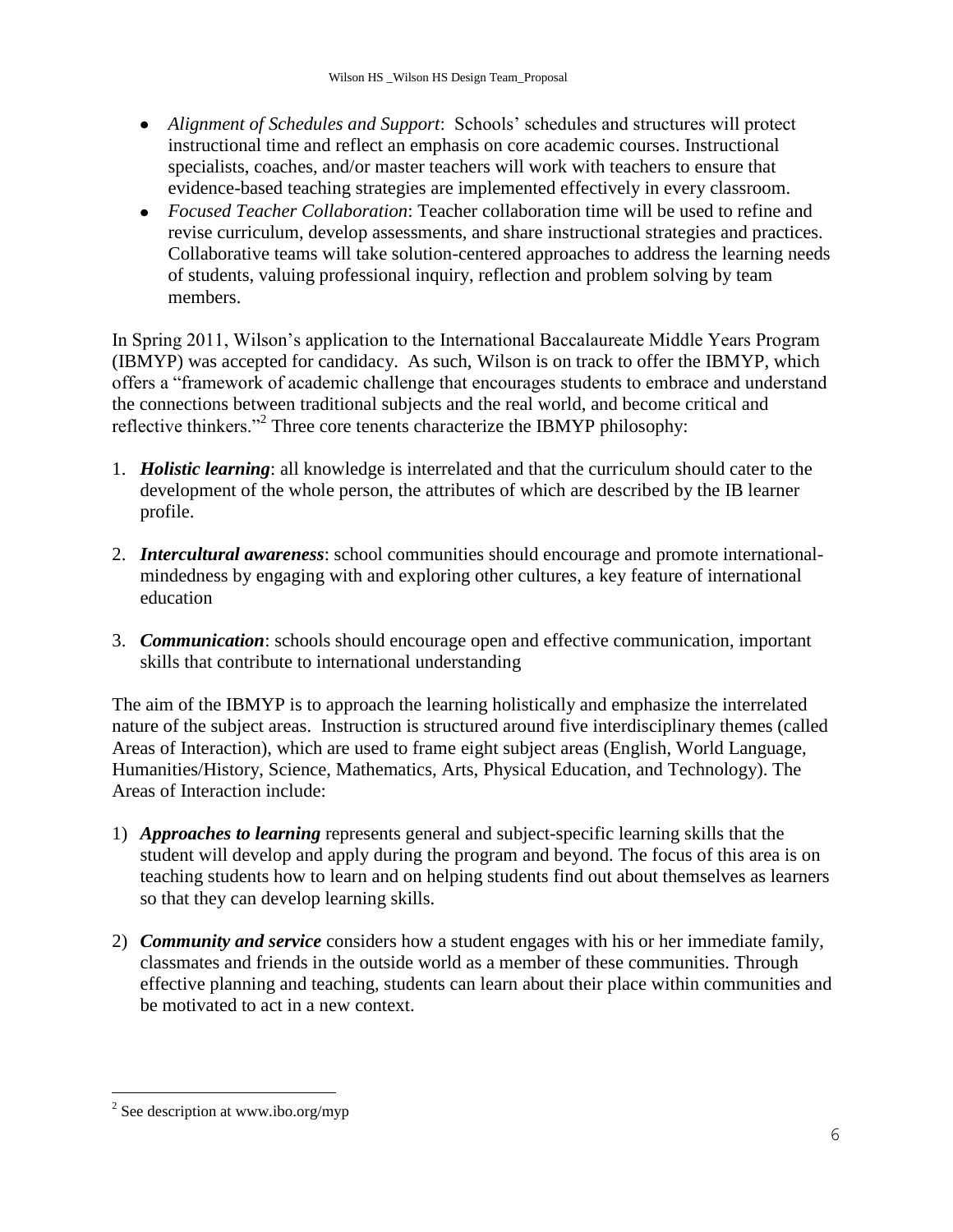- 3) *Health and social education* delves into the range of human issues that exists in human societies, such as social structures, relationships and health. The area can be used by students to find out how these issues affect societies, communities and individuals, including students themselves. Through the area of health and social education, students can identify and develop skills that will enable them to function as effective members of societies, as well as learning about how they are changing and how to make informed decisions that may relate to their welfare.
- 4) *Environments* considers how humans interact with the world at large and the parts we play in our environments. It extends into areas beyond human issues and asks students to examine the interrelationships of different environments. This area can lead students to consider both their immediate classroom environments and global environments.
- 5) *Human ingenuity* deals with the way in which human minds have influenced the world, for example, the way we are, think, interact with each other, create, find solutions to and cause problems, transform ideas and rationalize thought. It also considers the consequences of human thought and action.

As a school that will be implementing the IBMYP, Wilson's guiding philosophy is to develop an instructional program that prioritizes:

- International mindedness and global outlook
- Thematic, interdisciplinary instruction
- Real world applications of learning
- Development of the characteristics in the IB learner profile<sup>3</sup>
- The IB Five Areas of Interaction

i<br>L

Wilson is also a high school that has reorganized into six Smaller Learning Communities (SLCs) and two magnet programs. The SLCs function as interdisciplinary teams of teachers serving approximately 225-300 students in grades 9-12 with a differentiated and personalized educational experience tied to a thematic orientation and/or career pathway (see Table 1 below).

 $3$  IB learners strive to be: inquirers, knowledgeable, thinkers, communicators, principled, open minded, caring, risktaking, balanced, and reflective. See Appendix Q for a complete description taken from *Middle Years Programme: from principles to practice* (2008) International Baccalaureate Organization, Cardiff, Wales, United Kingdom.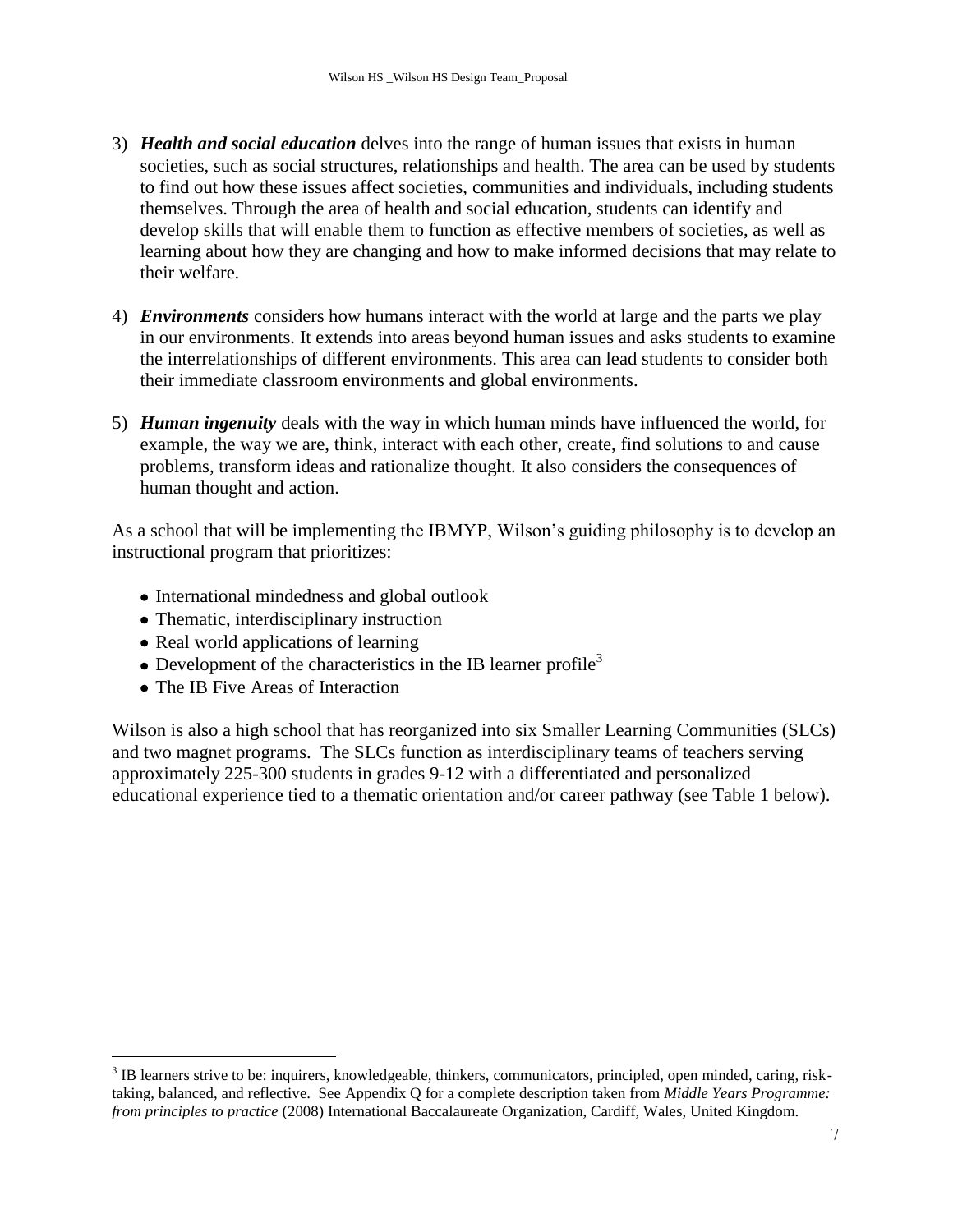| Approximate       | <b>Theme /Pathway</b>         | <b>Thematic Orientation and/or</b> |
|-------------------|-------------------------------|------------------------------------|
| <b>Enrollment</b> |                               | <b>Career Pathway</b>              |
| 225               | Environmental & Urban Studies | Environmentalism, sustainability   |
|                   |                               | and urban planning                 |
| 225               | Business & Technology         | Entrepreneurship and advancing     |
|                   |                               | technology                         |
| 225               | <b>Agents of Change</b>       | Public service, activism and       |
|                   |                               | social justice                     |
| 225               | <b>Visual Arts</b>            | Visual media, art and design       |
| 225               | Performing Arts               | Theatre production and musical     |
|                   |                               | theory                             |
| 225               | <b>Health Science</b>         | Public health, science and         |
|                   |                               | technology                         |
| 150               | Police Magnet                 | Law enforcement and public         |
|                   |                               | safety                             |
| 225               | Law Magnet                    | Law and justice                    |

**Table 1: Wilson's SLC Structure** 

Wilson's SLC structure provides an ideal framework for implementing the IBMYP precisely because these academies promote:

1. A thematic structure for interdisciplinary study

i<br>L

- 2. Career pathways that prepare students for  $21<sup>st</sup>$  Century global society
- 3. Opportunities for community partnerships and service learning
- 4. Family Advocacy System (FAS) to support and personalize the high school experience for students<sup>4</sup>

In addition, SLCs have documented benefits in terms of reducing dropout rates, improving student attendance, and increasing likelihood of high school graduation.<sup>5</sup> In effect, the SLC structure provides a vehicle for bringing together a focus on academic rigor, with augmented emphasis on curricular relevance and enhanced relationships/personalization. These 3Rs – rigor, relevance, and relationships – provide an umbrella for the instructional program at Wilson intended to ensure that ALL students do, in fact, graduate on-time college-prepared and careerready. Embedded within the SLC's are four California Partnership Academies. Wilson High is committed to fully supporting the partnership academies in order for them to meet the requirements set by the CA Education code so that they can continue to receive their funding from the CA Department of Education. Given the demographic shifts in the community, SLCs have also aligned themselves as sister SLCs with linked themes to prepare for possible merges.

<sup>&</sup>lt;sup>4</sup>The Family Advocacy System serves as a homeroom class in which students "loop" with a teacher from their SLC for four years. FAS will help students develop study skills, prepare for college and careers, and plan and carry out personal projects.

<sup>5</sup>Kemple, J. K. and Snipes, J. C. (2000). *Career academies: Impacts on students" engagement and performance in high school*. New York, NY: Manpower Demonstration Research Corporation. See also, Bloom, H.S. et. al. (2010). *Transforming the High School Experience: How New York City"s New Small Schools are Boosting Student Achievement and Graduation Rates*. New York, NY: Manpower Demonstration Research Corporation.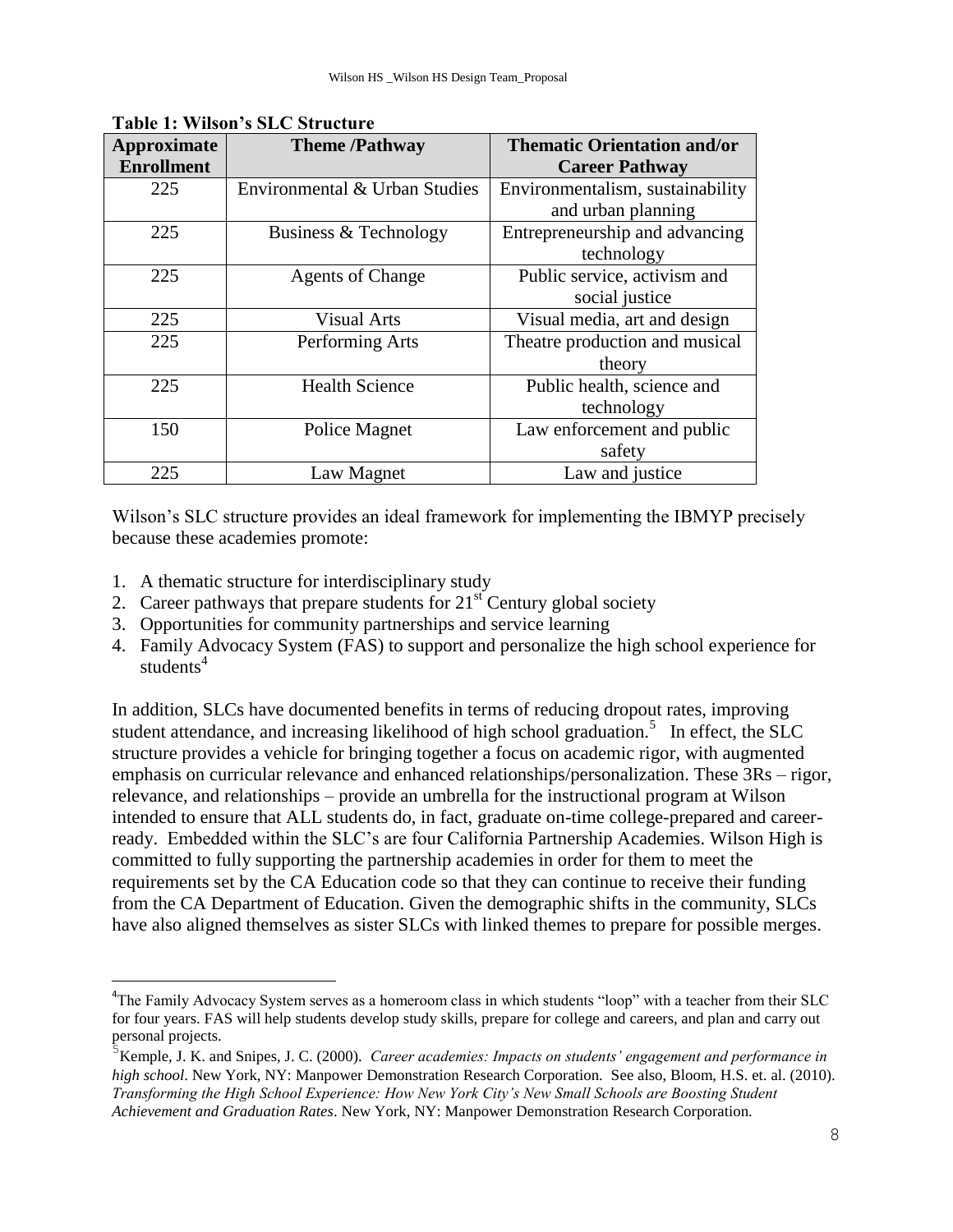For academic rigor, Wilson will continue to utilize the Instructional Guides and Periodic Assessments adopted by LAUSD as the backbone of the core instructional program until interdisciplinary lesson units are developed (see Curriculum Development below). The Instructional Guides specify curricular pacing to address key standards, as well as suggested model lessons and practice assessments. Similarly, the Periodic Assessments provide a set of benchmarks for measuring student academic progress tied to the standards "along the way" that can be used to guide and modify instructional delivery. Wilson will use these resources as guides rather than a striclty prescribed process for instructional delivery. Put another way, Wilson will take advantage of the flexibility and autonomy of Public School Choice to change instructional delivery to meet the individual needs of students, many of whom arrive in high school performing well below grade level. Re-sequencing and re-pacing of the standards will be allowable as long as instruction is standards-based and meets the needs of a thematically oriented academy.

At the same time, Wilson aims to augment this emphasis on academic rigor with relevance and relationships so that students are engaged and connected to a rigorous, standards-based instructional program. Curricular relevance will be manifest in efforts to ensure that students have opportunities to participate in hands-on, interdisciplinary experiences and project-based learning that allows them to apply and connect learning within and across academic disciplines. Relevance also means connecting learning to real-life applications that showcase how learning will be applied in career/workplace settings so students understand how and why what they are learning is important beyond high school. Through exposure to contextualized, thematic learning, students are more likely to retain knowledge and skills that they have been taught. Lastly, curricular relevance also encompasses efforts to ensure Culturally Relevant and Responsive Education (CRRE) to acknowledge, respond to, and celebrate the diverse cultural communities that will be served by Wilson in an equitable and pluralistic manner (see section on Addressing the Needs of All Students below).

The academies' focus on relationships at Wilson will directly address the need to personalize the secondary educational experience so that students are not allowed to drift and/or fall through the cracks. Personalization strategies are intended to connect students to the staff (teachers, counselors, administrators) within each academy so that individual student needs are met. Personalization includes activities that provide students with effective transitions from middle into high school, as well as distinctive educational experiences (i.e., how participation in one academy is different from that received by other students who have chosen another academy) during their high school years. More importantly, however, personalization of instruction means student-centered pedagogy that takes into account student interests, talents, background, and aspirations. Personalization also implies a greater emphasis on individualized counseling and guidance so that all students develop accountability for their own learning and have a concrete plan for high school graduation and beyond that is the frequent focus of student-adult interactions.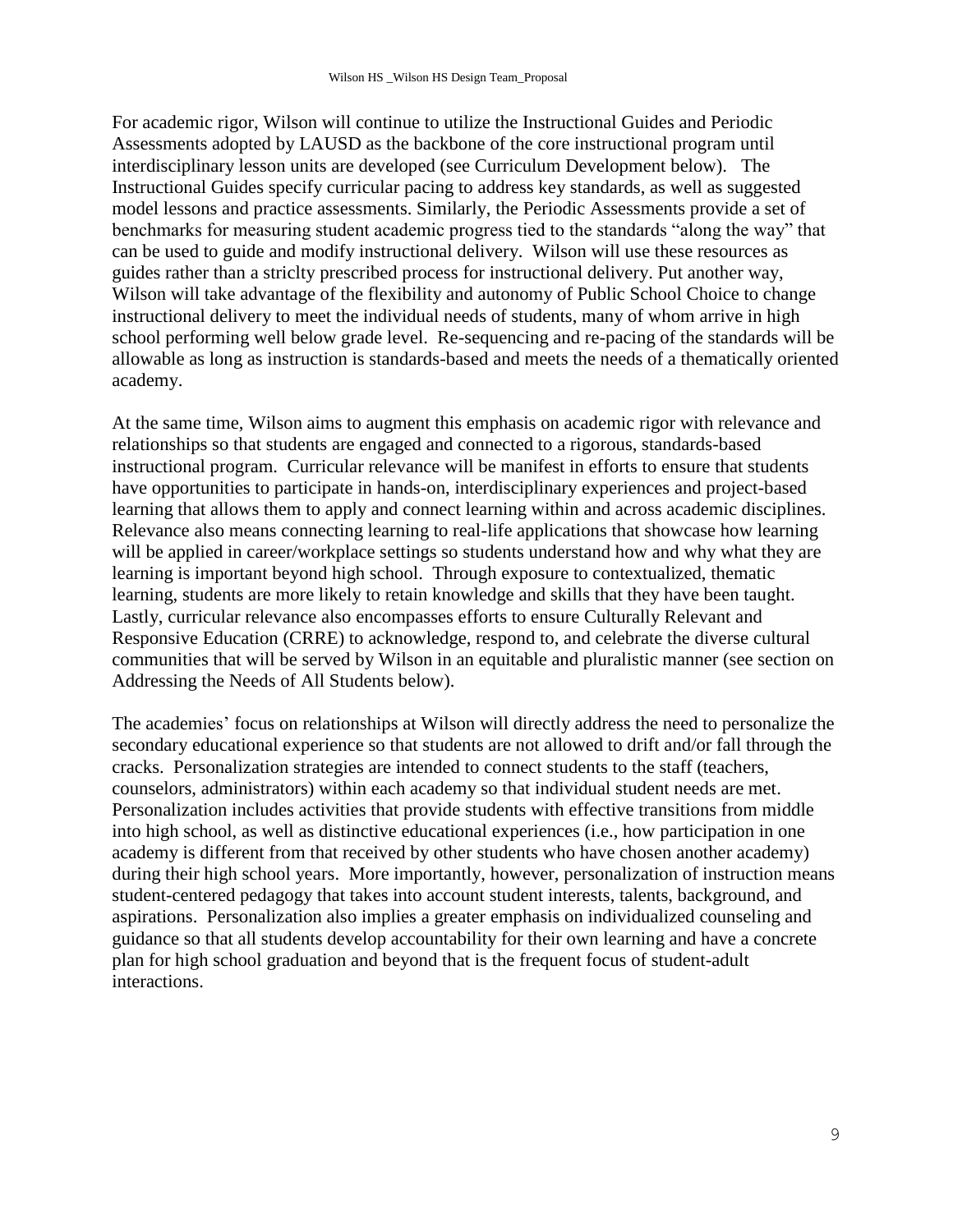Wilson embraces a vision of bringing together academic rigor with enhanced relevance, differentiated instruction, and depth of learning summarized eloquently by Wiggins and McTighe (2008):

*"The mission of high school is not to cover content, but rather to help learners become thoughtful about, and productive with, content. It's not to help students get good at school, but rather to prepare them for the world beyond school-to enable them to apply what they have learned to issues and problems they will face in the future. The entire high school curriculum-course syllabi, instruction, and especially assessment-must reflect this central mission, which we call learning for understanding."<sup>6</sup>*

In this way, Wilson is committed to providing an instructional program which ensures that students develop skills and knowledge for engaging in intellectual work across disciplines/subject matter AND preparation for the global economy of the  $21<sup>st</sup>$  century.

- IB mission and vision and IB Learner Profile develops students into well-rounded global citizens.
- SLC thematic electives provide opportunities of deep exploration of career-based courses in a sequence that builds upon previously learned skills.
- SLCs also form a structure for interdisciplinary study within and between core content areas.
- Common strategies across disciplines/common assessments within departments ensure uniform delivery of information and grading, especially of cross-disciplinary culminating tasks.
- IB requires study of foreign language. Wilson will offer Spanish and Mandarin to make our students more competitive in the global political and economic network.
- Career Technical Education (CTE) courses provide real-world career-based study.
- Scheduling all students for A-G courses encourages a college-going culture.
- Mentorships/partnerships with local businesses and organizations give students hands-on experience in a professional environment.

## *Instructional Strategies*

i<br>L

It is our belief that good first teaching, with embedded academic intervention and support, must form the basis for Wilson's instructional program. Our analysis of student achievement and school performance data 2006-2011 indicate some key areas of growth, particularly:

- 81-point API growth, with 37-point growth from 2009 to 2011 (last two years)
- 21% increase in  $10^{th}$  grade CAHSEE Math pass rate, with 79% passing in 2011 (46%) Advanced or Proficient)

<sup>6</sup>Wiggins, G, and McTighe, J. (2005). "Put Understanding First" *Educational Leadership 65 (8), 36-41*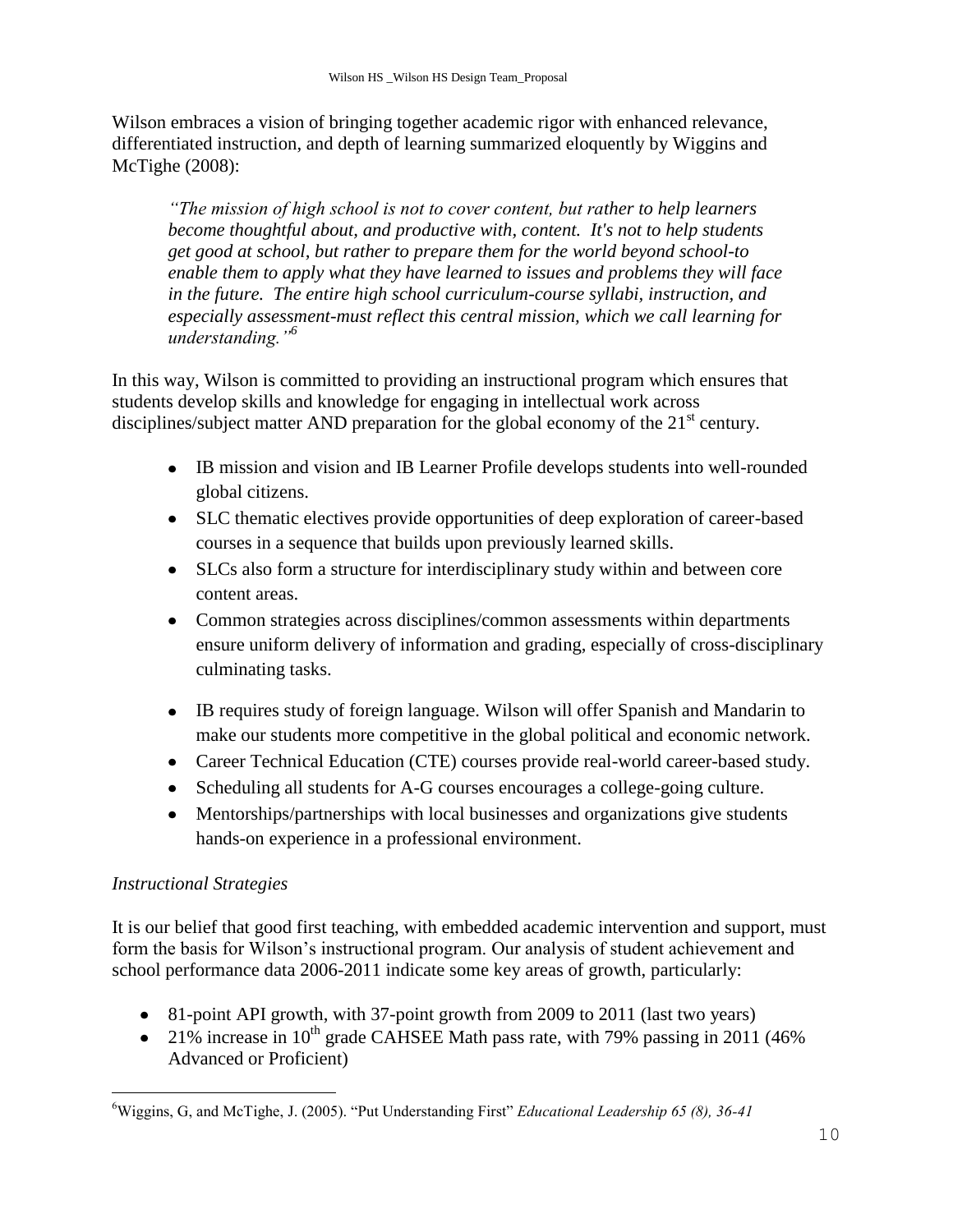- 11% *increase* in 10<sup>th</sup> grade CAHSEE ELA pass rate, with 74% passing in 2011(41 %) Advanced or Proficient)
- 16% increase in the four-year graduation rate, 79% in 2009 (most current year available).

Nonetheless, other data clearly indicate weaknesses and areas in need of additional focus:

- Majority of students (i.e., over 70%) are scoring Far Below Basic or Below Basic in high school Mathematics, and approximately half are scoring at these proficiency levels in English/Language Arts, History, and Science.
- Ongoing achievement gap among English Learners (EL) and Students with Disabilities (SWD) who have been less likely to show progress on both the CST and CAHSEE.

In sum, the "typical" Wilson student needs additional instructional support and overt scaffolding in order to be successful in the core academic instructional program. There is a need for pedagogy that reaches the whole student and values multiple intelligences, and is responsive to the tenets of Response to Instruction and Intervention  $(RTI<sup>2</sup>)$  and differentiated instruction. Our students also require additional supports in developing habits of mind for success, higher-level critical thinking skills, and foundational knowledge and skills upon which to build grade-level achievement and beyond. As such, the Wilson Design Team has come to consensus on the following research-based instructional strategies that support such an approach and, therefore, will form the basis of instructional delivery across content areas and academies:

- 1. **Specially Designed Academic Instruction in English (SDAIE)** is a pedagogical approach that focuses on providing students with scaffolded and differentiated lessons that enable students to access and master rigorous core content through the application of modified speech and explicit modeling by teachers, frontloading of academic vocabulary, student involvement in multi-sensory experiences that address multiple learning modalities. At Wilson SDAIE will explicitly focus on:
	- o **Non-linguistic representations**<sup>7</sup> intended to promote conceptual understanding by scaffolding learning. These often include use of graphic organizers<sup>8</sup> to categorize and organize student learning.
	- o **Cooperative learning**<sup>9</sup> involving the structuring of peer-to-peer and small group interactions (e.g., Think-Pair-Share, Jigsaw, Reciprocal Teaching, Literature

 $\gamma$ Non-linguistic representations are a research-based instructional strategies in and of themselves, ranked fifth of nine key strategies overall. See Marzano, R. J.. Pickering, J.D., and Pollack, J.E. (2001) *Classroom Instruction that Works: Research based Strategies for Increasing Student Achievement. Alexandria, VA: ASCD. Non-linguistic* representations rank higher (second of nine) when analyzing the impact for English Learners according toHill, J. D. and Flynn, K.M. (2006) *Classroom Instruction that Works with English Language Learners*. Alexandria, VA: ASCD.

<sup>&</sup>lt;sup>8</sup>Thinking Maps are distinct graphic organizers used to scaffold instruction for students in eight fundamental thinking processes (defining in context, describing with adjectives, sequencing and ordering, identifying part/whole relationships, classifying and grouping, comparing and contrasting, analyzing cause and effect, and illustrating analogies). Thinking Maps enable students to organize their thinking and are typically used in conjunction with collaborative learning groups to facilitate brainstorming, pre-writing, and other learning activities that help students to access and master rigorous content.

<sup>&</sup>lt;sup>9</sup>Cooperative learning is a research-based instructional strategy ranked sixth of nine key strategies overall. See Marzano, R. J.. Pickering, J.D., and Pollack, J.E. (2001) *Classroom Instruction that Works: Research based*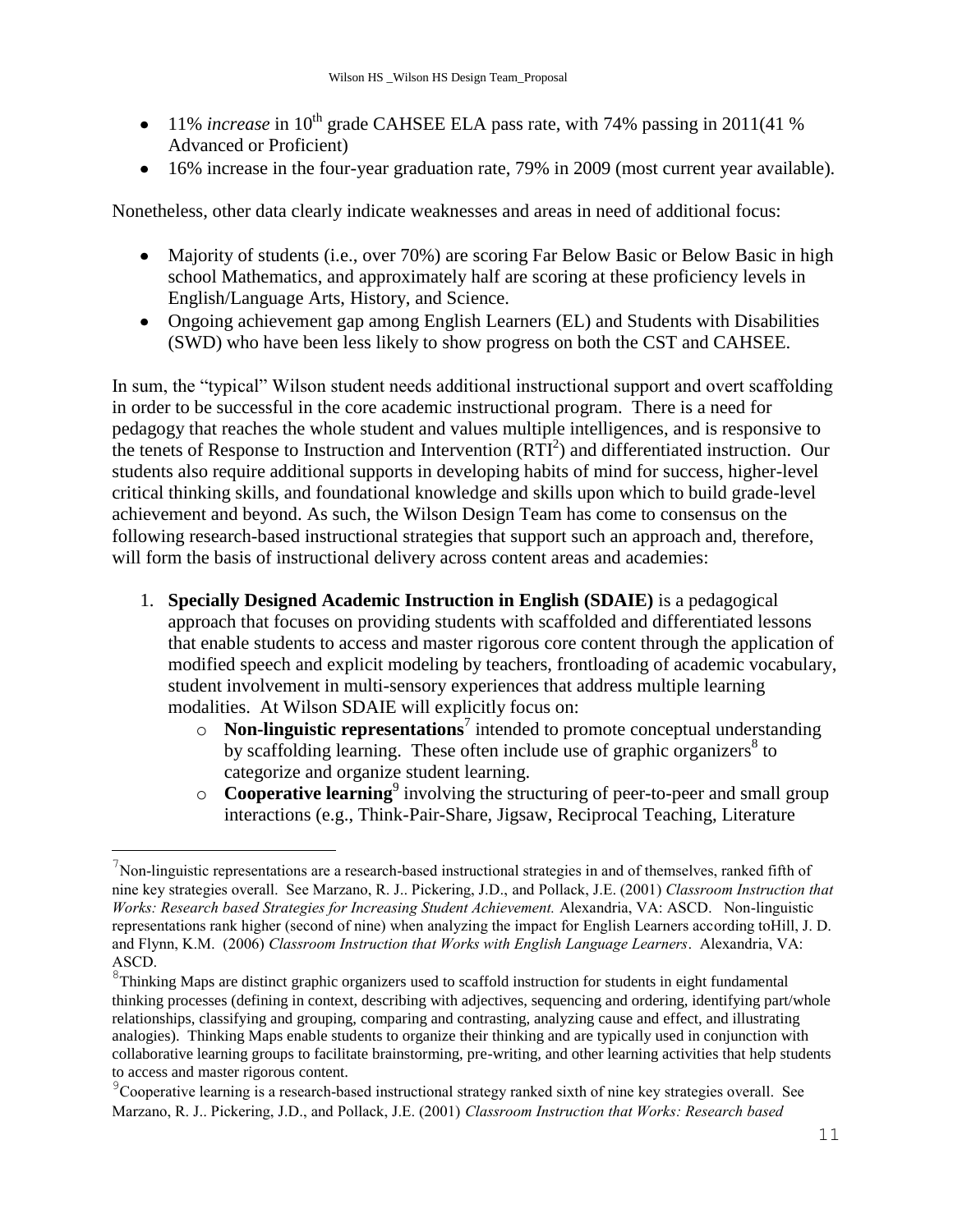Circles etc.) during lessons to engage and promote active learning and oral language practice.

- o **Content, Connections, Comprehensibility and Interaction(CCCI)**
	- Design lesson objectives that focus on specific concepts and specific language
	- Build connections between what is to be learned and what students already know
	- Combine visual cues such as pictures and diagrams with verbal and written communication
	- Use modeling and sentence frames to scaffold academic language development
- 2. **Advancement Via Individual Determination (AVID)**is a college-readiness system designed to increase the number of students who enroll in four-year colleges by raising expectations and providing academic and mentoring support. Wilson is an AVID national demonstration site in LAUSD. **WICR** — writing, inquiry, collaboration, and reading — forms the basis of the AVID curriculum. It gives students the skills they need to succeed in college-preparatory class by transforming students from passive learners into active classroom contributors and critical thinkers, including the use of Socratic Seminars<sup>10</sup> to stimulate higher-level thinking and meta-cognition. AVID also focuses on improving students' study skills (e.g., [time management,](http://en.wikipedia.org/wiki/Time_management) use of cornel[lnote-taking](http://en.wikipedia.org/wiki/Note-taking)  $11$ , and generation of higher level questions for interactive classroom discussions).
- 3. **Project-based learning(PBL)** is a systematic teaching method that engages students in learning essential knowledge and life-enhancing skills through an extended, studentinfluenced inquiry process structured around complex, authentic questions and carefully designed products and tasks. <sup>12</sup> At Wilson, our PBL framework will involve students in interdisciplinary projects where students collaborate, working together in original ways to come up with the solutions to real world problems and/or learning applications. PBL experiences will provide complex tasks based on challenging, interdisciplinary questions or problems that involve the students' problem solving, decision-making, investigative skills, and reflection that emphasize teacher facilitation of learning rather than directed teaching.

*Strategies for Increasing Student Achievement.* Alexandria, VA: ASCD. Cooperative learning ranks higher (fourth of nine) when analyzing the impact for English Learners according toHill, J. D. and Flynn, K.M. (2006) *Classroom Instruction that Works with English Language Learners*. Alexandria, VA: ASCD.

<sup>&</sup>lt;sup>10</sup>Socratic seminar is a method of teaching that engages students in intellectual discussion by responding to questions with questions, instead of answers. This method encourages the students to think for themselves rather than being told what to think. Open-ended questions allow the students to think critically, analyze multiple meanings in text, and express ideas with clarity and confidence.

 $11$ Cornell Note-Taking is a research-based instructional strategy ranked second of nine key strategies overall. See Marzano, R. J.. Pickering, J.D., and Pollack, J.E. (2001) *Classroom Instruction that Works: Research based Strategies for Increasing Student Achievement.* Alexandria, VA: ASCD. Cooperative learning ranks higher (fourth of nine) when analyzing the impact for English Learners according toHill, J. D. and Flynn, K.M. (2006) *Classroom Instruction that Works with English Language Learners*. Alexandria, VA: ASCD.

 $12$ Definition taken from Buck Institute for Education. See www. pbl-online.org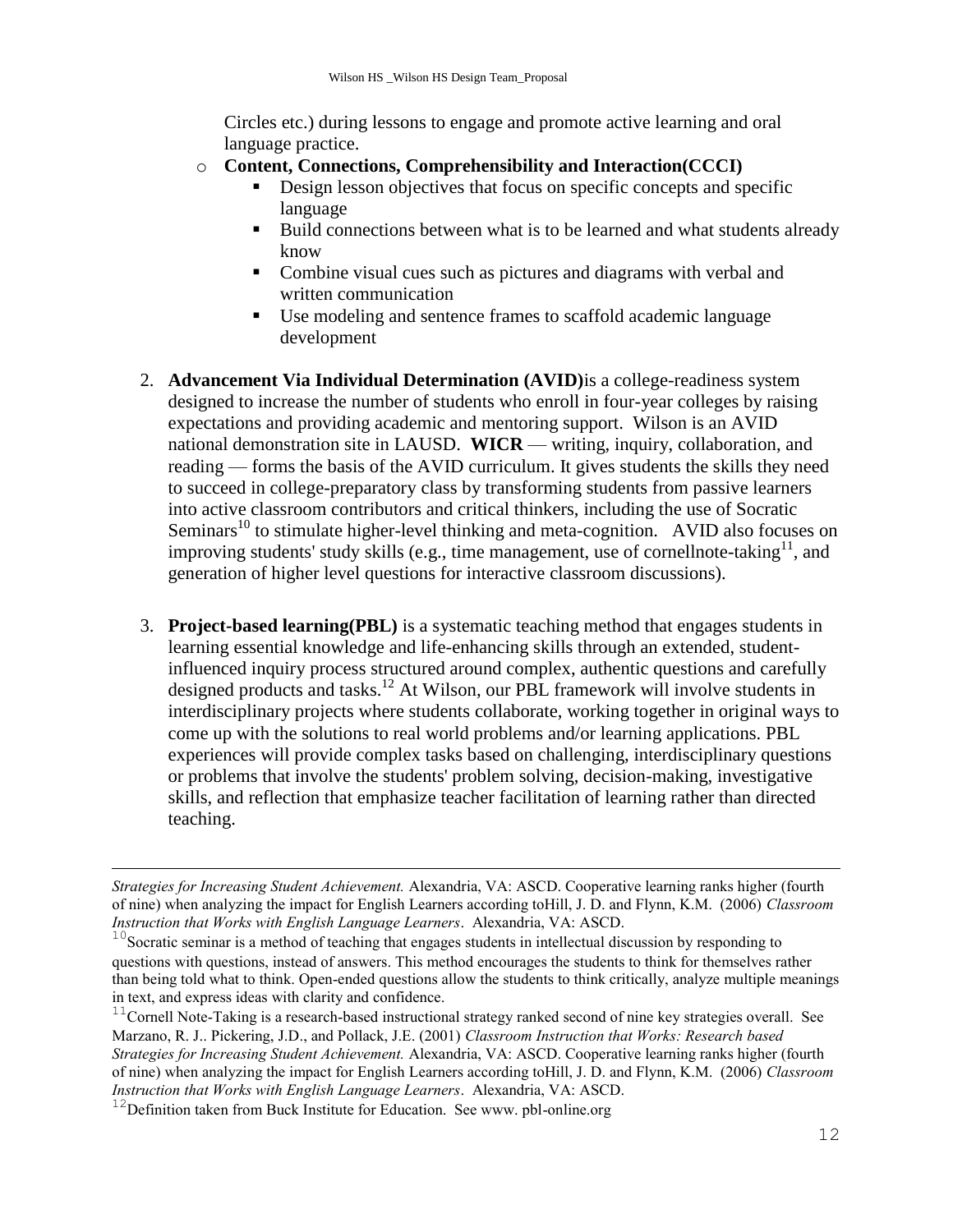4. **Reading and Writing Across the Curriculum** – The Development of "Authentic Literacy" - The lifelong consequences of good or poor literacy skills are monumental. Authentic literacy – i.e., generous amounts of close, purposeful reading, rereading, writing, and talking – profoundly affects students' life and career options, their understanding of the world, and their facility with concepts and ideas.<sup>13</sup> As a result, in order to raise student achievement across all core academic subjects, it is critical for Wilson High School and its staff to embrace the use of authentic literacy as a core strategy. For, as stated in the National Commission on Writing, 2003, p. 9:

*If students are to make knowledge their own, they must struggle with the details, wrestle with the facts, and rework raw information and dimly understood concepts into language they can communicate to someone else. In short, if students are to learn, they must write.*

The Common Core Standards, which will be adopted by the District in 2014, are testimony to this critical nature of literacy and writing. Disciplinary literacy is integrally embedded into the newly State adopted Common Core Standards for English, Social Science, and Science. As a result, the Wilson Instructional Leadership Team developed a set of Schoolwide Writing Criteria to be used by all departments based on both the Common Core Standards for writing in English as well as the Language A Rubric for IB (appendix R). The school has also acquired a large set of high interest texts for reading across the curriculum to enhance engagement in current critical issues across the core curriculum. Writing, linked to close reading, is the workshop of thought and has the most profound impact on students' abilities to engage in higher-order thinking.

While the specific curricular use of these strategies will differ from academy to academy based on their thematic orientation, ALL students at Wilson will receive an instructional program that incorporates the regular use of these strategies. We believe these instructional strategies are mutually reinforcing and complementary. As such, they provide a common "toolkit" for designing classroom teaching practices and student learning activities that will enable us to reach our vision of all students graduating from high school college-prepared and career-ready.

#### *Autonomy*

i<br>L

Wilson is committed to taking advantage of curricular and instructional autonomy provided under the Public Schools Choice (PSC) process to implement innovative practices aimed at maximizing student learning and engagement.

First, Wilson is demonstrating a commitment to innovation in the instructional program by joining and fully capitalizing on the international school community through the IB Programme. Wilson is participating in an internationally recognized program that offers students global opportunities. Wilson is also implementing the IBMYP in conjunction with Farmdale

<sup>&</sup>lt;sup>13</sup>Schmoker, M. J. (2006). The power of authentic literacy. *Results now: how we can achieve unprecedented improvements in teaching and learning* (pp. 51-57). Alexandria, Va.: Association for Supervision and Curriculum Development.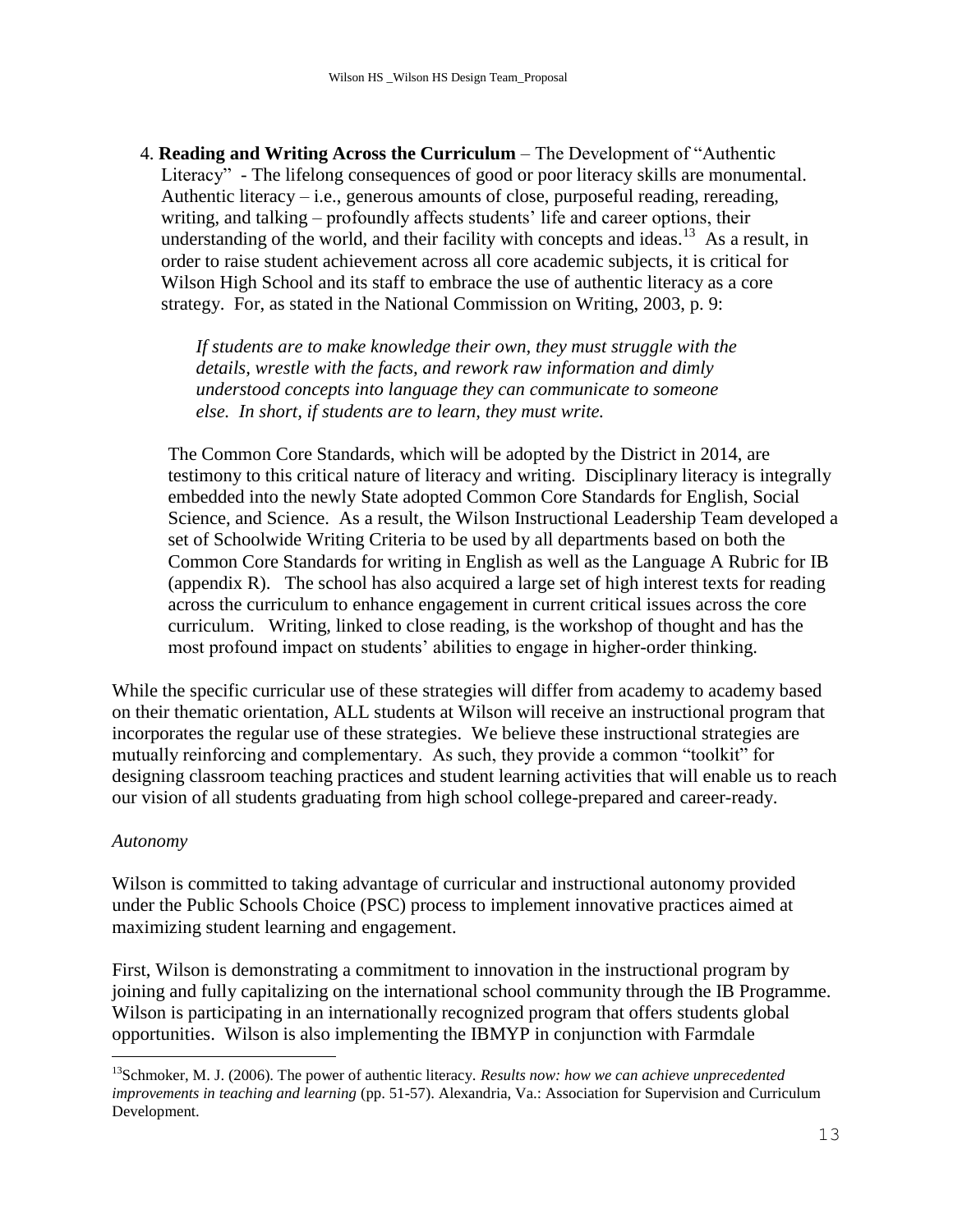Elementary and El Sereno Middle to ensure a K-12 pathway into IB.

Second, our adoption of Project-based learning (PBL) as a key instructional strategy (see Instructional Strategies above) for actively engaging students, encouraging applications of conceptual knowledge, and promoting a problem-solving and critical-thinking mindset will necessitate the development of subject area and interdisciplinary projects that innovatively connect to subject area standards. Autonomy will be beneficial in this respect insofar as the development of PBL lessons will require re-sequencing of content standards and development of performance-based assessments that measure student mastery in ways that are different from more traditional multiple choice or even constructed response assessments. Our emphasis on applied learning and "big" ideas (i.e., how to learn, rather than merely what to learn) will be aided by autonomy. Autonomy will help us meet the IBMYP requirement of an interdisciplinary  $10<sup>th</sup>$  grade project, tied to a Small Learning Community theme.

Third, Wilson will use the autonomy provided under PSC to expand student access to college level learning opportunities while in high school. In particular, we intend to address the need for increasing college access and eligibility by expanding opportunities for students to enroll at East Los Angeles Community College and/or California State University Los Angeles while in high school so that they earn college credit and directly experience a college environment.

Lastly, PSC autonomy will be helpful in meeting the district's Service Learning graduation requirement. Wilson will expose students to multiple examples of PBL, including an  $11<sup>th</sup>$  grade Service Learning Project. As part of this process of making learning more performance-based and relevant, Wilson is currently expanding community partnerships (which already exist in three California Partnership Academies on campus) in all SLC academies in order to provide all students with increased access to internships, job shadowing, and career mentoring.

### **b. Core Academic Curriculum**

For the core academic curriculum, Wilson will continue to utilize many of the curricular resources provided by LAUSD. In the first 1-2 years of PSC implementation, we will use the autonomy provided by PSC to design IBMYP interdisciplinary curricula (see Curriculum Development below). While these are being developed, Wilson will use the Instructional Guides, which provide guidance on curricular pacing and concept lessons. We will also continue to use the periodic assessments, which provide standards-aligned benchmarks on student progress. All textbooks, Universal Access materials, and other supplemental materials will adhere to guidelines from the State Board adoptions.

At the same time, teachers will deliver curricular based on IBMYP unit planners, which include a common structure for lesson design that includes: 1) backwards mapping; 2) essential unit (learning) questions; 3) unit/lesson concepts; 4) culminating tasks and projects; and 5) learner expectations. All departments are engaged in developing and refining curricular maps and common formative assessments.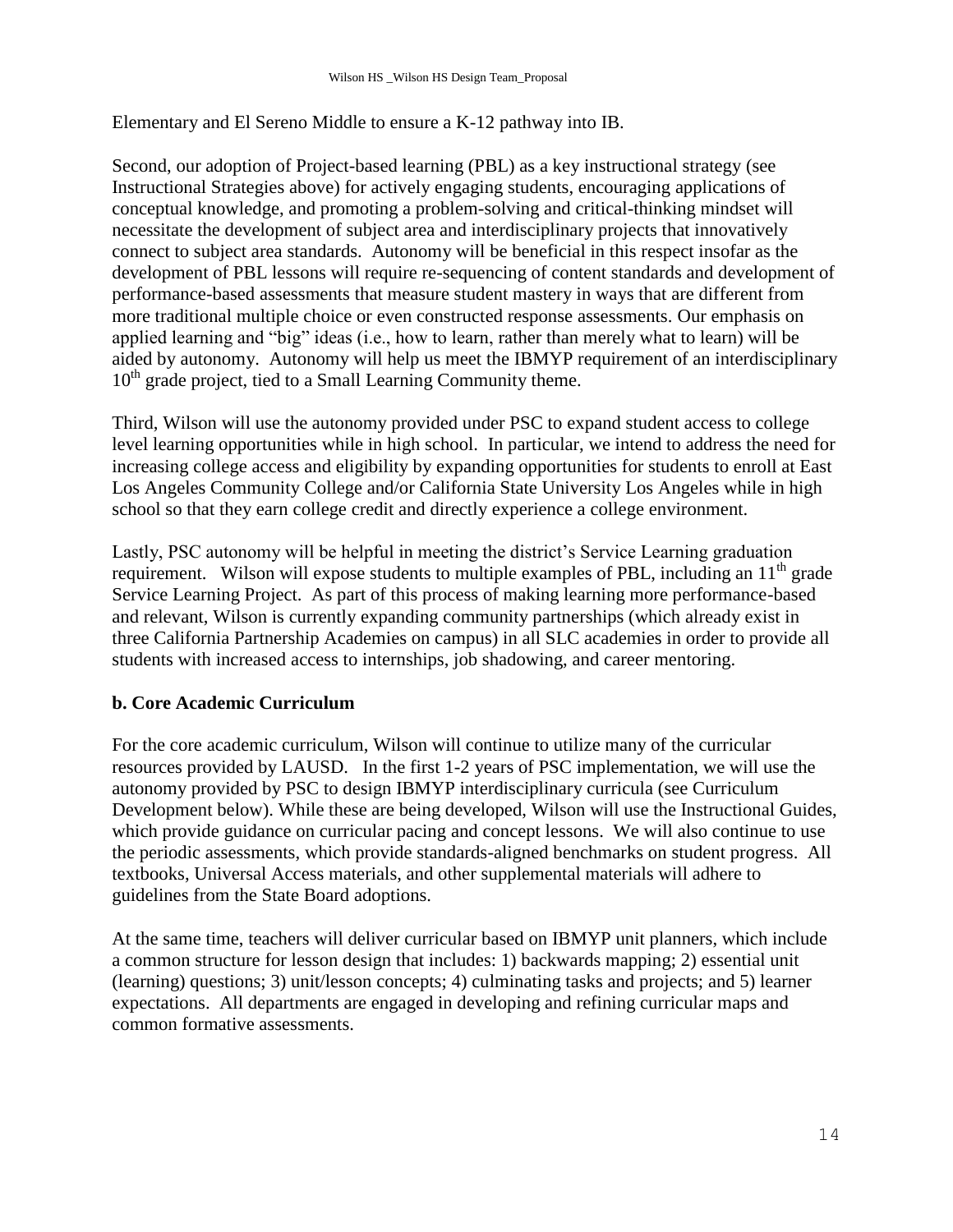Wilson will "operationalize" the four common instructional strategies above through the "Wilson" Mule Team Lesson Design and Study" protocol (appendix S). This protocol provides a common framework for how to design a standards-based lesson, irrespective of course content. The five elements of Wilson's Lesson Design will include the following:

- 1. Identify and prioritize common student needs
- 2. Develop specific objectives to meet student needs
- 3. Plan instruction to meet objectives
- 4. Deliver and debrief instruction
- 5. Assess student work and reflect upon the strengths and/or challenges of the lesson design.

Our curricula will be standards-based and meet the requirements for UC/CSU eligibility (i.e., the A-G course sequence). At a minimum, all high school students will take four years of English, three years of Mathematics, two years of Science, three years of Social Studies/History, two or more years of Physical Education, two years of foreign/world languages, one year of a performing or fine art elective and one year in a career technical art. The principal, APSCS, counselors, SLC leads, and department chairs will work collaboratively on the matrix and master schedule to ensure students have equitable access to all A-G courses, both within SLCs and across the school when necessary.

Below we have provided descriptions of the curricula and instructional foci of the core academic subject areas:

English/Language Arts: To increase achievement in all five clusters in English Language Arts, teachers will align internationally minded curriculum to the new Common Core State Standards (CCSS). These standards will also frame the schoolwide writing criteria. The standards based units will touch upon the five areas of interaction as well as the various components outlined in the IB unit planner. By organizing curriculum in this manner, students will experience meaningful and culturally relevant daily lessons. Currently the units of study for MYP ELA classes will follow the general pacing of the local district which begins with persuasion, followed by exposition and literary analysis and will conclude with a personal narrative. Culminating tasks for the different units will expose students to a variety of testing prompts found on ELA tests as well as real world scenarios where they are asked to be critical readers, writers, and speakers. The English Department seeks to challenge students to embrace reading and writing as a vehicle to better our community and our world.

Mathematics: In Mathematics, CAHSEE scores have improved (last six years) as a result of double blocking 9th and 10th grade students in Algebra 1 and Geometry classes. However, CST Math scores are lowest, on average, compared to other core subjects. Based on data, our students tend to do best on review and foundational skills, but show the lowest levels of performance on standards and concepts taught toward the end of the school year. Based on an evaluation of previous double block classes scheduled for struggling Wilson students, we have revised our approach to working with double block classes. Instead of teachers simply "stretching curriculum" they will implement a wide range of strategies. These include: effective interventions, common assessments, department-wide implementation of Cornell Notes, student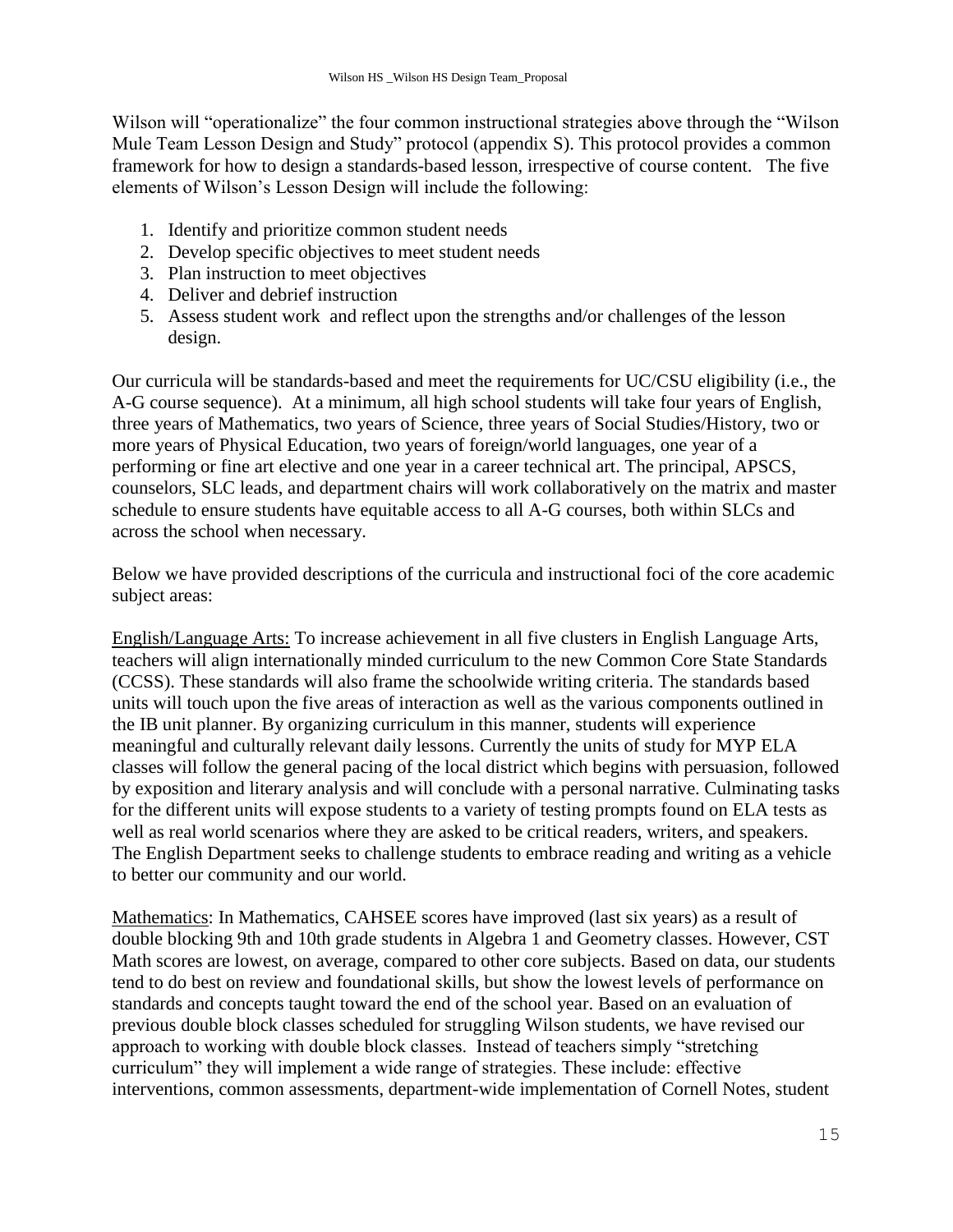specific intervention teachers, use of inquiry based lessons, implementation of the Mule Team Lesson Design and Study, and following our monthly calendars and common grading rubrics for RTI support class. The Math department will focus on providing better, more effective scaffolding and academic intervention during the initial teaching of lessons. Teachers will be gradually trained to introduce the new Common Core Standards (CCS) in Math into IB lessons and units.

Science: Science teachers will design and implement specific labs that focus on enhanced laboratory experiences and inquiry-based lessons. Science teachers will focus on experiential learning through labs, using innovative, interactive instructional activities and strategies. In addition, Science Department's evaluation of previous student performance indicates that teaching students scientific skills in isolation gets lost or is less effective than when students can connect scientific concepts to real-life health concerns. These connections help build relevancy. Therefore, lessons will include connections to real-life concerns (e.g., diabetes, sickle-cell anemia, and other health-related issues especially prevalent in the local community). IB unit planning will help teachers develop lessons around themes and essential questions relevant to these health concerns. Data shows that macro-level concepts are understood but the micro-level understandings need more work. Teachers will target learning activities that require students to use more detailed information to express big scientific ideas.

History/Social Science: The 2011-2012 school year IB "roll-out" will absolutely help history teachers to build their expertise and curricular integration of international developments given the IB focus on international-mindedness and global awareness. Teachers will design and implement standards based, engaging and highly rigorous lesson units using the IB planner. The Social Studies Department has also identified power standards based on what is most likely to occur on standardized tests and has developed their curriculum maps to address the most relevant standards and lessons. These curricular maps are thematically designed rather than chronologically, focusing on commonalities, themes, and making connections across timelines rather than trying to understand events in purely linear order. In conjunction with AVID WICR strategies, the curricular maps also incorporate writing and project-based learning instead of the "lecture and test" method in order to promote active engagement and student interactions and simulations of course content including elements from the *History Alive!* curriculum and textbook, *A People"s History of the United States*, and *Facing History and Ourselves: Holocaust and Human Behavior* text and training.

### *Curriculum Development*

Wilson will develop interdisciplinary SLC units. Because each of the six SLCs and two magnet programs have a distinct, thematic orientation/career pathway that guides how students experience core academic instruction, as well as a set of specialized electives and CTE courses, the curricula at Wilson will be supplemented by *"thematic teaching"* delivered through the individual academies. Curricular relevancy will be embedded into the curriculum through school-wide use of project-based learning (PBL). In this way, we aim to connect academic learning to real life experiences and presentations of student learning organized around each academy's theme.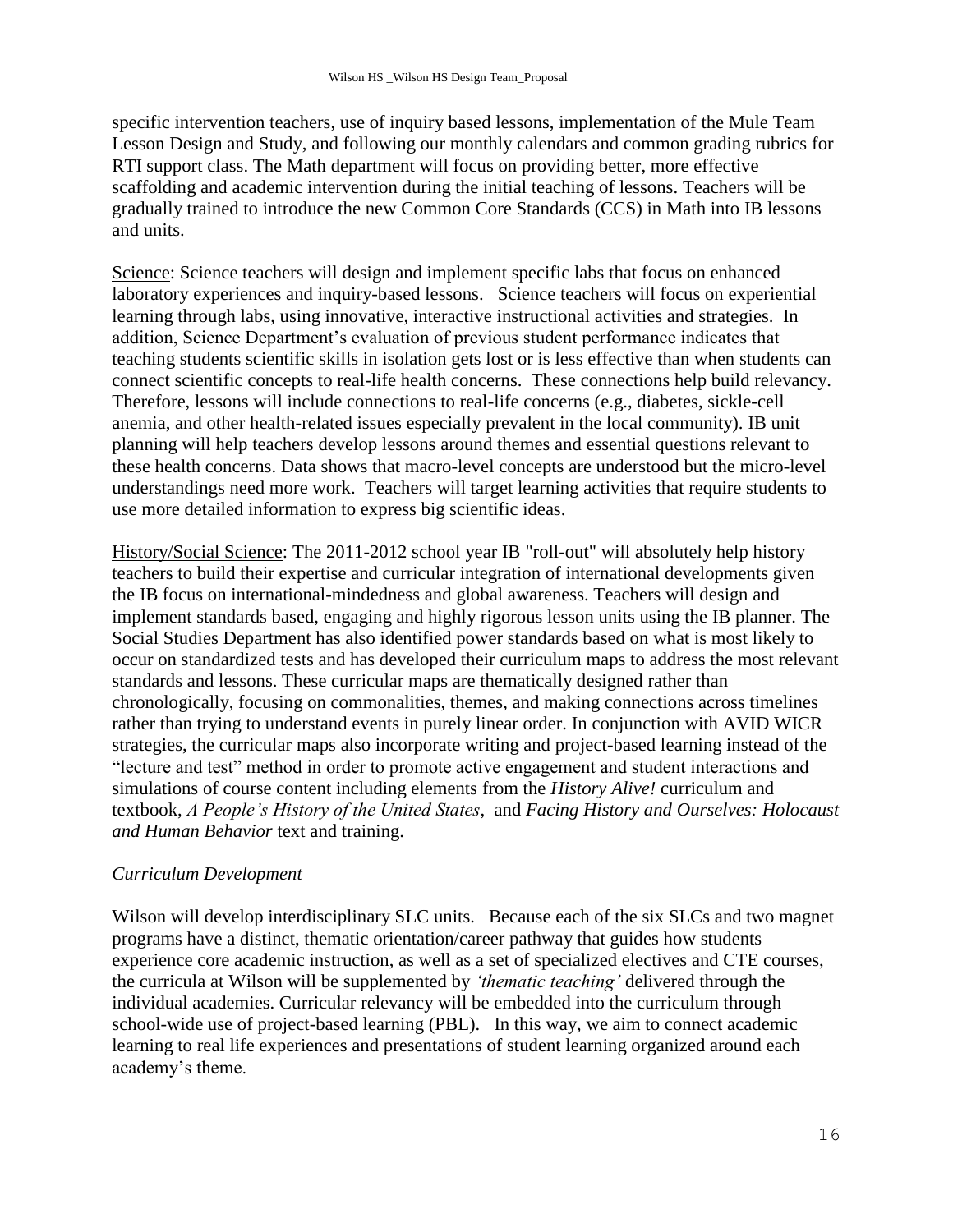All curricula will be formatted using IB unit templates that clearly show alignment to CA state standards. Curriculum maps and unit plans will be on file in a binder stored in the principal's office. Standards will be posted in each classroom that reflect what is being covered in the current unit/lesson. Teachers will begin to be trained in the new standards in English Language Arts and Math in a "phase-in" process comprised of initial exposure and orientation leading to later incorporation into IB lessons and units. Due to the in-depth nature of the task, the timeline for developing PBL/IB lesson units will occur over a longer period of time. We will begin the curriculum development process in 2012-13 but will likely not have a set of defined curricula until the end of Year 2 (2013-14).

Another area of curriculum development hinges on revising the curriculum for Family Advocacy System (FAS) to make it more consistent at each grade level, and tailored within each SLC. In conjunction with our school's organization into separate SLCs capable of ensuring that every student is known and receives a personalized secondary educational experience, the FAS will function as set-aside time for on-going personalization between students and a faculty advocate. The FAS curriculum will be used to develop students' personal ownership of the A-G requirements in order to be "college-ready (we term this "AVIDization" of the FAS curriculum). The FAS curriculum will be organized as grade level modules that provide ideas for classroom activities tied to course credit checks and guidance on high school programming, review of assessment data for individual students, study and organizational skills, social and community responsibility, student projects and presentations of learning (including IBMYP  $10<sup>th</sup>$  grade project,  $11<sup>th</sup>$  grade Service Learning project, etc.), college preparation (PSAT, SAT, college essays), and career exploration (skills and interest inventories, mock resumes and job interviews, etc.) The FAS curriculum reflects both the IB and AVID program objectives to ensure that our students are college-ready, reflective, intellectual risk-takers, who possess an international perspective. FAS also solidifies our commitment to enhancing school-home connections and providing students with a supportive adult at the school, as well as a built-in peer group across their high school years.

### **c. WASC Accreditation**

In Wilson's most recent WASC (2010), Wilson was accredited for six years with a revisit at the three year mark. Several areas were identified as "School-wide Critical Areas for Follow-Up" that are addressed in the current PSC proposal. In particular the PSC planning process outlines ways that Wilson will address:

CATEGORY A: Organization: Vision/Purpose, Governance, Leadership/Staff, and Resources

- The administration must continue to recruit a highly qualified teaching staff and provide high quality staff development and support to retain staff.
- The Leadership Team should continue a formalized process to gather and evaluate data to verify the effectiveness of the instructional program, including SLCs and support programs, and make appropriate revisions as necessary.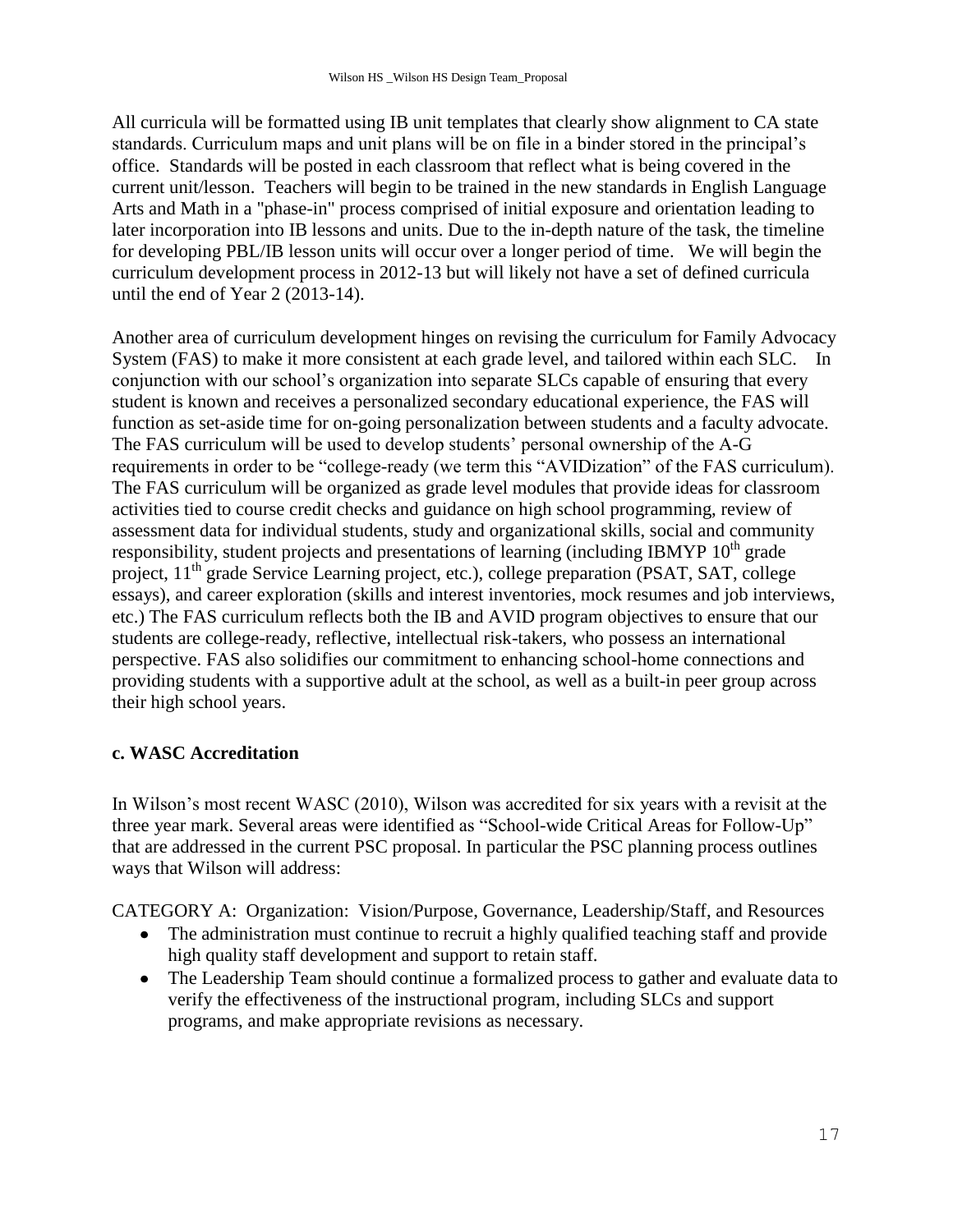CATEGORY B, C, and D: Standards-Based Student Learning: Curriculum, Instruction, Assessment & Accountability

- The Leadership Team should continue to strengthen collaboration time in order to maintain and enhance effective instruction and further develop the SLCs, the IB program, and the common assessments.
- The administration and staff should ensure that high academic rigor is consistently applied across the full spectrum of the curriculum.

CATEGORY E: School Culture and Support for Student Academic Growth

The administration and staff should continue to strengthen the outreach to parents and  $\bullet$ community and increase stakeholders' involvement and participation.

Wilson will be revisited in Spring 2013 by WASC. The plan for WASC accreditation is realistic and will include strategies to ensure the school meets all WASC criteria and identifies who will lead the process for the school. The PSC plan is the action plan for the WASC accreditation process and the Single School Plan. Committees for WASC accreditation will be in place early and continue as standing committees to keep a laser-like focus on data in order to modify and improve the instructional program as necessary. The fall and spring reviews for PSC will serve as a vehicle to monitor our adherence to goals of PSC, WASC and the Single School plans.

### **d. Addressing the needs of all students**

i<br>L

Wilson is committed to providing consistent access for all students to standards-based curricula that embody high expectations for academic achievement, as well as differentiated instruction that takes into account different learning styles, socio-cultural influences and possible learning disabilities. Differentiation is an approach intended to support student learning by addressing diversity of learning styles and multiple intelligences, often via task rotation.<sup>14</sup>Differentiated instruction is "responsive" teaching rather than "one-size-fits-all" teaching, where the teacher proactively plans varied approaches to what students need to learn, how they will learn it, and/or how they can express what they have learned in order to increase the likelihood that each student will learn as much as he or she can as efficiently as possible. Concretely, teachers do this by differentiating content (what), process (how), and product (evaluation) in their classrooms.<sup>15</sup>

The key instructional strategies (see Instructional Strategies above) include commitment to providing in-class differentiation. Another key aspect of addressing the needs of all students at Wilson will center on implementation of Culturally Relevant and Responsive Education (CRRE). Research refers to CRRE as theoretical educational framework that attempts to confront the reality that teachers will continue to come into contact with students whose cultural, ethnic, linguistic, racial, and social class backgrounds differ from their own. Specifically, teachers must be able to construct pedagogical practices that have relevance and meaning to students' social and cultural realities in order to integrate the cultures of different racial and ethnic groups into

<sup>&</sup>lt;sup>14</sup>Silver, H., Strong, R., and Perrini, M. (1997) "Integrating Learning Styles and Multiple Intelligences," *Educational Leadership* 455:1.

<sup>15</sup> Tomlinson, C. (2001) *How to Differentiate in Mixed Ability Classrooms*. Alexandria, VA: ASCD. See also Tomlinson, C. and McTighe, J. (2006). *Integrating Differentiated Instruction and Understanding by Design: Connecting Contents and Kids,* Alexandria, VA: ASCD.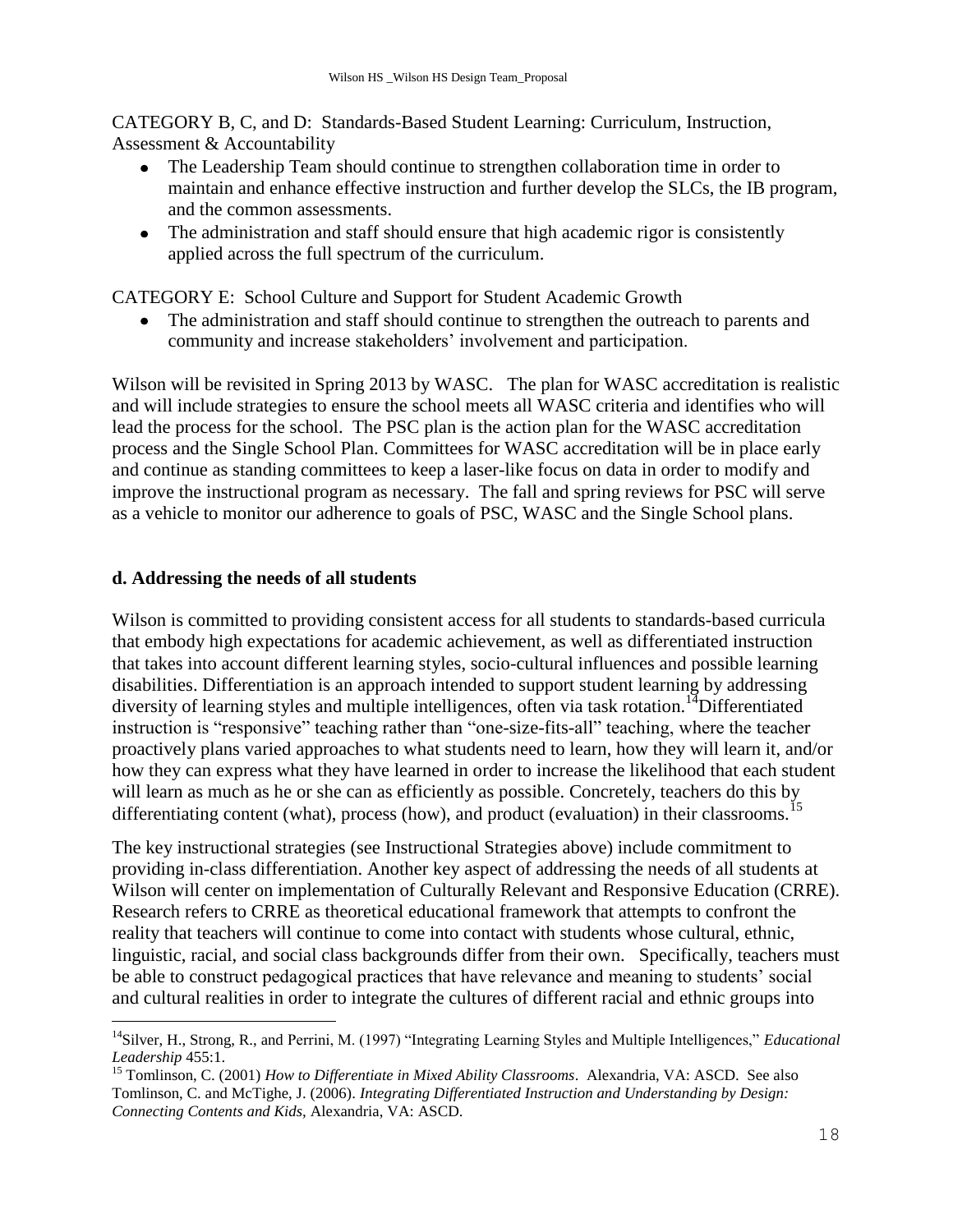the overall academic program. The central elements<sup>16</sup> of CRRE that will inform the instructional program at Wilson include:

- *Communication of High Expectations*. Rejecting deficit-based thinking in favor of an authentic belief that students from culturally diverse and low-income backgrounds are capable learners. High expectations will be consistently communicated based upon genuine respect and belief in student capability.
- *Cultural Sensitivity*. Gaining knowledge of the cultures and languages represented in their classrooms and translate this into instructional practice. Teachers will harness diversity for intellectual exploration by "bridging" learning experiences so that students "choose" academic excellence.
- *Culturally Mediated Instruction*. Ensuring that students develop and/or maintain cultural competence through connection to community, national, and global identities. Instruction will be characterized by the use of culturally mediated cognition, culturally appropriate social situations for learning, and culturally valued knowledge in curricular content.
- *Reshaping the Curriculum*. Providing students with experiences that showcase academic success by legitimizing students' real-life experiences as part of the official curriculum.
- *Active Teaching Methods*. Believing that the co-construction of knowledge is the foundation of the teacher-student relationship. Instruction will engage students in active roles in crafting curriculum and developing learning activities.
- *Small Group Instruction*. Providing students with more collective, collaborative learning experiences, as well as options for demonstrating mastery of skills and standards in learning groups.
- *Teacher as Facilitator of Dialogue*. Developing students' critical thinking skills through reflective discussions and learning experiences that challenge the status quo (i.e., to critique the cultural norms, values, mores, and institutions that produce and maintain social inequities).
- *Student Controlled Classroom Discourse*. Providing students with the opportunity to control some portion of lessons, so that teachers gain insights into the way that speech and negotiation are used in the home and community.

Furthermore, to address the needs of Standard English Learners, Wilson will implement the use of the Academic English Mastery Program (AEMP) in which the primary goal is for SELs to acquire proficiency in Standard American and academic English as an important tool in accessing the core curriculum and increasing academic achievement.<sup>17</sup>

i<br>L <sup>16</sup> For this framework, we have borrowed heavily from the typology from The Knowledge Loom [\(www.knowledgeloom.org\)](http://www.knowledgeloom.org/). For the research and theoretical foundation of these approaches see for example, Gloria Ladson Billings (1994) in *The Dreamkeepers: Successful Teachers of African American Children*. San Francisco, CA: Jossey Bass Publishers and "But That's Just Good Teaching! The Case for Culturally Relevant Pedagogy" (1995) in *Theory Into Practice* (34:3), pp. 159-165. Another good reference is Tyrone C. Howard, ―Culturally relevant pedagogy: ingredients for critical teacher reflection,‖ in *Theory Into Practice* (Summer 2003)

<sup>17</sup>Cobb, Ph.D, C. A. (2011, September 23). LeadCast Blog - LeadScape. *LeadScape*. Retrieved November17, 2011, from http://www.niusileadscape.org/bl/?p=515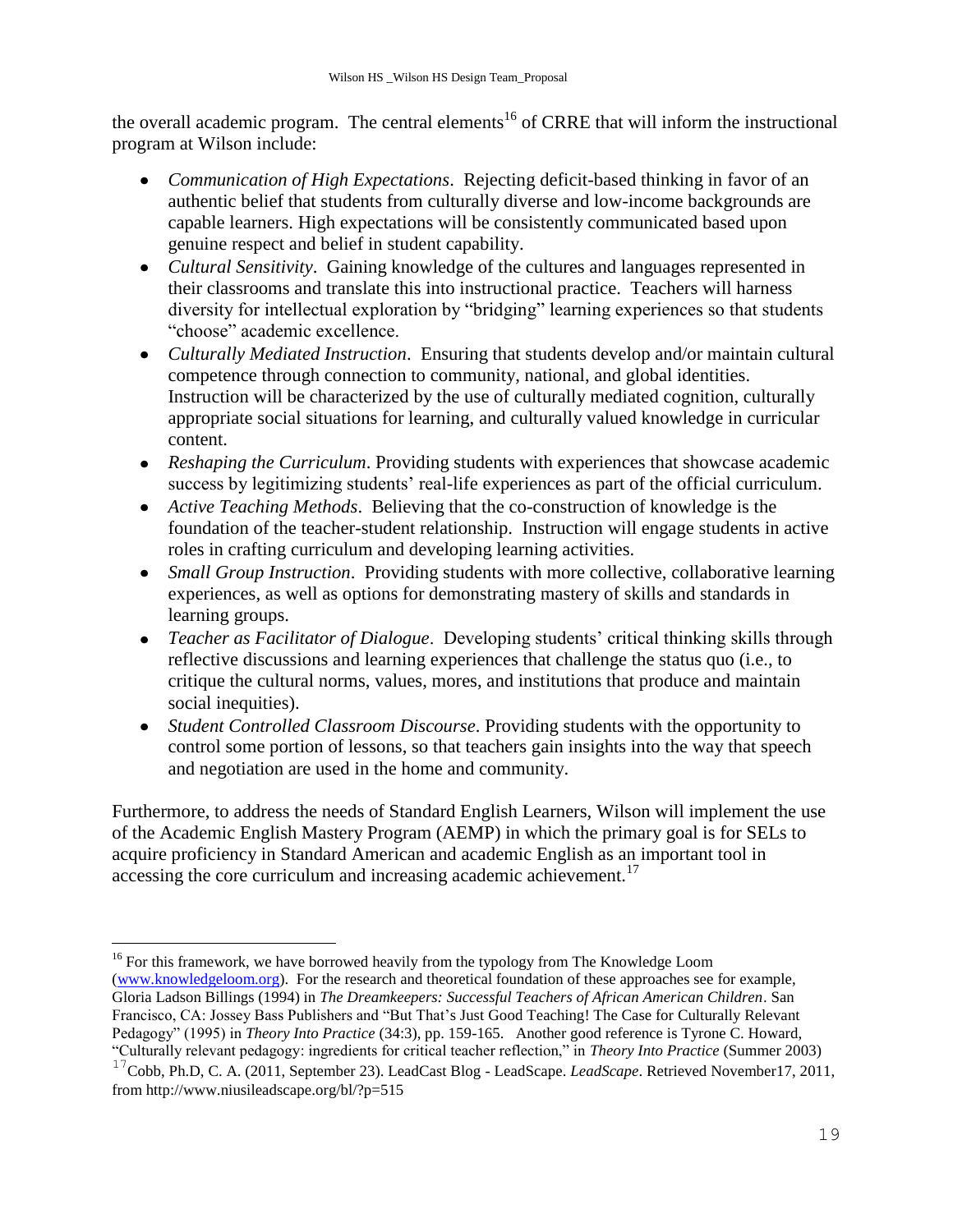Six research-based access/instructional strategies that support learning for Standard English Learners are:

- Making Cultural Connections:connecting instruction to students' lives to increase motivation, engagement, and learning, i.e.,Activate Prior Knowledge, Infuse History/Culture of Students, Understand and utilize students' frames of reference, Utilize Culturally Relevant Literature, and Create Authentic Learning Experiences
- Contrastive Analysis:the systematic study of a pair of languages with a view to identifying their structural differences and similarities, Contrastive Analysis promotes the acquisition of academic language and helps students become proficient readers, writers, and speakers of Standard American and academic English.
- Cooperative and Communal Learning Environments: supportive learning environments that motivate students to engage more with learning and that promote language acquisition through meaningful interactions and positive learning experiences to achieve an instructional goal.
- Instructional Conversations (IC): discussion-based lessons carried out with the assistance of more competent others who help students arrive at a deeper understanding of academic content. ICs provide opportunities for students to use language in interactions that promote analysis, reflection, and critical thinking.
- Academic Language Development (ALD):the teaching of specialized language, vocabulary, grammar, structures, patterns, and features that occur with high frequency in academic texts and discourse.ALD builds on the conceptual knowledge and vocabulary students bring from their home and community environments.

Lastly, Wilson will implement a comprehensive Response to Instruction and Intervention  $(RtI<sup>2</sup>)$ to meet the needs of all students. As described by LAUSD in Bulletin  $4827.1$ , RtI<sup>2</sup> is based on supporting students with systematic intervention and extended learning opportunities. In particular, this means designing a tiered "pyramid of intervention" that clearly defines the entry and exit criteria for academic intervention and referral to other "intervention" services.<sup>18</sup>RtI<sup>2</sup> is an integrated approach using pedagogy, lesson design, and progress monitoring data in order to make the best instructional decisions for students as a means to ensure that every student will receive quality, standards-based instruction in all content areas to enable all students to graduate college-prepared and career-ready.

The  $RtI<sup>2</sup>$  framework establishes a process for providing increasing levels of instructional time and intensity whereby the needs of all learners are identified, supported early, and effectively, and high performing students have access to acceleration in learning. The RtI<sup>2</sup> framework is based on the provision of good, quality, first instruction and the use of data to identify students for appropriate acceleration and interventions.  $RtI<sup>2</sup>$  implementation is everyone's responsibility and advances academic achievement through frequent progress monitoring, on-going data collection and analysis as well as the provision of immediate, evidence-based intervention for students who need it. The intensity, frequency, and duration of support increases and student-

 $18$ For a description of the "Pyramid of Interventions" please seeDuFour, R., Eaker, R., Karhanek, G. and DuFour, R. (2004). *Whatever it Takes: How Professional Learning Communities Respond when Kids Don't Learn*.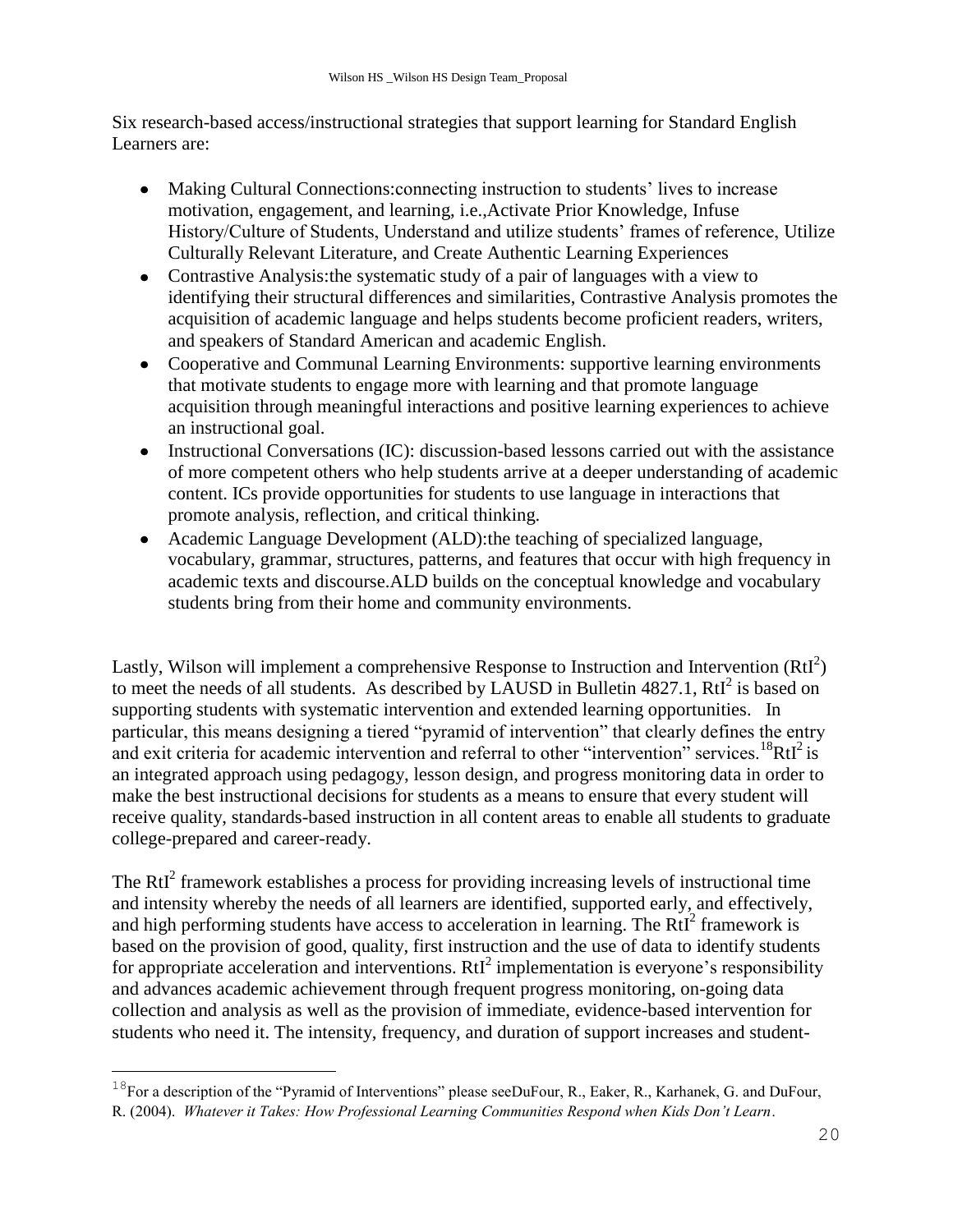teacher ratio decreases as students move up the tiers.

In this schema, Tier 1 of  $RtI<sup>2</sup>$  functions as the instructional program that all students receive in order to succeed in school. Teachers at Wilson will provide instruction at that is differentiated, culturally responsive, evidence-based and aligned to grade-level, content standards. Analyzing the effectiveness of Tier 1 instruction will primarily occur among course/departmental PLCs. All students will have universal access to this high-quality instruction (i.e., the right of all students to have equal opportunity and access to high quality, grade-level instruction and behavioral support, regardless of socio-economic status, ethnicity, background, or disabilities). Differentiation will occur through modifications to the content (what is taught), process (how its taught), product (how learning is shown), and/or resources available in the classroom (core program or supplementary materials). In order to differentiate instruction to maximize student growth, teachers will add depth and complexity to the curriculum, scaffold lessons, pre-assess students to form flexible groupings, implement interest and/or learning centers, employ questioning strategies, allow for independent study, preview, review, re-teach, and frontload.

Tier 2 will include the set of strategic interventions for targeted groups of students who have experienced academic setbacks and need accelerated intervention and support to access the core curriculum. Put another way, strategic intervention will be for 10%-15% of students that need additional time and varied type of instruction that is aligned to students' academic needs based on data from multiple measures. Strategic interventions will give students more time to learn either by using an instructional strategy used in the core or a different pedagogy - whichever benefits the student more. Specifically, Wilson's Tier 2 intervention will be developed and delivered by SLC interdisciplinary teams who share the same students. During FAS, students will be informed about the entry/exit criteria for Tier 2 interventions so that students are part of the intervention conversation.

Tier 3, known as "Intensive Intervention," will be for an estimated 1-5% of students that need individualized and/or very small-group instruction that is highly focused and designed to accelerate student progress. Tier 3 will include use of curricula, pedagogy, or instruction that is different from Tier 1 and Tier 2 because data indicate that academic or behavioral progress is delayed despite well-implemented instruction/intervention. Out-of-classroom staff and specialists will be primarily responsible for Tier 3 interventions. Progress monitoring at Tier 3 will be more frequent, drawing on assessments that provide in-depth information about a student's instructional needs and are used to identify academic deficits. In addition, close monitoring will allow for the adjustment of curricula and instruction/intervention. Tier 3 services are not synonymous with special education services, but rather a critical step in providing intensive intervention so that students have an additional opportunity to succeed and learn.

### **e. Vertical Articulation**

Wilson is able to build on strong articulation and working relationships with all feeder schools including Farmdale Elementary School, El Sereno Middle School and Belvedere Middle School. As part of articulation, Wilson conducts middle school recruitment and outreach at both feeder middle schools. This annual event is presented by current Wilson seniors and informs middle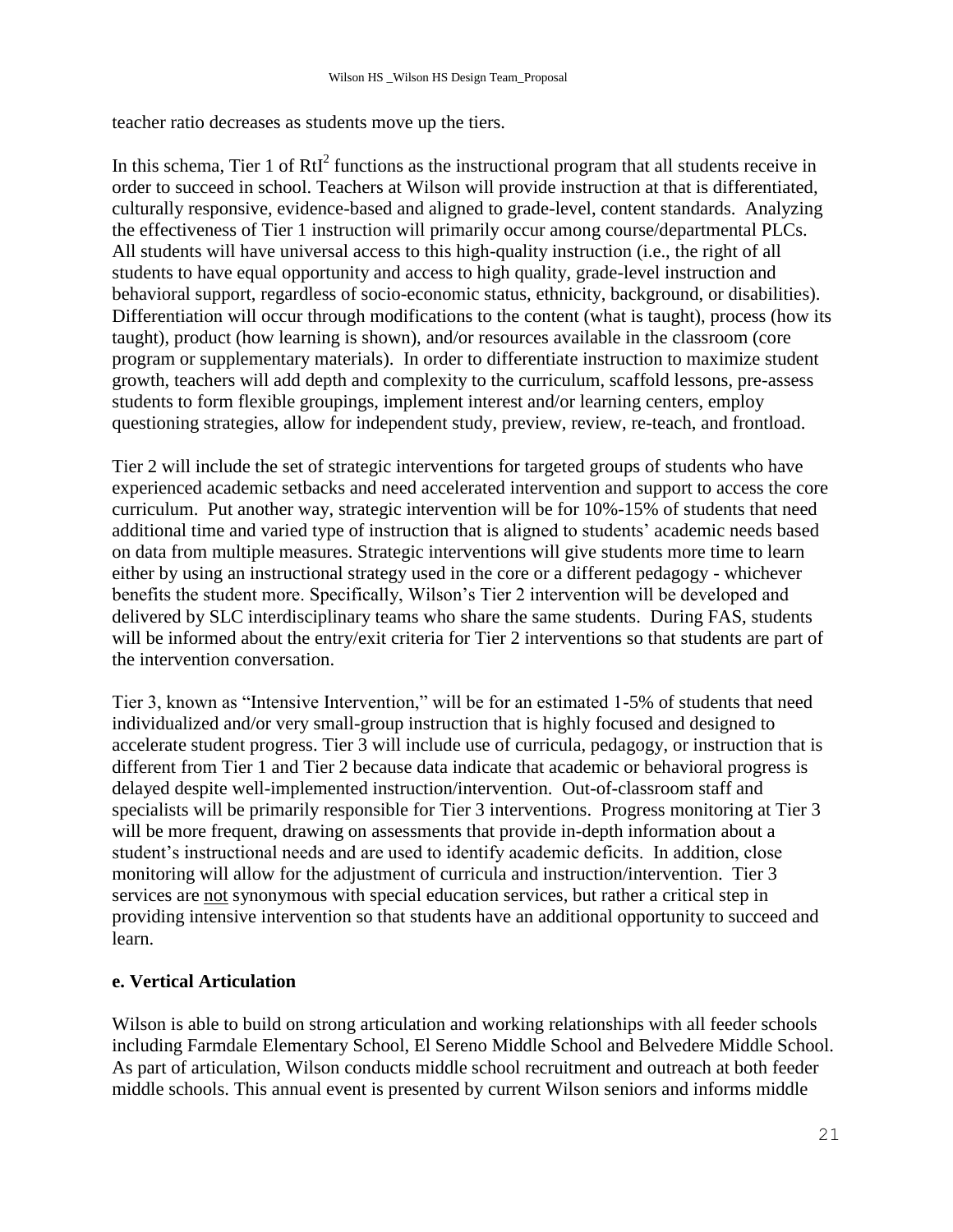school students about academic and extracurricular opportunities at Wilson. Students learn about the programs at Wilson and are even able to tentatively choose which SLC they wish to join.

In addition, Wilson will enhance articulation by designing and establishing a  $9<sup>th</sup>$  grade summer bridge program to help students transition to the new school and ensure success in their high school career. The summer bridge program will be open to students who are already identified as at-risk at the middle school level. The program will include workshops on study habits, academic success and life skills as well as an elective course that will jump start students to earning enough credits for graduation. The summer bridge program will be in addition to the existing 9<sup>th</sup> grade orientation that is held each year in late August.

Vertical articulation will also be integrated into Wilson's curriculum, instructional program and professional development. Wilson High School and its primary feeder schools Farmdale Elementary and El Sereno Middle School have adopted the International Baccalaureate (IB) model as a vertically linked instructional philosophy. These three schools will form the only K-12 strand of IB schools in all of LAUSD.

Within this program, all three schools will use the same curriculum and instructional program, which will provide students with continuity and a familiar approach within the classroom. In terms of professional development, teachers from all three IB schools have met by content area at least twice a semester. These meetings allow teachers to collaborate and align their methods, strategies, and units of study so that students see commonalities throughout their academic careers. These professional developments will continue each year and will grow in frequency and focus.

## **f. Early Care and Education**

Not applicable.

## **g. Service Plan for Special Education**

Wilson is an inclusive high school that serves the needs of all students. Wilson provides comprehensive Special Education services that serve the needs of multiple disabilities including: RSP, SDP and Alternative Curriculum. Within these programs the following disabilities are served – SLI, AUT, ED, OHI, MRM, MD, and DHH. As outlined in the attached Service Plan for Education, the Special Education Program follows the General Education Core Curriculum and also provides the Alternate Curriculum Standards for specific students and programs.

The Special Education Department is aligned with Wilson's IB plan and the philosophy in that all students have inclusive equal access to school-wide curriculum, supports, classes and events. Special Education students who participate in general education classes are provided with trained teachers who understand and implement differentiated instruction, accommodations and modifications with are focused on individualized IEP goals. Wilson's Special and General education teachers effectively communicate collaborate and co-teach to ensure that all students' needs are being met.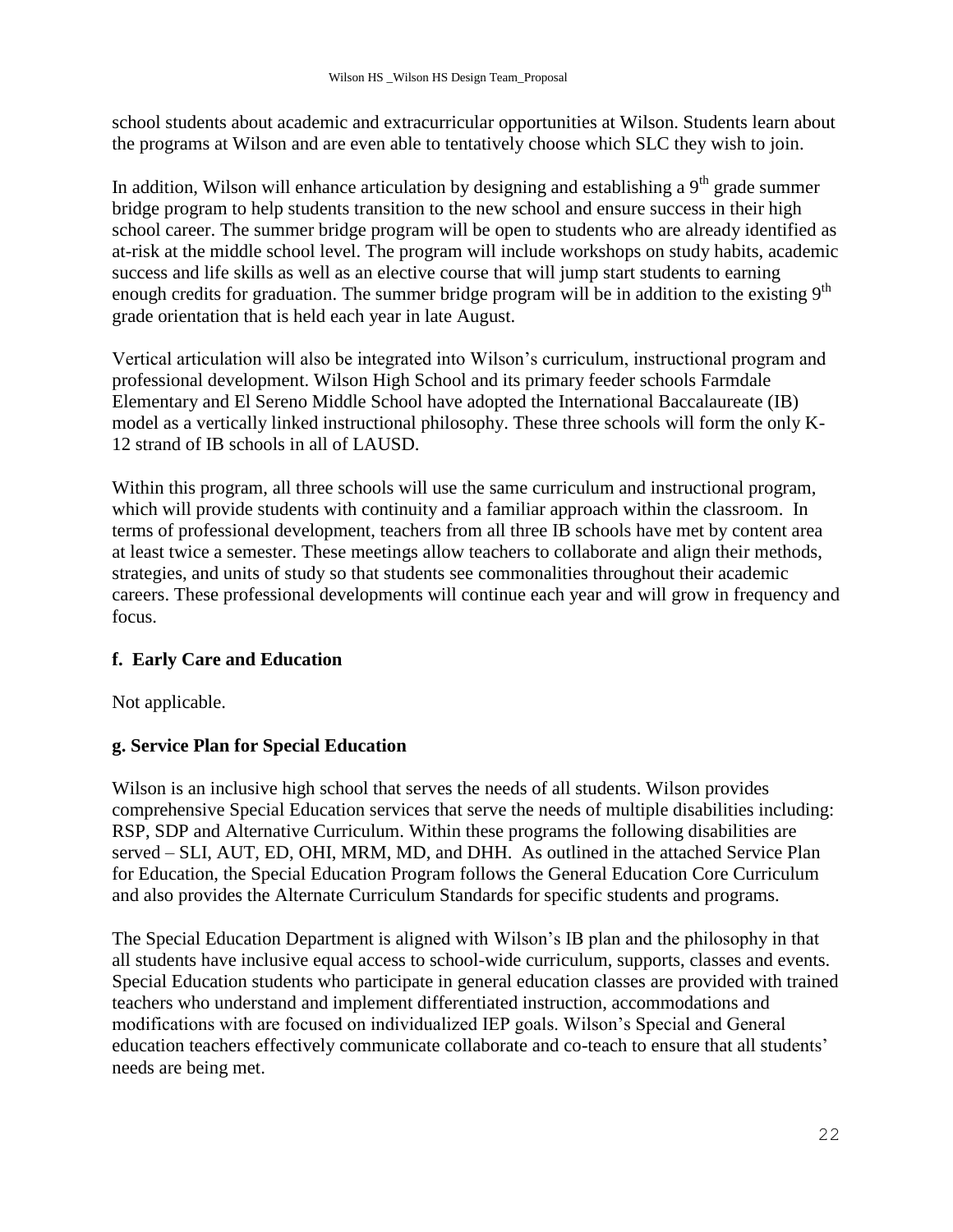### **Instructional Plan: Professional Development**

#### **a. Professional Culture**

i<br>L

Wilson is committed to establishing and nurturing a collegial and collaborative staff that are professionally accountable for student success. The professional culture will be built on an expectation of high student achievement, based on clear, measurable goals for student success and aligned to clear academic standards that are continually modeled and supported by school leadership.

Staff collaboration will be organized as Professional Learning Communities (PLCs). PLCs will be established for all subject areas and/or courses, as well as for the six interdisciplinary SLCs and two magnet programs at the school. In shaping our professional culture, Wilson embraces the three core tenets<sup>19</sup> of PLCs:

- 1. PLCs are student-centered: staff focuses on what students have learned, not merely what has been taught. This emphasis on student learning means that we ask ourselves what students have learned, how student learning will be evaluated, what we will do when students struggle with learning, and what we will do once students have demonstrated mastery.
- **2.** PLCs are deliberately collaborative: staff has regular, job-embedded time to plan common lessons, develop common assessments, discuss the students they share, etc. Collaboration is based on collective inquiry, action research, and experimentation. In other words, we reject teacher isolation and recognize that group commitments to implement collective solutions to common problems provide a more productive way to improve student achievement. Lastly, collaboration means that we are always dedicated to the notion that we must make public what have heretofore been private instructional decisions.
- **3.** PLCs are professionally accountable for outcomes and reflection: Staff "own" student success or failure. We commit to looking in the mirror and addressing the factors that are within our control rather than pointing the finger of blame elsewhere or expounding on factors outside of our control that impact student learning. We also commit to using data to evaluate defined outcomes, not merely intentions, and to ensure that data (broadly conceived) guides and modifies school-wide, team, and individual classroom decisions.

The professional culture of our school will focus on common goals and structures that support collective inquiry, as well as modeling and coaching to create a shared commitment to excellence. Because Wilson will function as a student-centered learning environment, educators must act as facilitators of student learning. In the professional culture we are intent upon establishing, we assert that staff must also embody the following characteristics taken from our Expected School-wide Learning Results (ESLRs) known as the Mules PAC:

<sup>&</sup>lt;sup>19</sup>DuFour, Richard (2004) "What is a 'Professional Learning Community'?," *Educational Leadership* (May 2004)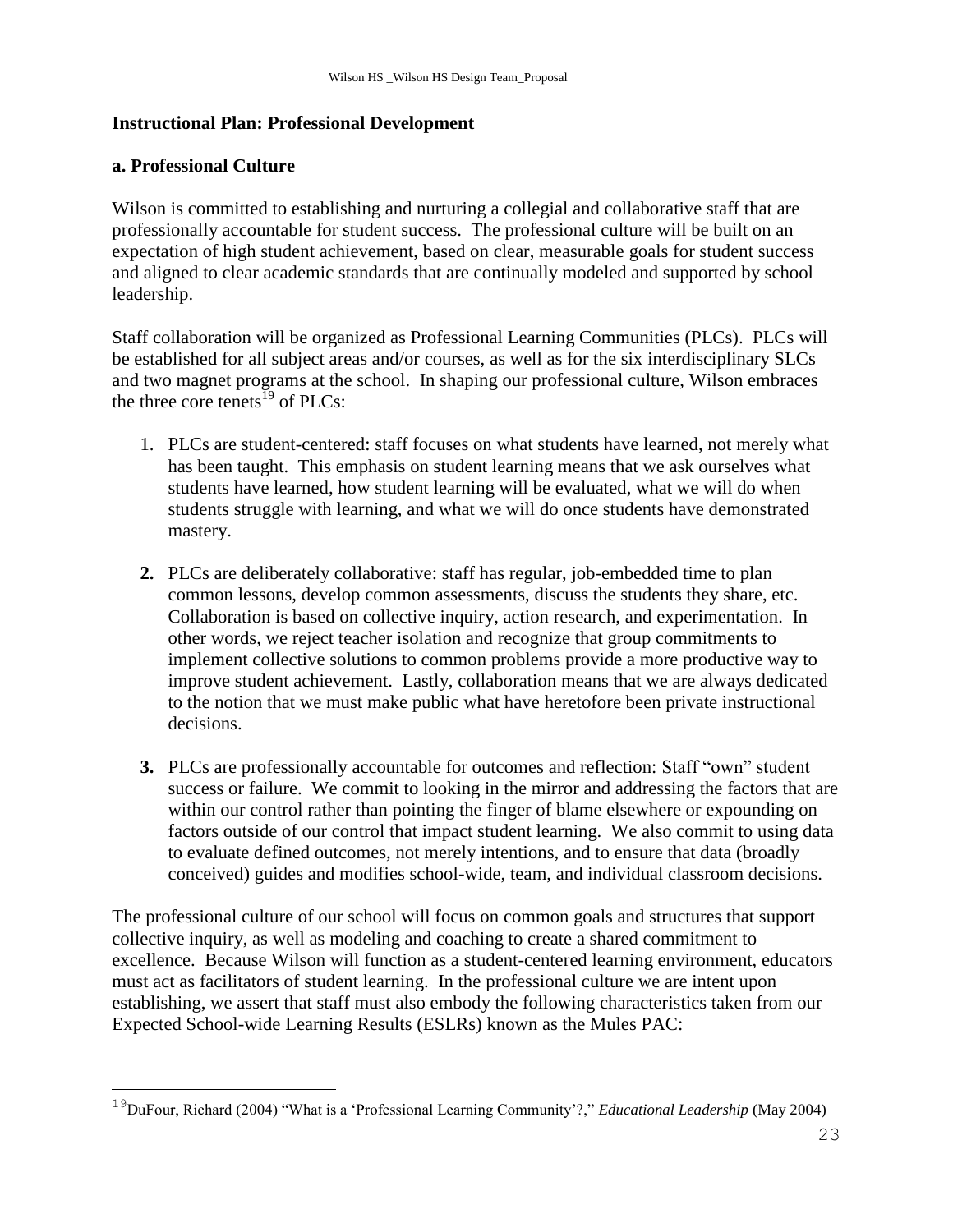### 1. **Model honesty, integrity, and responsibility:**

- Provide effective supervision of students
- Regularly attendance for the total contract day
- Maintain accurate and timely records
- Make regular parent contacts
- Attend all meetings for the duration
- Follow through on agreed upon commitments and next steps
- Take ownership of one's own professional growth
- Take on a rotational leadership role during each school year

We are models/examples for our students. If we want our students to embody these characteristics, we need to set the example. By ensuring that all teachers are doing their part, we will increase rapport among the facility, and create a more constructive working environment where teachers and students alike respect each other.

### **2. Understand and respect each other and our difference:**

- Accepting others ideas during collaboration
- Being able to plan with colleagues from other departments
- Promote culturally relevant/responsive instruction & behavior
- Promoting other viewpoints in the classroom

When collaborating we will not reject ideas, but rather work together and build upon them to make them better, respecting the fact that everyone has different opinions that they can contribute. Specifically, when working with our SLCs on interdisciplinary units we will be respectful of our colleagues from other departments, understanding that they might have a different perspective on the curriculum and varied teaching strategies.

#### **3. Listen, speak, and act with empathy and compassion:**

- Use the Seven Norms of Collaboration from Adaptive Schools.
	- o Pausing, Probing, Assuming Positive Intentions, Paraphrasing, Putting ideas on the table, Paying attention to self and others, Promoting a spirit of inquiry
- Utilize protocols when presenting or analyzing material.
	- o Tuning Protocol: warm feedback, cool feedback, and questions (presenting work)
	- o Atlas Protocol/Mule Team Lesson Design and Study

When these norms and protocols are used during collaboration amongst teachers it promotes the exchange of ideas, which highlights different teaching strategies that are used. Teachers will grow in their practice through constructive feedback and sharing of ideas. This will encourage teachers to move toward a professional culture that de-privatizes educational practice, and promotes professional transparency and accountability.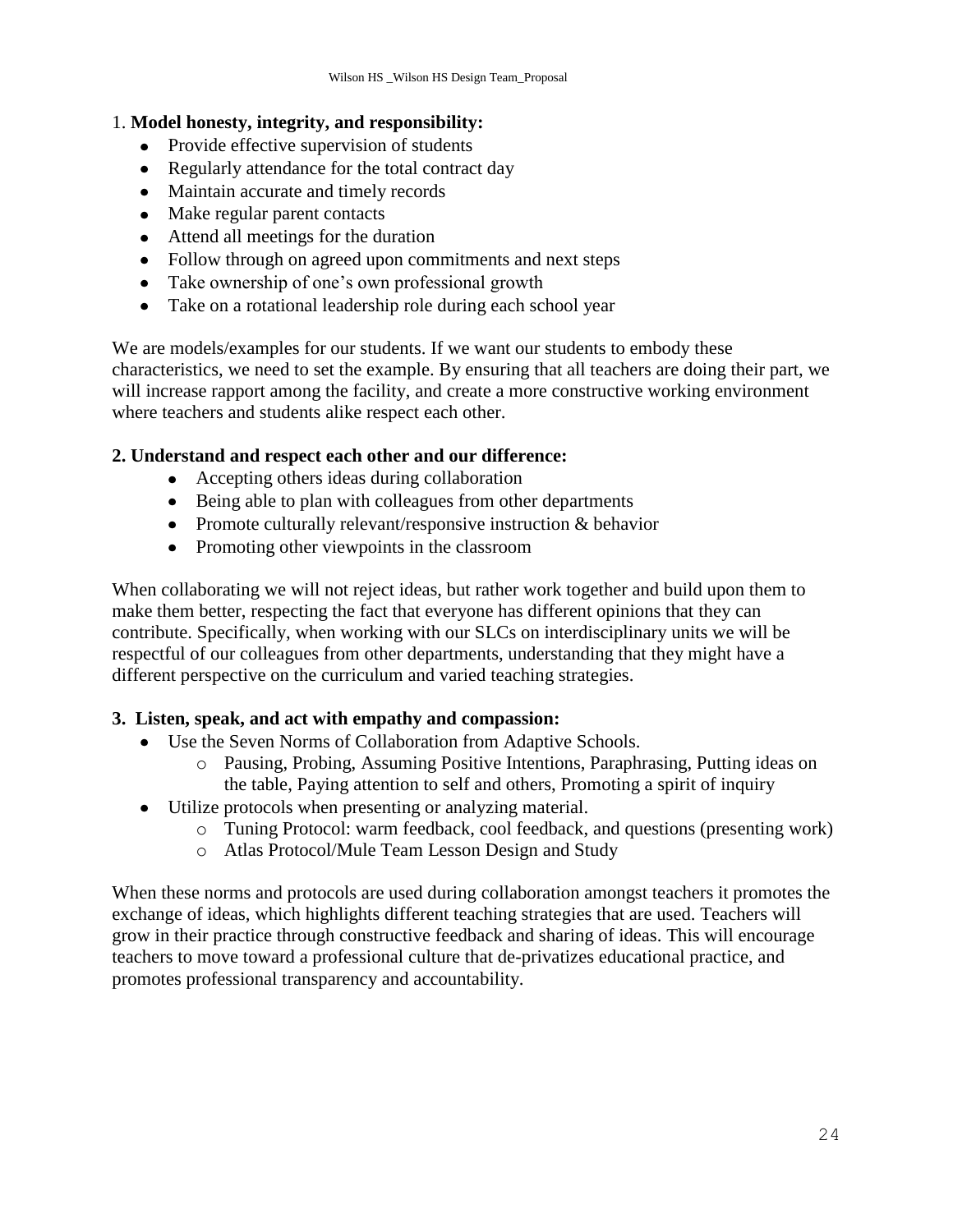### **4. Engage in safe activities and healthy relationships:**

- Teachers will be well-balanced and participate in schools wide activities
- Teachers will respect teachers and students privacy and personal space
- Engage in productive, professional relationships with all stakeholders
- Build trust and rapport with colleagues and students

We will encourage teachers to become active participants in the Wilson School community by getting involved with different clubs and organizations on campus. This will include supporting the students as a sponsor of the club, as well as attending events. Teachers can also get involved with the Wilson High School community by attending football games, other sporting events, and dances. Lastly, it goes without question that all teachers will maintain healthy relationships with other teachers at the school, as well as students, by respecting privacy and personal space.

### **5. Strive for academic and personal excellence**

- Teachers will maintain a valid, clear credential
- Teachers will attend regular professional development
- Teachers will stay abreast on current research in their field

Teachers are expected to stay current in their field. They can achieve this by completing all necessary coursework to maintain a valid, clear credential. Teachers will be encouraged to take additional courses in their field and attend professional developments to continue their education.

### **b. Professional Development**

Professional development and teacher collaboration will be organized as both content/course PLCs and PLCs organized by thematic, interdisciplinary teams of teachers in the six SLCs and two magnets. These PLC structures will be supplemented by targeted school-wide professional development on key topics outlined below. In order to provide adequate time for professional development to meet the array of foci described below, Wilson will continue to "bank time" from all minimum days. This will allow us to provide **weekly** time for professional development and teacher collaboration organized as a late start on Mondays. In addition, Wilson has organized SLCs to have common conference periods so that interdisciplinary teams of teachers meet twice weekly for one hour. Lastly, some faculty meeting time may be released to allow an additional time to allow PLCs to operate effectively.

Subject area/course PLCs will meet three times per monthfocused on building the capacity of staff to engage in "backwards mapping" such that what is taught (curriculum) maps through assessment back to the key California content and the new Common Core standards using research-based pedagogy. These PLCs will design common lessons by reaching consensus on matching key school-wide instructional strategies (SDAIE, PBL, AVID) to lesson plan development, and then analyze the effectiveness of the application of common pedagogy on teaching practices and student learning. The subject area/course SLCs will be responsible for defining staff expectations for Tier 1 of RtI<sup>2</sup> (i.e., reaching consensus on instruction will be differentiated, culturally responsive, evidence-based and aligned to content standards). These PLCs will also focus on developing common formative assessments, reaching consensus on how to evaluate student performance and check for student understanding of underlying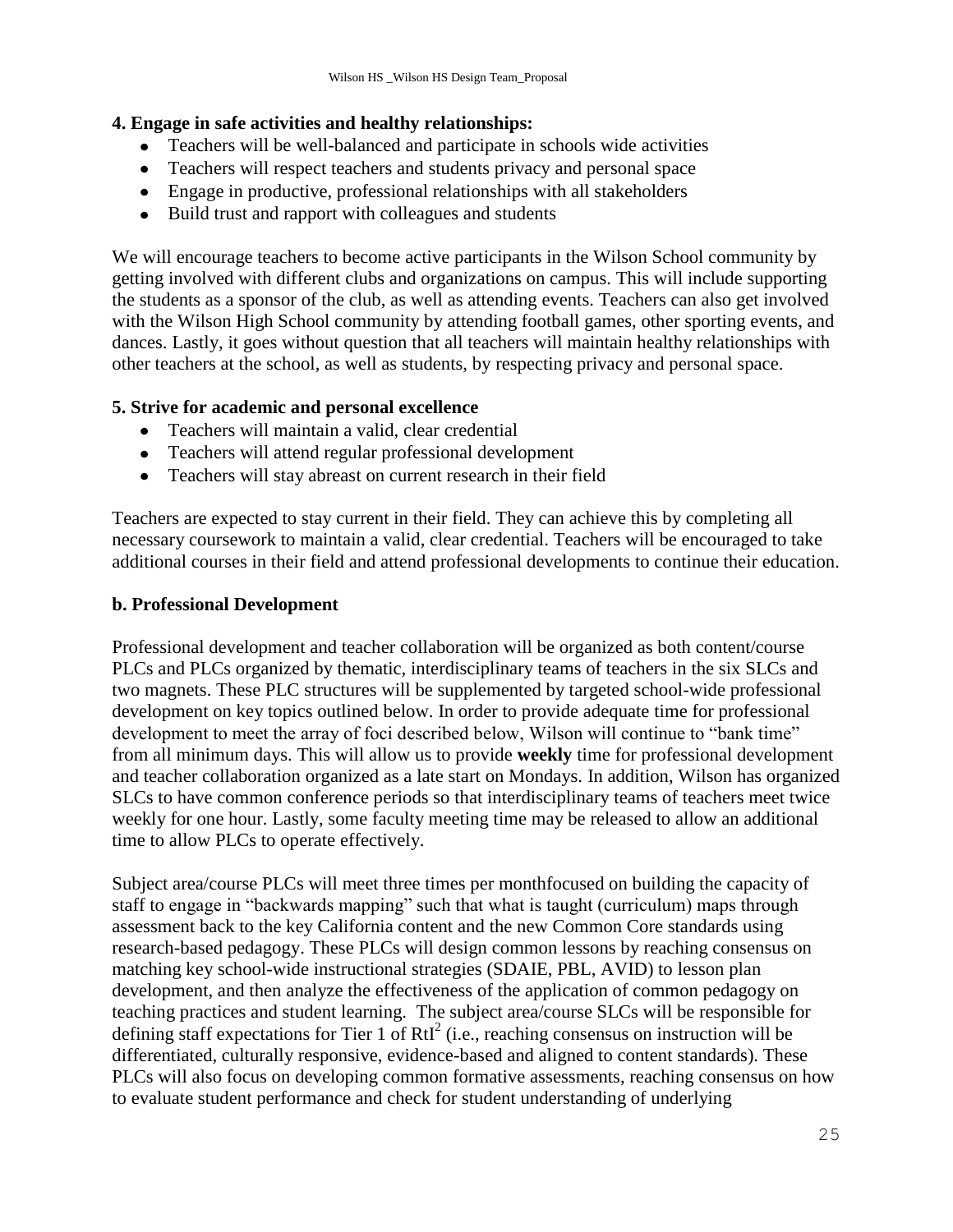standards/concepts. Towards this end, teachers in subject area/course PLCs will administer and use data from common formative assessments to guide and modify teaching (i.e., how to use assessment data to target interventions and re-teaching).

PLCs organized by interdisciplinary SLCs will meet twice weekly focused on interdisciplinary lessons and projects, personalization activities, and Tier 2 of RtI<sup>2</sup>. As interdisciplinary groupings of educators, the SLC are an ideal forum for working on interdisciplinary IB lessons and culminating projects (e.g.,  $10^{th}$  grade IBMYP project,  $11^{th}$  grade Service Learning project, etc.). Because the SLCs share students in common, SLC collaboration will also address the development of systems for identification, referral, and service of students in need of "intensive" and "strategic" interventions for pre- and re-teaching, discussing the needs of students that they share in common across subject areas. Lastly, the SLC PLCs will function as the forum for collaboration on developing and refining the content of the FAS period. Professional development and teacher collaboration will address how to use the FAS curriculum effectively, sharing best practices and experiences in personalizing the educational experience for students. In this way, professional development will enhance the capacity of all staff to translate "personalization" into a set of concrete actions that inform the adult tostudent interactions.

To supplement and complement the emphasis on PLCs, Wilson will organize periodic schoolwide professional development to address the following professional development priorities:

- Defining how to organize and operate as PLCs (e.g., core tenets, staff expectations, Adaptive Schools, etc.)
- Understanding the framework and theory behind the move from Assessment OF Learning to Assessment FOR Learning, including guidelines for development of common formative and culminating tasks, performance/project-based assessments and use of IB assessment policies and grading (appendix T)
- Achieving common expectations for progressive discipline, Positive Behavior Support, and appropriate classroom modifications
- Implementing the use of Culturally Relevant and Responsive Education (CRRE) and Academic English Mastery Program (AEMP)
- Other School-wide initiatives: AVID, SDAIE, and IB training

i<br>L

Building on the best practices of effective high schools<sup>20</sup>, Wilson's professional development plans will focus on deep understanding of curriculum and assessment and on the development of our four key instructional strategies. All professional development activities will be processoriented with structured follow-up activities. Through the on-going use of collaboration time to refine and revise common lessons, develop common formative assessments, and share instructional strategies and practices, PLCs will take solution-centered approaches to address student learning needs. Wilson educators will value professional inquiry, reflection and problem solving by team members.

<sup>20</sup>National Center for Educational Accountability (2006). *Just for the Kids – California. High School Best Practice Study, 2004-2005*. Sacramento, CA.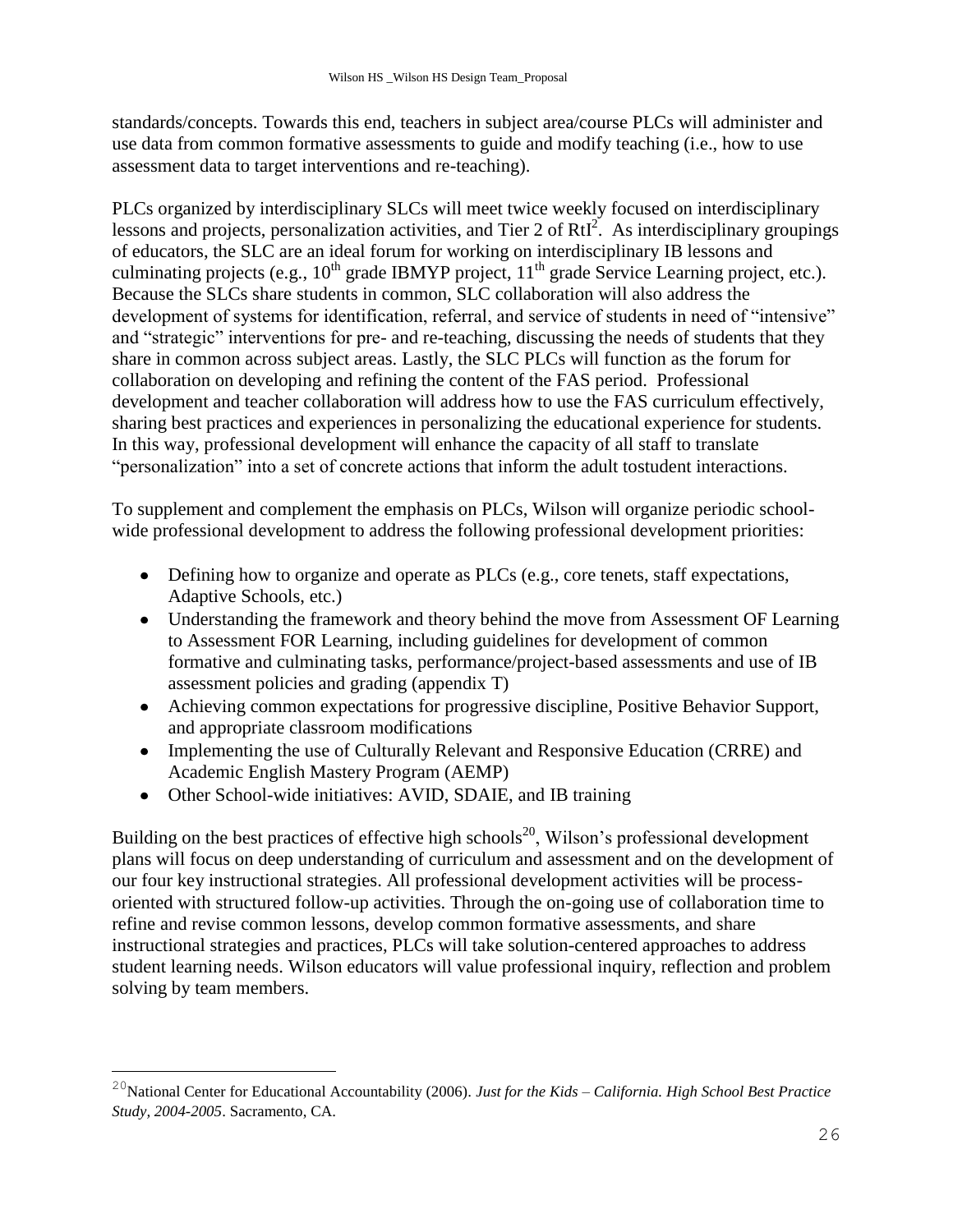# *Professional Development Calendar*

Below we have outlined a plan for Year 1 (2012-13) of PSC implementation, which outlines key topics and foci for the various forums for professional development and collaboration:

| <b>Forum and Day</b> | <b>Type of PLC</b> | <b>Topics Covered</b>                                                         |
|----------------------|--------------------|-------------------------------------------------------------------------------|
| Before-school on     | Course/Department  | - Response to Intervention – Tier 1                                           |
| Monday (3 times      | <b>PLC</b>         | - IB lesson planning and common assessments                                   |
| a month)             |                    | - Data analysis & Intervention                                                |
|                      |                    | (following Mule Team Lesson Design & Study)                                   |
|                      |                    | - Grading policies                                                            |
| Before-school on     | Whole staff        | - PLC Collaboration and Adaptive Schools                                      |
| Monday (once a       |                    | Facilitation                                                                  |
| month)               |                    | - Culturally Relevant and Responsive Education<br>(CRRE)                      |
|                      |                    | - Positive Behavior Support, Discipline, Safety<br>- IB Vertical Articulation |
|                      |                    | - Project-based learning and performance                                      |
|                      |                    | assessments                                                                   |
|                      |                    |                                                                               |
| Common               | <b>SLC</b>         | - Interdisciplinary lesson unit planning                                      |
| <b>Planning Time</b> |                    | - Personalization activities and FAS curriculum                               |
| (during              |                    | - Response to Intervention – Tier 2                                           |
| conference) on       |                    | - SLC specific activities and events                                          |
| Tuesday (every       |                    |                                                                               |
| week)                |                    |                                                                               |
| Common               | <b>SLC</b>         | - Wilson Walks (appendix U)                                                   |
| <b>Planning Time</b> |                    | - AVID                                                                        |
| (during              |                    | - SDAIE and other EL strategies                                               |
| conference) on       |                    | - Differentiation for Special Ed Population                                   |
| Thursday (every      |                    | - Lesson Tuning Protocol                                                      |
| week)                |                    |                                                                               |
| 1 week during        | Whole staff, SLC,  | - Adaptive Schools Strategies                                                 |
| summer 2012          | <b>PLC</b>         | - School Culture/Climate                                                      |
|                      |                    | - Professional Culture/Elect to Work                                          |
|                      |                    | - Dept Level Work                                                             |
|                      |                    | - SLC Level Work                                                              |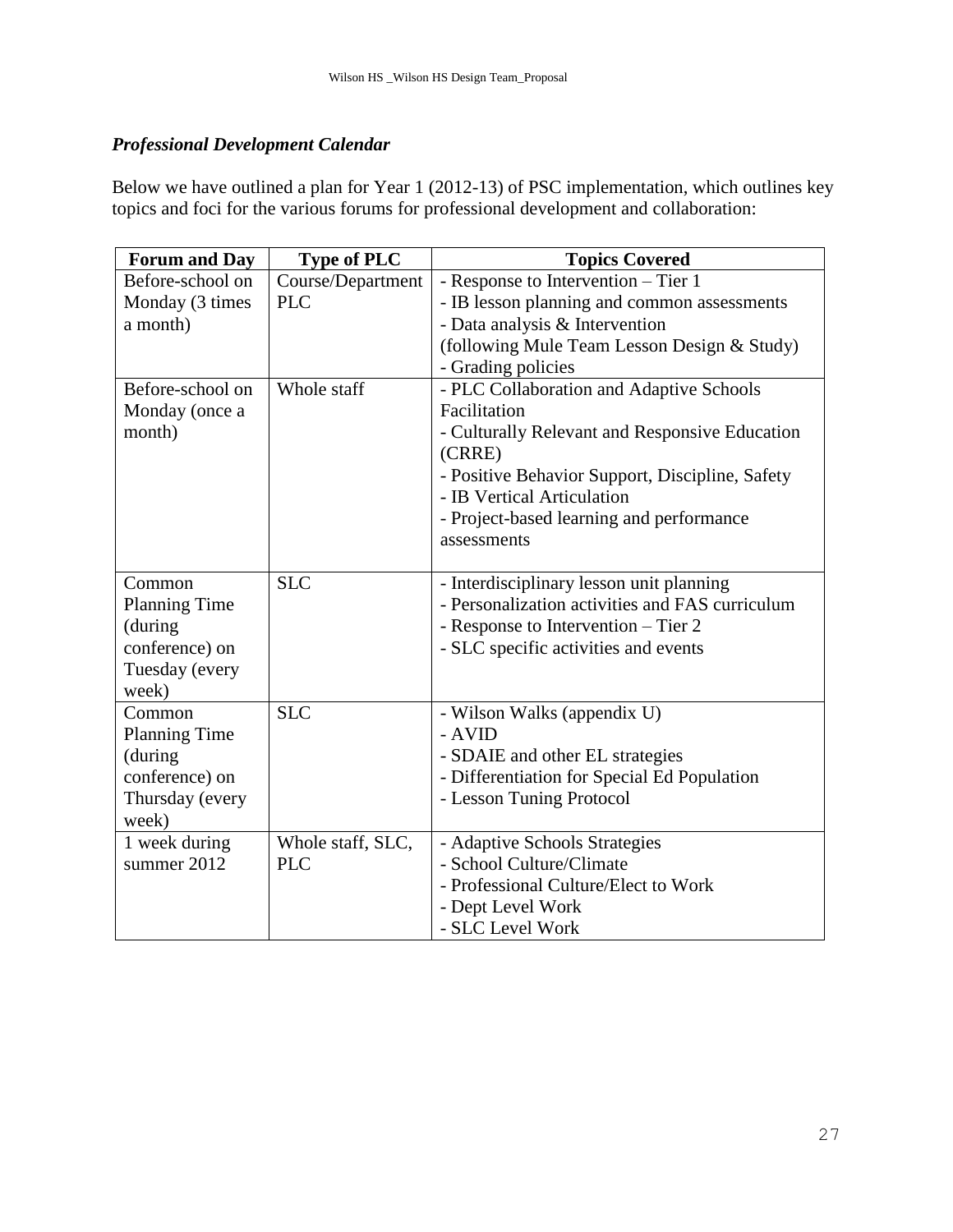#### **c. Teacher Orientation**

For teacher orientation, Wilson will focus on introducing and reinforcing the professional culture described above with new and returning staff members prior to PSC implementation. This will be achieved through a week long paid training during the summer prior to implementation (summer 2012). During this week teachers will be instructed on the school culture that is to become the norm, as well as the qualities they need to continue to cultivate as professional educators. During this time, teachers will also be trained in Adaptive Schools Strategies to facilitate the PD throughout the year, as well as work in Department level and SLC PLCs to ensure curriculum and instruction are aligned to the mission and vision of the school.

Given the type of school we are developing and the specific staff characteristics that we feel are desirable, it will be necessary to acculturate staff new to Wilson to our mission, vision, values, and goals for subsequent years. To accelerate this process, Wilson will pair staff (whether new to the profession or new to the school) with a peer "buddy." Staff will be matched to a colleague who is in the same content area/course PLC whenever possible and/or same SLC. Via peer mentoring, we aim to assist staff in becoming acquainted with the roles and expectations for PLC collaboration, as well as the school's conception on how to analyze and use data to guide instructional practices. Throughout, the focus will be on ensuring that staff are supported, trained, and developed in relation to the four key instructional strategies, and brought into the fold with regard to our comprehensive system of assessment and accountability.

In recent years, Wilson has had only a few new (new to profession OR new to Wilson) teachers join the staff. If this were to continue, a "buddy system" would be an effective method of socializing teachers to the initiatives at Wilson, but if in the future, a larger group of new teachers needs to be oriented, Wilson will form a New Teacher Cohort. New teacher meetings happen the first Thursday of each month. During these meetings, teachers will become familiar with the IB curriculum and philosophy, the PLC model of collaboration, the Wilson schedule, as well as other initiatives such as AVID.

We anticipate that staff will need support and guidance in expanding their notions of what is included in "data" to include the formative and performance-based common assessments that will be constructed within PLCs. Most importantly, the professional development structure described above will be responsible for reinforcing the shared definition of best first instruction at the heart of our instructional program. Where appropriate, staff orientation will include differentiated support. In this way, we aim to ensure that all staff understand that quality instruction that actively engages students is the best and most authentic preparation for the highstakes assessment that comprise school accountability.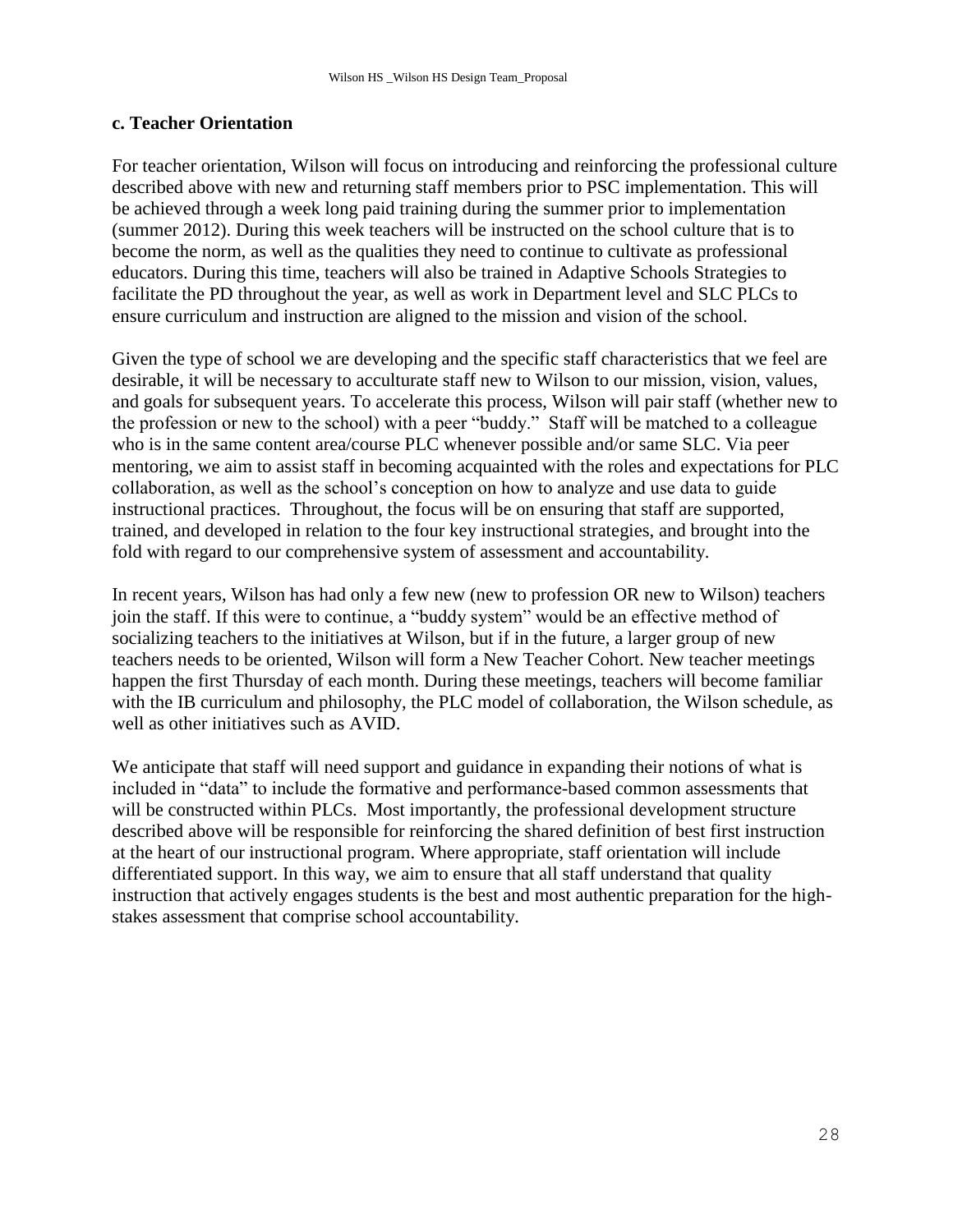### **d. Professional Development Program Evaluation**

Because the majority of professional development will occur within PLC (course/department and SLC) collaboration, the evaluation of professional development is essentially the method by which PLCs will be held accountable. The high-leverage principal leadership strategies advocated for this<sup>21</sup> include an evaluative role in monitoring: a) teachers' examination of curriculum and standards; b) teachers' analysis of summative and formative data; c) teachers' definitions of quality, rigorous student work via assessment practices such as criteria charts and rubrics; d) submission of products (e.g., common lessons, common formative assessments) that flow from collective inquiry; and e) documenting progress and learning across PLCs with vertical articulation. For Wilson, this will be an evaluative expectation for administrators charged with oversight and supervision of PLC teams. Wilson administrators will hold staff accountable for active participation in PLC work (i.e., the teacher role in collaboration and follow through with agreed upon actions) with evidence of student achievement from multiple assessments.

In addition, Wilson will continue to implement and refine "Wilson Walks" as a home-grown method of conducting Instructional Rounds.<sup>22</sup> This methodology involves educators in structured observations of classroom instruction in order to discuss instructional practices linked to school improvement efforts and to identify instructional exemplars as strategies for systemic change. As part of the Wilson Walks, observers focus on a key issue that impacts the instructional core that is directly observable, is actionable, and connects to a broader strategy of improvement. Participants observe, debrief, and identify next steps as part of the evaluation of classroom teaching and learning. As such, the Wilson Walks will evaluate the "transfer" of professional development to the classroom by a) Observing classroom practices (*What are teachers and students saying and doing?)* b) Debriefing observations (*What did we see?);* and c) Identifying the next level of work (*What will help us to know our teachers well instructionally in order to offer more targeted support?).* Eight broad domains will comprise the focus of Wilson Walks: 1) Instructional Delivery; 2) Expectations; 3) Student Engagement; 4) Learning Environment; 5) Extent of Academic Rigor; 6) Extent of Curricular Relevance; 7) Relationships/Personalization; and 8) Classroom Management.

At times the Wilson Walks will align with the work of content area/course PLC and interdisciplinary, SLC PLC foci. For example, PLCs implementing a common lesson would be a logical group to involve. Likewise, PLCs providing targeted in-class interventions offer an opportunity for evaluating the frequency and quality of instructional delivery tied to the foci of professional development.

<sup>&</sup>lt;sup>21</sup>DuFour, R and Marzano, R. (2009). "High Leverage Strategies for Principal Leadership," *Educational Leadership*, Vol 66, No. 5 (February)

<sup>22</sup>City, E.A., Elmore, R.F., Fiarman, S.E., and Tietel, E. (2009)*Instructional Rounds in Education: A Network Approach to Improving Teaching and Learning.* Cambridge, MA: Harvard University Press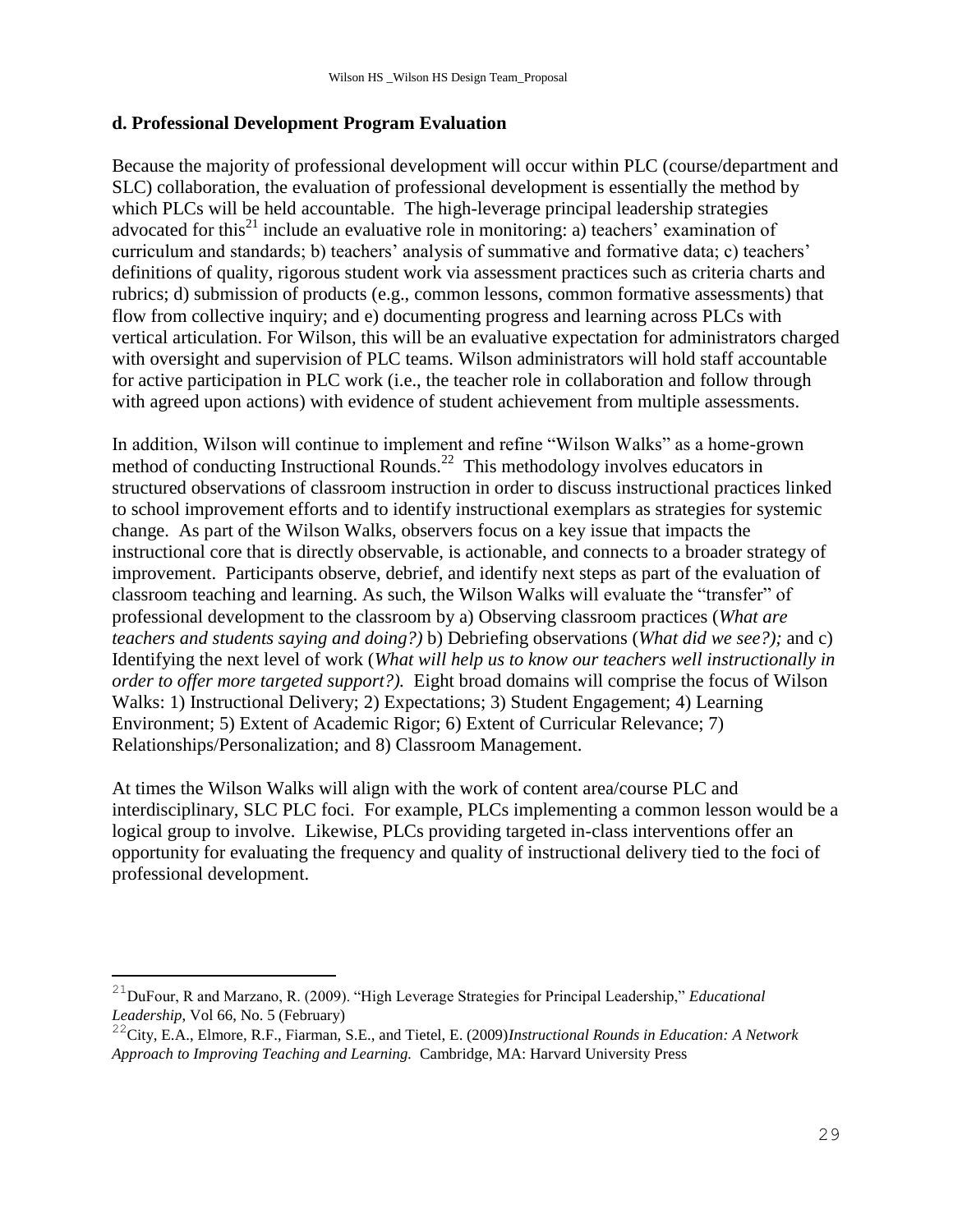### **Instructional Plan: Assessment and School-wide Data**

#### **a. Student Assessment Plan**

The research literature on school reform is replete with references on the need for schools to become data-driven, results-oriented, and committed to equity and excellence through on-going data analysis and inquiry tied to student achievement results. At the same time, few schools seem able to translate this vision of a data-driven school into reality. Both the lack of knowledge and time often conspire to limit the propensity of schools or districts to move beyond a cursory analysis of achievement data let alone empower teachers to restructure instructional delivery based on student assessment results.

Wilson is determined to change this. We are committed to "data-driven" accountability, which transforms analyses of data into true information that drives concrete actions for continuous program improvement. We will no longer make excuses or conveniently disregard uncomfortable data. We accept the "high stakes" metrics, which form the basis of State and Federal school accountability.

Traditionally, the focus has been on summative assessments such as the California Standards Test (CST) and California High School Exit Exam (CAHSEE). However, current research suggests that in order for assessments to have a greater impact on learning, they must first be used as formative assessments, which is essentially a *process* used by both teachers and students *during* instruction. Formative assessments provide critical feedback to inform the instructional practice and thereby adjust the learning activities. The primary purpose, then, of assessment and evaluation is to improve student learning. In particular, common formative assessments will be used to:

- Identify curricular areas that need attention because many students are struggling and design a common approach/lesson.
- Help each team member clarify strengths and weaknesses of his/her teaching and learn from one another.
- Identify students who are not mastering intended standards and need timely and systematic interventions following teaching.

In designing such an assessment system, we are guided by Popham's definition of formative assessment as "a planned process in which assessment-elicited evidence of students' status is used by teachers to adjust their ongoing instructional procedures or by students to adjust their current learning tactics." $^{23}$ 

Table 2 below summarizes the multiple types of assessments (formative, benchmark, and summative) that will be used at Wilson to guide instruction and inform school-wide decisions:

<sup>23</sup>Popham, J. W. (2008) *Transformative Assessment*. Alexandria, VA: ASCD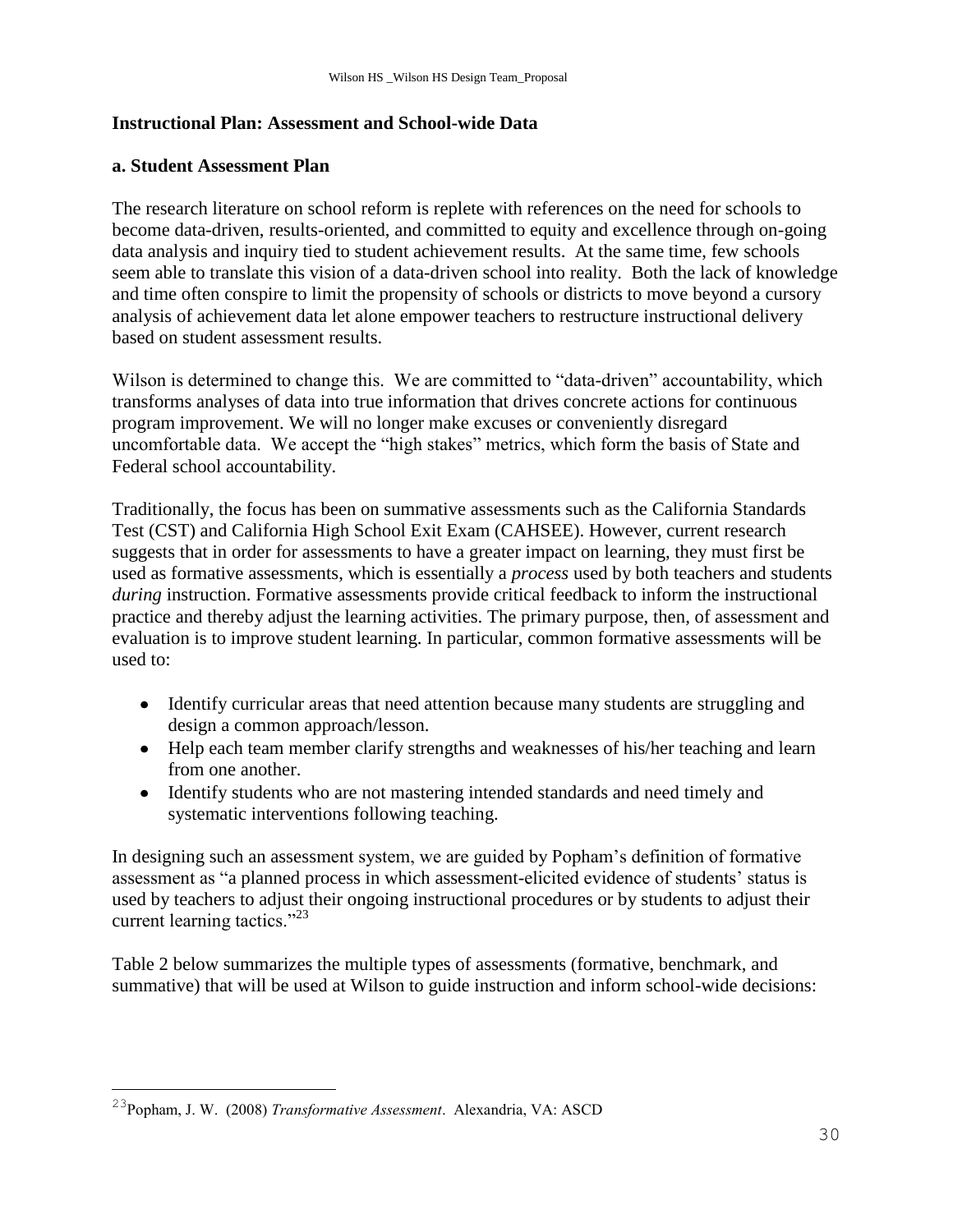| <b>Frequency</b>             | <b>Primary Data Analysis</b><br>Assessment<br><b>Audience</b>                                                                                                 |                                                                                         |  |  |  |
|------------------------------|---------------------------------------------------------------------------------------------------------------------------------------------------------------|-----------------------------------------------------------------------------------------|--|--|--|
| <b>Formative Assessments</b> |                                                                                                                                                               |                                                                                         |  |  |  |
| Monthly                      | Common assessments of standards-based<br>lesson units tied to key California content<br>standards (current) and Common Core<br>Standards (beginning 2013-14)  | Department chairs, Classroom<br>teachers in course/content PLCs                         |  |  |  |
| Monthly                      | Attendance data                                                                                                                                               | AP Attendance, PSA                                                                      |  |  |  |
| Monthly                      | SIS (discipline referral) data                                                                                                                                | AP Discipline, Deans,<br>Counselors                                                     |  |  |  |
| Mesterly                     | Common assessments of IB/PBL lesson<br>units                                                                                                                  | SLC lead teachers, Classroom<br>teachers in SLC PLCs                                    |  |  |  |
| <b>Benchmark Assessments</b> |                                                                                                                                                               |                                                                                         |  |  |  |
| Quarterly                    | Periodic Assessments                                                                                                                                          | Department chairs, SLC lead<br>teachers                                                 |  |  |  |
| Every 5<br>weeks             | <b>Student Grades</b>                                                                                                                                         | Department chairs, SLC lead<br>teachers, Counselors                                     |  |  |  |
| End of each<br>mester        | Common course final exams                                                                                                                                     | Department chairs, SLC lead<br>teachers                                                 |  |  |  |
| End of each<br>mester        | $12th$ Grade College & Career Readiness<br>Portfolio                                                                                                          | SLC lead teachers, Classroom<br>teachers in SLC PLCs,<br>Counselors                     |  |  |  |
| Annual                       | <b>Grade Level Projects</b><br>- IBMYP Project $(10^{th})$<br>- Service Learning Project $(11th)$<br>- Senior (Interdisciplinary) Project (12 <sup>th</sup> ) | SLC lead teachers, Classroom<br>teachers in SLC PLCs,<br>Counselors                     |  |  |  |
| <b>Summative Assessments</b> |                                                                                                                                                               |                                                                                         |  |  |  |
| Annually                     | California Standards Tests (CST)                                                                                                                              | Department chairs, SLC lead<br>teachers                                                 |  |  |  |
| Annually                     | California Modified Assessment (CMA)<br>and California Alternative Performance<br>Assessment (CAPA)                                                           | <b>Special Education Department</b><br>Chair, Special Education<br>teachers             |  |  |  |
| Annually                     | California High School Exit Exam<br>(CAHSEE)                                                                                                                  | Department chairs, SLC lead<br>teachers, Counselors                                     |  |  |  |
| Annually                     | California English Language Development<br>Test (CELDT)                                                                                                       | Teachers, EL Coordinator,<br>Counselors                                                 |  |  |  |
| Biannually                   | EL Reclassification rate                                                                                                                                      | Teachers; EL Coordinator,<br>Counselors                                                 |  |  |  |
| Monthly                      | Special Ed referral rate                                                                                                                                      | <b>Special Education Department</b><br>Chair, Special Education<br>teachers, Counselors |  |  |  |
| Annually                     | Parent survey                                                                                                                                                 | SC, ELAC, CEAC                                                                          |  |  |  |
| Annually                     | Student survey                                                                                                                                                | SSC, ELAC, CEAC                                                                         |  |  |  |

**Table 2: Overview of Wilson Student Assessment Plan**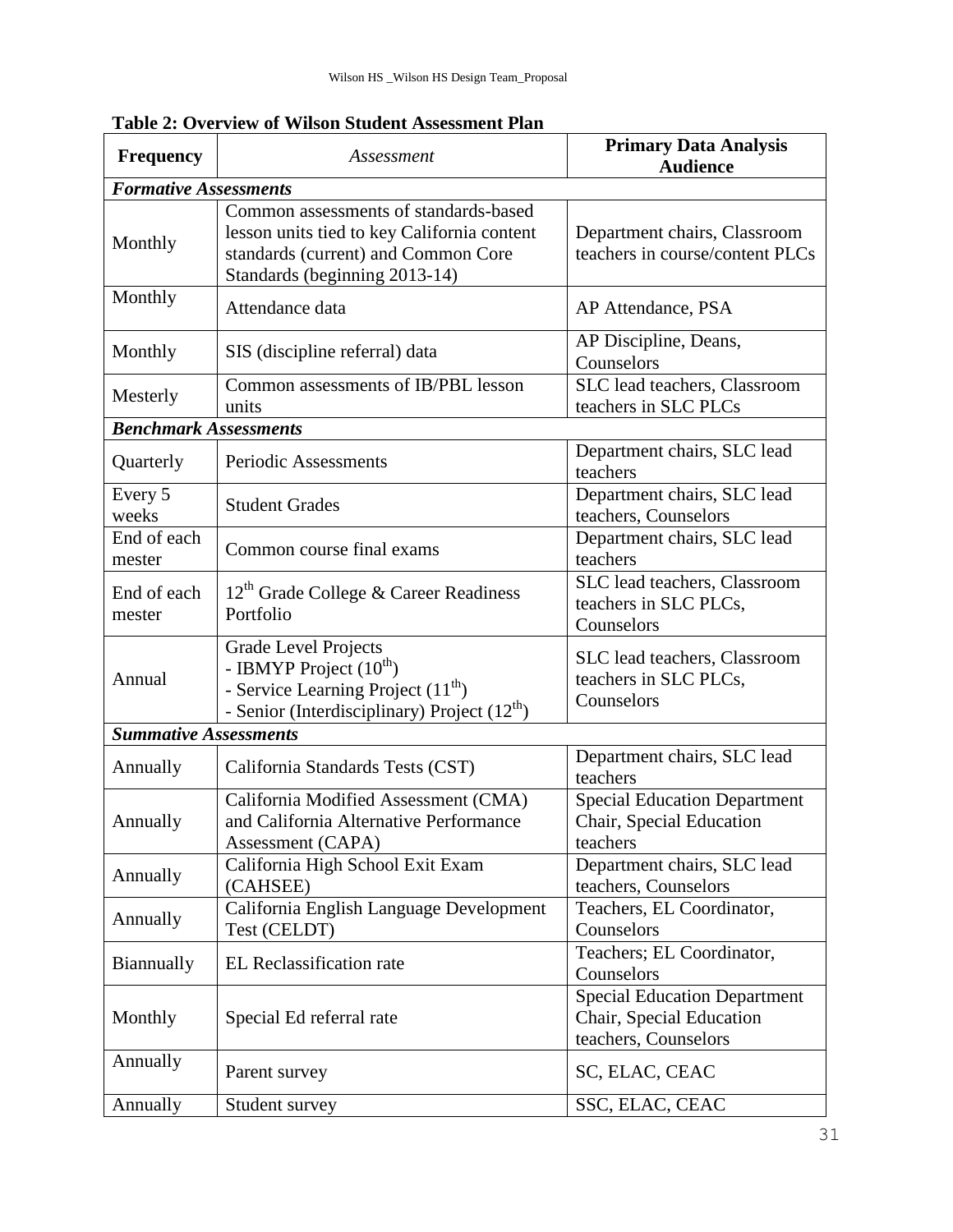In sum, the foundation of our assessment philosophy is the need to move from assessment OF learning (summative measures) to more assessment FOR learning (common formative assessments). $^{24}$  We believe that the overriding purposes of assessment are:

- 1. To gather evidence to inform instructional decisions, and
- 2. To motivate students' behavior toward increased academic achievement.

*Assessment at Wilson will be used to support the standards of rigorous, relevant and relationship-building academic experiences for all students. Strong, data-driven common formative assessments will be used to evaluate the overall effectiveness of Wilson"s curricular and instructional program in ensuring additional school-wide goals including:* 

- Achievement of State and Federal standards
- Consistency in high academic expectations
- Differentiation in student learning structures
- Personalization of learning experiences
- Focused teacher collaboration

L,

Throughout, Wilson's student assessment plan will be student-centered, providing multiple opportunities for students to showcase their knowledge/skills. Screening/diagnostic assessment tools assist schools in student course placements that best meet their unique learning needs. Formative assessments are designed to give classroom teachers accurate, timely, and useful student-level information that leads to instructional modifications. Benchmark and summative assessments will used by school leaders to monitor student progress and hold staff accountable for improvements. All assessment and data will be:

- Deliberately planned for (including backwards planning of instruction with federal, state, and district level exams in mind)
- Evidence- and outcome-based (through the promotion of common assessments usingcommon departmental rubrics)
- Ready to be utilized immediately in classroom instruction and planning (for example, will guide the content of warm ups, exit tickets, and instances of re-teaching)
- Reported in a way that can be easily shared with students, parents and the community with corresponding suggestions to changes in academic practices or behaviors that can change the outcomes.

<sup>&</sup>lt;sup>24</sup>Stiggins, R. (2005). "Assessment FOR Learning: Building a Culture of Confident Learners," in *On Common Ground: the Power of Professional Learning Communities*, Eds. Richard DuFour, Robert Eaker, and Rebecca DuFour. Bloomington, IN: National Education Service.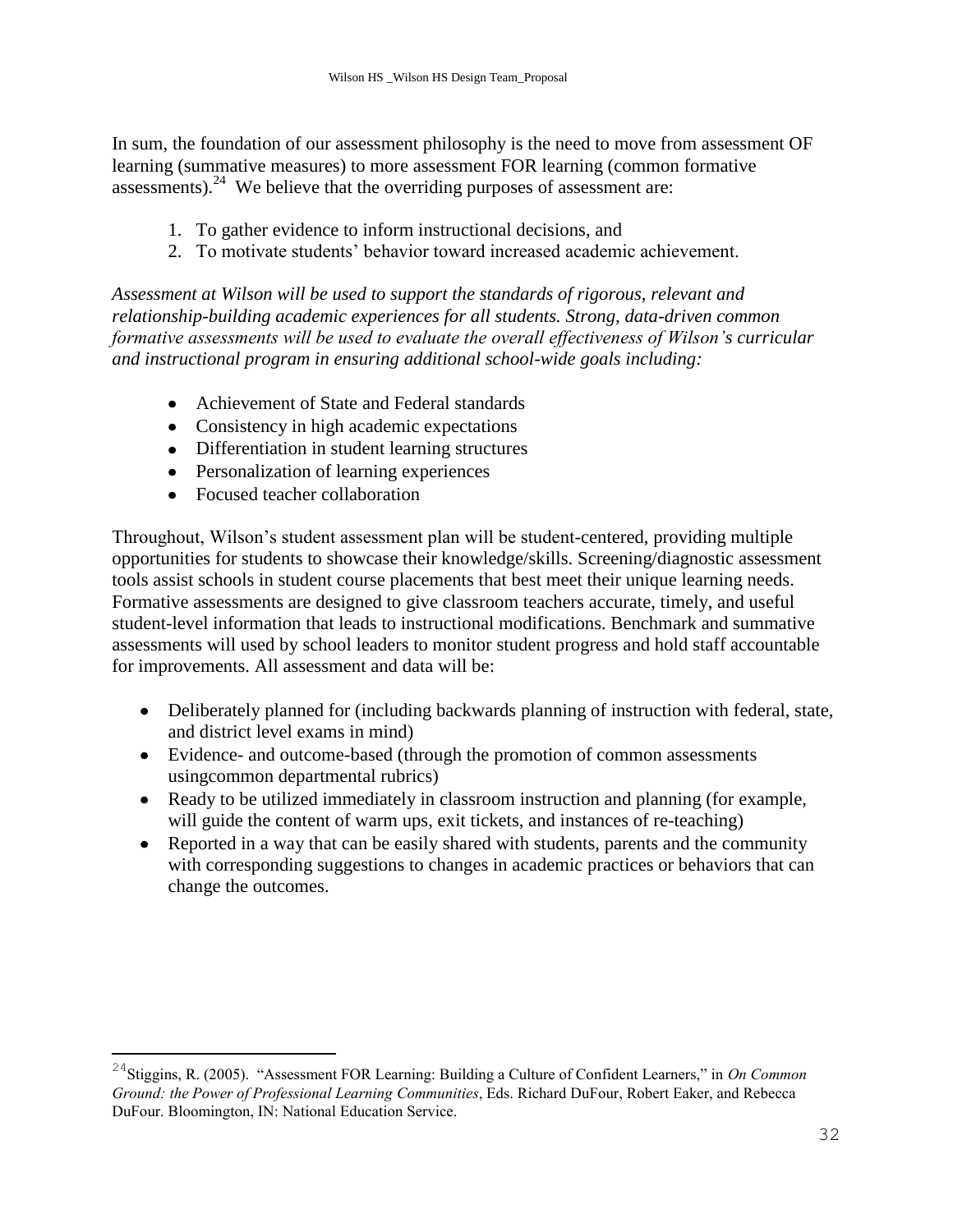#### Autonomy and Assessment Development

Wilson is committed to taking advantage of assessment autonomy provided under the Public Schools Choice (PSC) process to implement innovative practices aimed at maximizing student learning and use of assessment to diagnose and target instructional resources. Wilson will use performance-based measures, structured analysis of student-based work against standards-based departmental rubrics, as well as observational data from structured classroom observations of instructional delivery. All work of our MYP students  $(9<sup>th</sup> \& 10<sup>th</sup>)$  is internally assessed by teachers using a standards-based, criterion-related approach. Students are assessed according to subject level standards and use of the corresponding IB assessment criteria. Teachers will be supported with tools and strategies that provide a consistent and equitable means of assessment and reporting. In this way, we seek to embrace a sustainable comprehensive system of accountability that incorporates measurable pathways of growth and attainment.

One area of assessment autonomy will center on the development of common formative assessments in each subject area. While we plan to continue utilizing the district's Periodic Assessments in the first year under PSC (2011-12), Wilson will begin to develop our own common assessments to guide and modify instructional planning. Wilson also intends to move in the direction of designing common formative assessments that draw upon a common item bank of standardized, multiple choice test items. To the extent that these are available through LAUSD's Core K12, we are open to using this resource. In this sense teachers at Wilson will exercise some degree of autonomy in designing assessments.Department chairs, with the support of instructional coaches and department administrators, will lead the work of developing these assessments in subject area/course PLCs during the 2012-2013 academic year so that they are in place for Fall 2013.

Another area of autonomy that we plan to exercise is the development of common performanceand project-based assessments, including the use of the IB personal project. While multiple choice tests such as the CST and Periodic Assessments provide data on *breadth* of subject matter, they do not adequately measure depth of knowledge, complexity of thinking, cumulative knowledge, or provide students with opportunities to select how they will demonstrate mastery. Assessment autonomy will allow Wilson to develop assessments of this nature in order to truly have multiple measures of assessment. With time, we aim to integrate the use of IB rubrics and develop a set of holistic and analytic rubrics to objectively set criteria for performance-based assessments of subject area and interdisciplinary projects. SLC lead teachers, with the support of instructional coaches and department administrators, will lead the work of developing these assessments in interdisciplinary SLC PLCs beginning in the 2012-2013 academic year and continuing through 2013-14.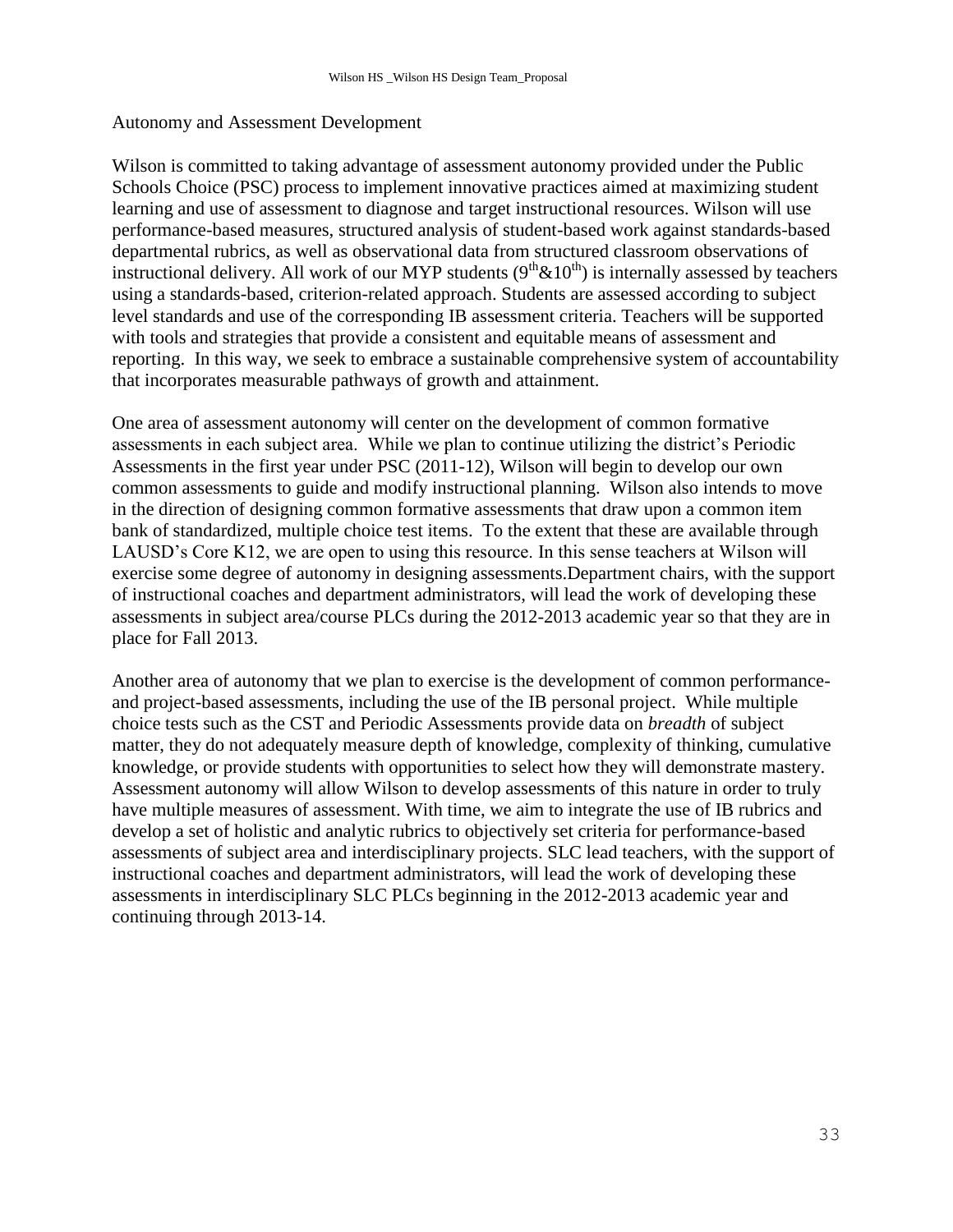### **b. Graduation Requirements**

In order to participate in the Wilson graduation ceremony and receive a high school diploma, students at Wilson must comply with LAUSD graduation requirements that include but are not limited to 230 or more course credits in A-G requirements and a passing score (350) on both sections of the California High School Exit Exam.

Wilson will require seniors to complete a Senior (Interdisciplinary) Project, which will function as the culmination of multiple smaller scale examples of project-based learning completed within each student's SLC. Every Wilson student will have an SLC portfolio that will include examples of interdisciplinary projects and participation in the service learning completed within their SLC.

### **c. Data Collection and Monitoring**

Wilson is committed to building an outcomes-based school culture based on holistic assessment (diagnostic, benchmark, summative, etc.) disaggregated by standards/skills and student subgroups. Wilson will be authentically data-driven in its use of data to:

- Set achievement goals for subject area/course, subgroups, and individual students
- Inform individual students about learning gaps and measurable progress in their learning
- Identify effective instructional practices, as well as correct gaps in instructional delivery

We have crafted a set of core beliefs to guide data collection and monitoring at Wilson:

- Student learning must be assessed using multiple forms of evidence including standardized tests, periodic district assessments, performance-based, and informal assessments of student work; Multiple sources and types of assessment data should be used to plan course offerings and student schedules.
- Assessments give all stakeholders in our school feedback about students' progress in order for them to self-monitor and self-direct around behavior, support, or intervention.
- Standards based, curriculum aligned diagnostic, formative, and progress-monitoring assessments will be implemented throughout the school year.
- Assessments will be consistent and equitable, with common tools and strategies for establishing standards and practices, and for collecting/analyzing data.

School leadership, department and SLC leads, support staff, and counselors will be responsible for monitoring the collection, dissemination and utilization of data. They will ensure a regular review of the effectiveness of data collection activities and will generate recommendations based on results to share with the professional development committee to guide decision-making.

With PLCs and other professional development, teachers and other staff will focus on reviewing data and using conclusions to change instructional practice. We will begin the year with a review and analysis of the previous year's summative data from CSTs, CELDT, common formative assessments, and portfolios. PLCs and other staff members will take on the task of regular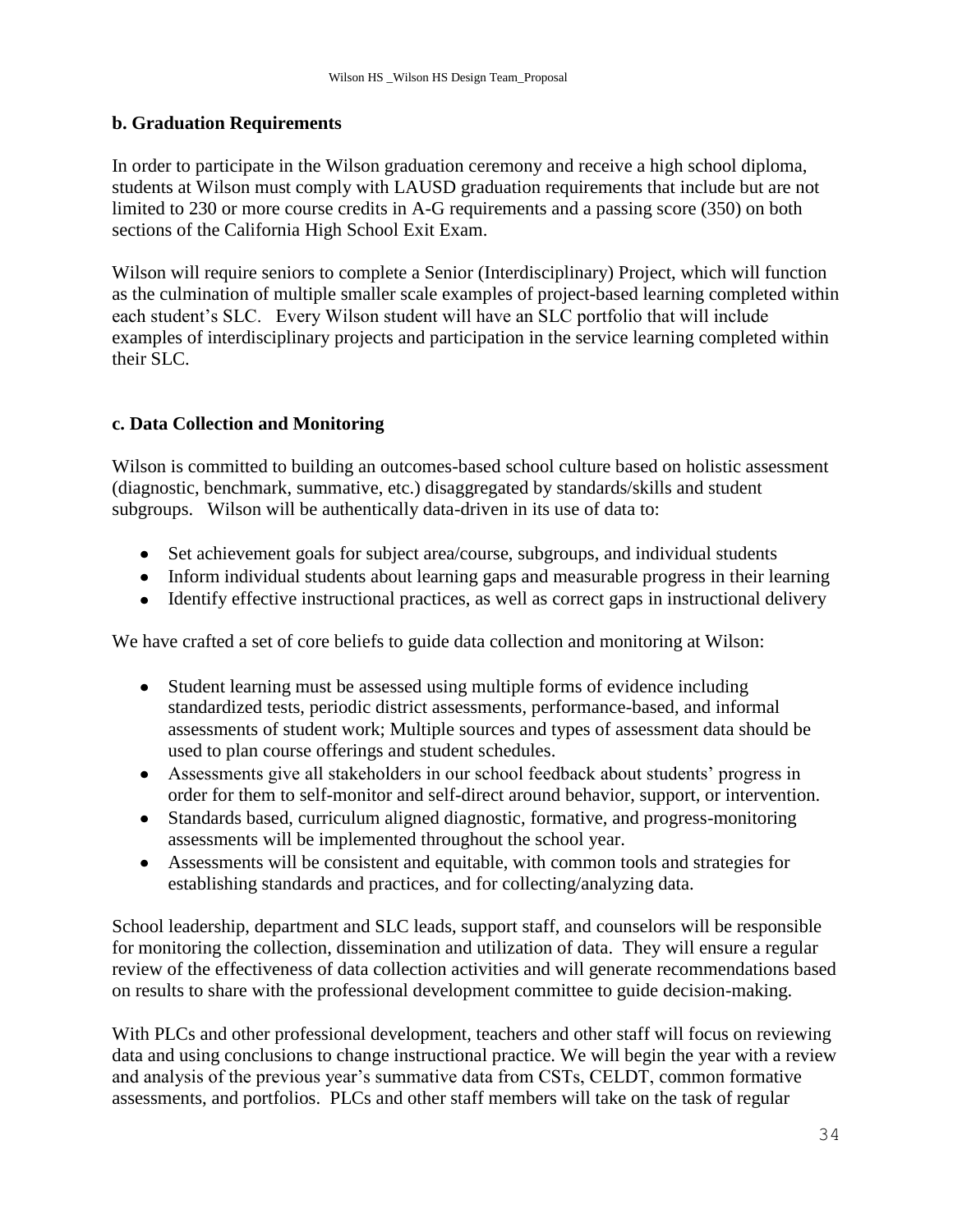monitoring student data and initiating preventative action and intervention as needed. Within each PLC, Wilson faculty will use item analysis of formative assessments to pinpoint key standards where students have struggled to achieve standards mastery, providing regular time for teacher collaboration (see Professional Development section) for data analysis.

In addition, all teachers will also be trained and expected to use MyData. We view the MyData website as a key tool for collecting and monitoring assessment results because it increases the teacher access to "real time" data on student progress. MyData reports student information including state test scores, student grades, attendance, periodic assessments, and English Language Learner data. With the built-in "Secondary Alerts" function of MyData, Wilson will adopt an early warning system to alert the appropriate counselor, teacher, or administrator when data on individual students reveal concerns about attendance, student behavior, or academic performance. Counselors and grade level teams of teachers will be responsible for monitoring their students' test scores and triggering appropriate intervention when necessary.

In sum, Wilson is focused on creating an assessment culture where teachers no longer disregard or make excuses about data; instead, data will be the starting point for reflecting on what students have learned, not merely what has been taught. Adults will be held accountable for and take responsibility for improved student outcomes. Moreover, teachers will be expected to analyze data on their students before coming together for structured collaboration so this time is focused on devising collective, strategic *responses* to student learning needs based on data rather than simply noting what data says about student learning needs.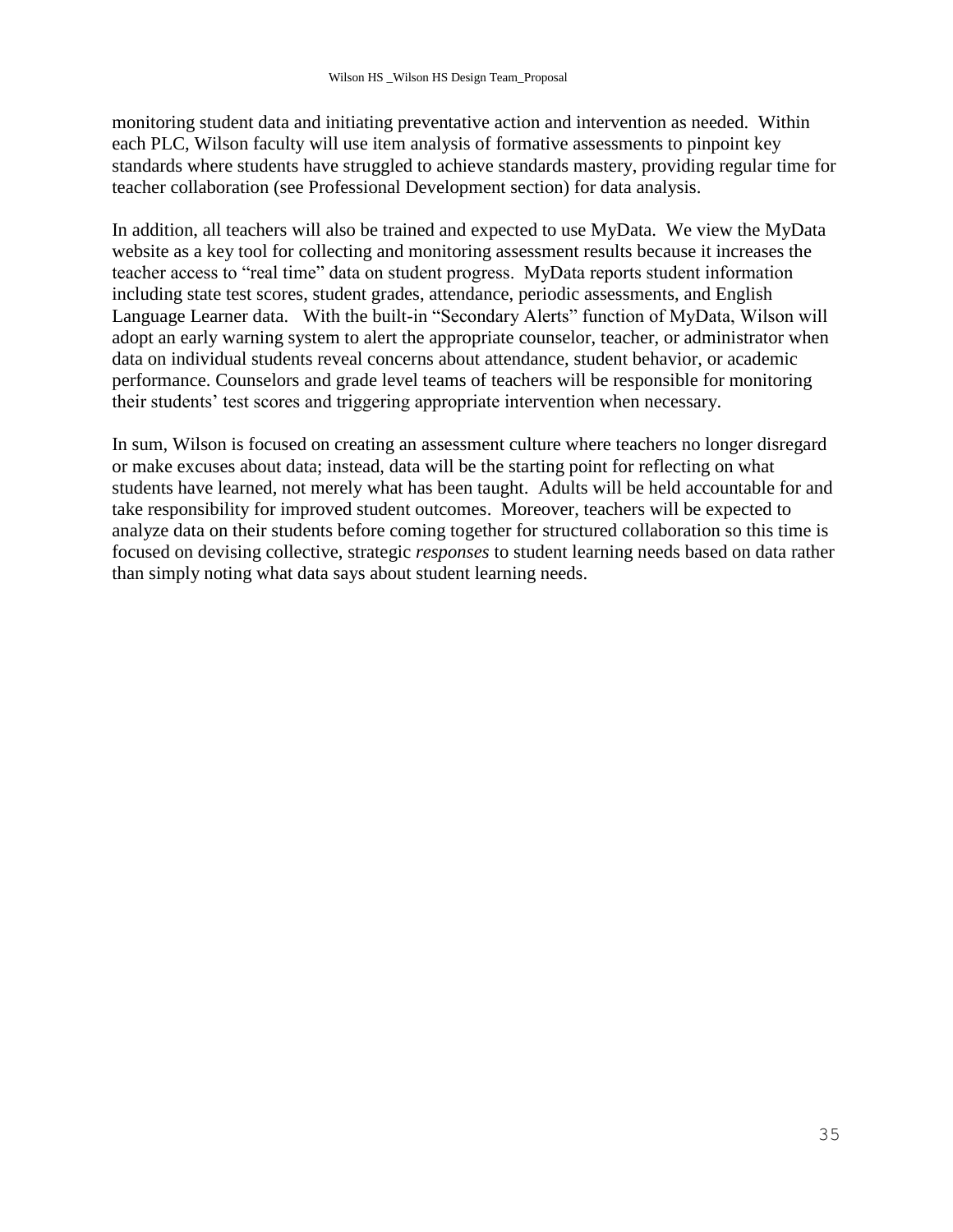### **Instructional Plan: School Culture and Climate**

### **a. Description of School Culture**

The culture and climate at Wilson will foster positive, respectful, and empathic relationships among and between students, parents, and staff. Our school culture will empower and motivate students to succeed, while ensuring a personalized and safe learning environment organized as six Smaller Learning Communities (SLCs) and two magnet programs. Students will develop academic and social skills in a personalized and caring atmosphere of emotional safety. SLCs will provide the personalized academic and emotional support each student needs to attain success.

Wilson is an institution that provides our students with a home "on top of the hill." It is a home to students who struggle with economic, familial, and community barriers. Wilson provides students with a safe place to learn and grow with their peers in Smaller Learning Communities (SLCs) where they are a part of a school family unit with the support of the Family Advocacy System (FAS) and content area teachers.

Wilson is a place where students are expected to learn, question and grow from academically rigorous curriculum. It is an environment that prepares students for college level work. Students learn about the A-G requirements and understand how to be "college ready" in a strong collegegoing environment. Students are expected to collaborate with others and engage in projects to tackle issues that impact the community, society and world.

Our plan is to provide skills and knowledge for engaging students in intellectual work across disciplines and preparing them to live in the  $21<sup>st</sup>$  century global economy through the following:

- IB mission and vision and IB Learner Profile as embedded in the MULES PAC 5 (see Student Support and Success section below)
- SLC Thematic Electives
- Common instructional strategies across disciplines and SLCs
- Common assessments within departments and cross-disciplinary culminating tasks

Our students will embrace the IB philosophy of international mindedness. Through the thematic electives and interdisciplinary courses, students address and connect with real community and global issues. Students will participate in inquiry- and project-based learning.

A key component of Wilson's school culture is the continuation of SLCs. Being a part of a SLC allows stakeholders to develop their own distinct identity. Students are provided with opportunities to engage in community service learning projects through partnerships with outside agencies, and they are also offered various internships and career pathways that will prepare them in a  $21<sup>st</sup>$  century global society. The autonomy that each SLC is given allows them to develop and implement tutorial programs, such as homework club, peer tutoring/mentoring, and SLC oriented activities and events. These programs will help improve academic achievement and students' grades. This in turn will decrease the number of demoted students, improving the graduation and college-going rate. Students are provided with support through the Family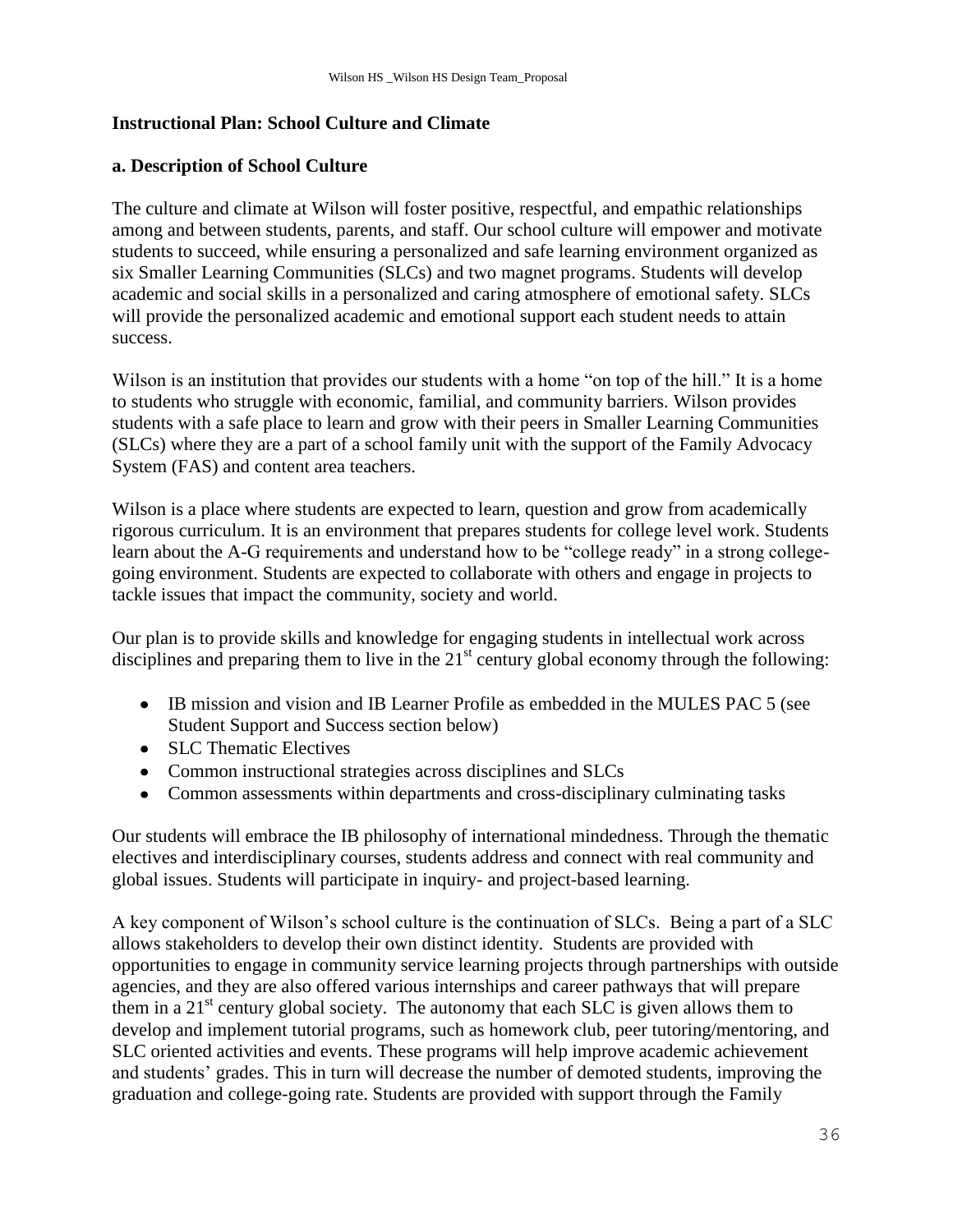Advocacy System (FAS) each week. FAS teachers serve as advocates for ensuring that students are on track to graduate and have been provided with the necessary tools to support the emotional and social needs of students.

Each SLC occupies contiguous space on the campusgiving students and staff the opportunity to interact with their peers. The contiguous space will reflect a sense of ownership of space and reduce travel time and tardiness between periods. The SLC lead teacher, and counselor assigned to each SLC will be in direct proximity to their students at all times, offering the optimum of support for teachers and students.Staff and students alike will regularly engage in SLC-specific activities to build trust and collegiality among members.

At Wilson, our school culture will be shaped by the Cultural Proficiency Toolkit.<sup>25</sup> In this framework, cultural proficiency comprises an interrelated set of tools that pose significant questions to prompt reflection and the opportunity to improve our leadership practice in service of others:

• Are we who we say we are?

i<br>L

- How do we assess who we are?
- Do our actions align with who we say we are?
- What gets in our way of being who we say we are?

This toolkit will provide us with the means by which to lead our personal lives and perform our professional responsibilities in a culturally proficient manner.

Our school culture will also be characterized by the development of a college-going culture that fosters inquiry, risk taking, purposeful effort, and collaboration in order to cultivate and nurture self-directed life-long learning. By improving current programs and instituting new programs and opportunities, Wilson will refashion a positive school climate of tiered support aimed at enhancing and supporting relationships among and between students, parents, and the school.

Lastly, Wilson will be characterized by a shared culture of collaboration. Wilson is committed to a student-centered professional culture based on transparency, collaboration, and accountability. As outlined in the Professional Development section of this plan, Wilson will build leadership capacity and distributed leadership among staff using research-based resources such as Adaptive Schools. Professional Learning Communities (PLCs), organized both by course/department and interdisciplinary teams of teachers, will enable new staff to assimilate into the collaborative and nurturing culture. Throughout, Wilson will develop strategies to enhance teacher leadership, to increase school pride among teachers and staff, and to foster an inter-connected and personalized learning environment. Our School Site Council will use consensus decision-making, which will also model for our students what collective democratic practice can achieve.

<sup>25</sup>*Culturally Proficient Instruction* by Kikanza Nuri Robins, Randall B. Lindsey, Delores B. Lindsey, and Raymond D. Terrell (Corwin Press, 2001).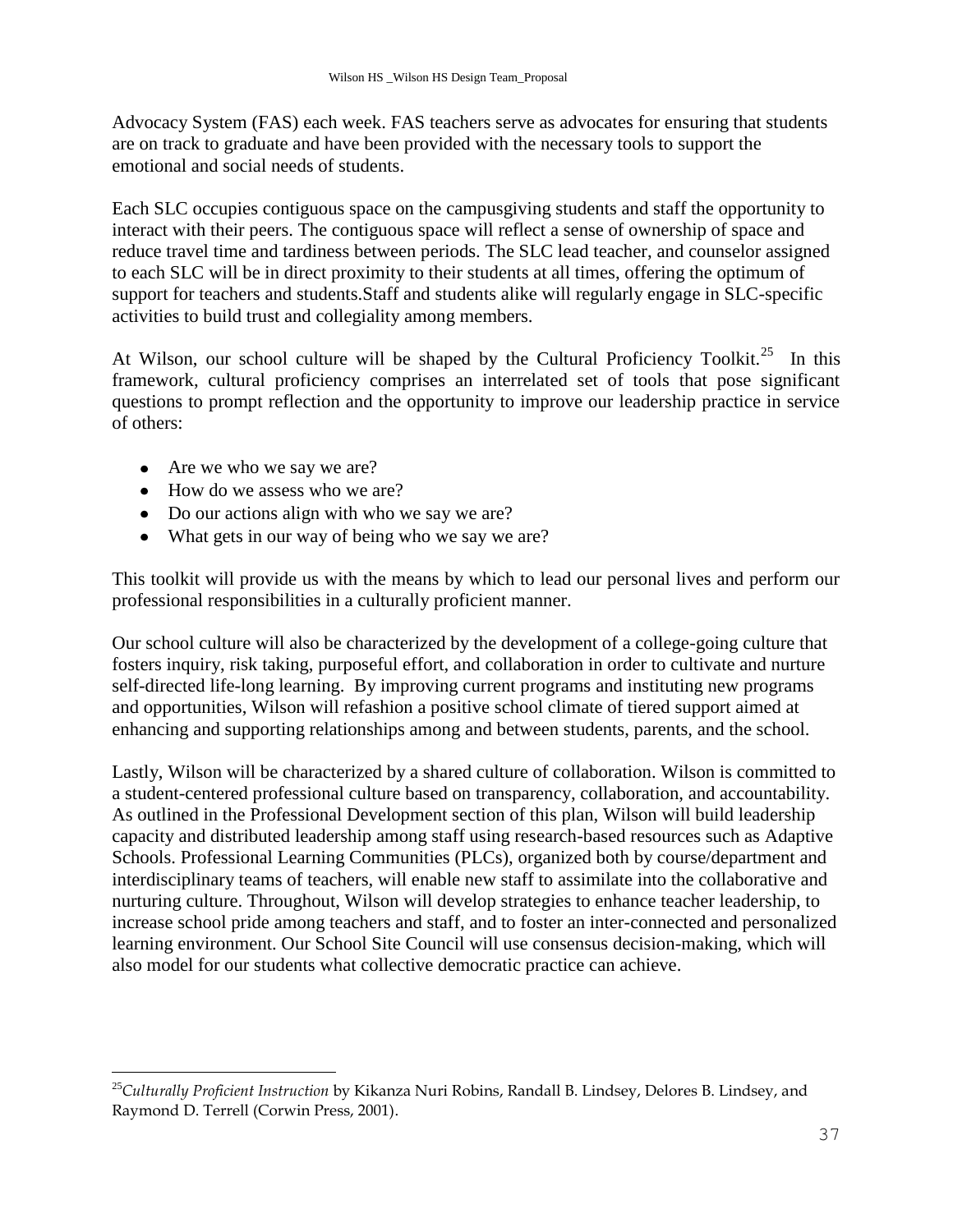### **b. Student Support and Success**

In addition to the previously detailed supports, all incoming Wilson students are also included in the IBMYP program, which emphasizes a more holistic and global approach to learning. This program reinforces high expectations by requiring all  $9<sup>th</sup>$  and  $10<sup>th</sup>$  grade students to take courses such as geography/humanities, art, technology, and a foreign language to ensure not only college preparation, but also to promote a more well-rounded and dynamic course of study.

Additionally, high expectations are embedded in the school culture through our MULES PAC:

**M**odel honesty, integrity and responsibility - as principled students, citizens and human beings **U**nderstand and respect each other and our differences - at school, within our society and in the world at large. Listen, speak, and act with empathy and compassion. **E**ngage in safe activities and healthy relationships. **S**trive for academic and personal excellence.

The MULES PAC outlines what is expected of each WILSON student. Students will engage with the ideas illustrated in the MULES PAC throughout each year by participating in various lessons and activities that help emphasize these expectations. Although many of these lessons are designed as part of the FAS curriculum, they can be incorporated into any content area to further reinforce and promote these expectations.

#### **c. Social and Emotional Needs**

Wilson's students are predominately first and second generation students who reside in the communities of El Sereno and City Terrace. Many of our students come from single parent households with social and economic barriers. Our students are struggling with the following:

- Household poverty
- Identity (cultural, gender, sexual orientation, etc.)
- Violence at home and in the community
- Bullying and cyber-bullying
- Multi-generational gang involvement
- Incarceration of family members
- Involvement in delinquent behaviors (i.e. vandalism, theft)
- Drugs and alcohol
- Teen Pregnancy
- Low self-esteem, depression, cutting/self-mutilation, and other mental health issues
- Physical and emotional abuse

Most of the students who drop out do so for the following reasons: students are behind in credits, low academic skills and/or self-esteem, weak family support, etc. Foster and homeless students continue to need additional resources and support at home and at school.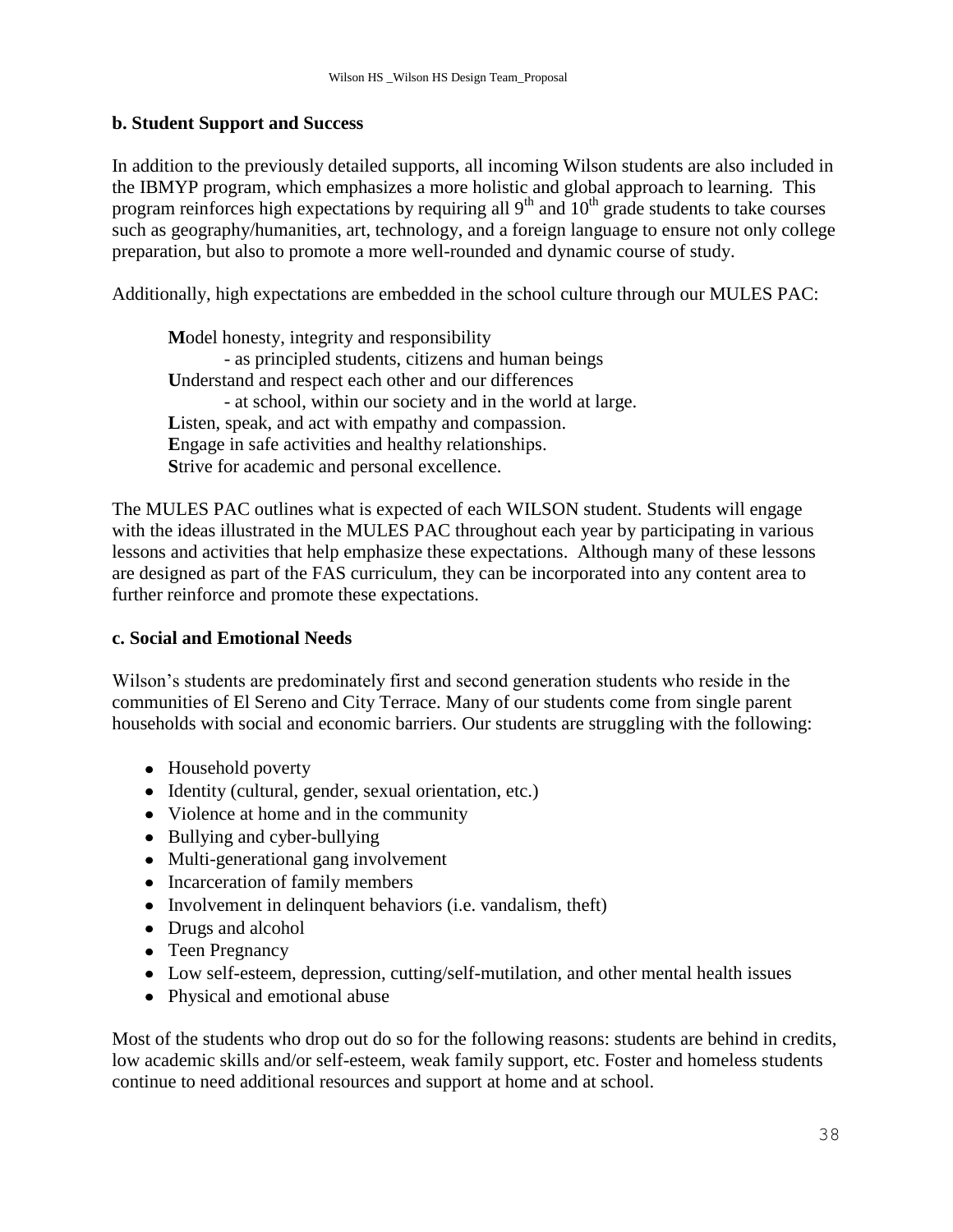At Wilson, we believe that support clubs and organizations will help build a stronger selfidentity and esteem within our students. Clubs on campus, such as Gay Straight Alliance and Latinas Unidas will instill awareness and confidence while creating strong student leaders. Male mentorship programs will encourage young men to pursue a higher education. In collaboration with our Healthy Start Clinic, will organize & promote programs that advocate positive relationships and reproductive health.

By being proactive and utilizing the Response to Intervention  $(RTI<sup>2</sup>)$  model, the comprehensive needs of students will be identified. Interventions will be streamlined among staff and agencies to provide support to all students and to those who have individual needs that need to be addressed. Our plan to meet students' social and emotional needs uses the Response to Intervention  $(RTI<sup>2</sup>)$  model addressing the three tiers of needs. This approach will allow us to provide basic services for all students as well as provide more specialized services for students who have additional needs.

Within Tier 1 of  $RTI<sup>2</sup>$ , all students will have access to an academic and guidance counselor that will remain with them for all four years. Wilson's academic and guidance counselors will:

- Consult with parents and school personnel as a means of helping students with  $\bullet$ educational and personal problems that may be interfering with their learning and success in school.
- Cooperate with school administration and staff in developing positive student attitudes and behavior by facilitating and scheduling meetings and referrals to the Coordination of Services Team (COST), Student Success Team (SST), Pupil Services Attendance (PSA) counselor, Psychiatric Social Worker (PSW), Dean of Students,and other needed referrals within school or to outside services.
- Counsel individuals and groups of students in the areas of educational, personal, physical, career and social needs.
- Conduct conflict mediation between students to effectively resolve conflicts, including, but not limited to, bullying.
- Follow-up student progress within a reasonable time frame to assure student has and/or is receiving adequate services as needed.
- Serve as a resource person to school personnel and parents regarding the counseling and guidance program.
- $\bullet$

In addition, all students will also be assigned a FAS teacher within their SLC, with whom they will remain with all four years. Students will meet weekly with their FAS teacher who will act as an advocate to support students academically, socially, and emotionally. The FAS teacher will also act as a liaison between the student and other staff members to best meet each student's individualized needs.

The dean of students will:

- Ensure that school-wide expectations, rules, and policies are clearly articulated to students.
- Conduct grade level assemblies to review school rules and policies.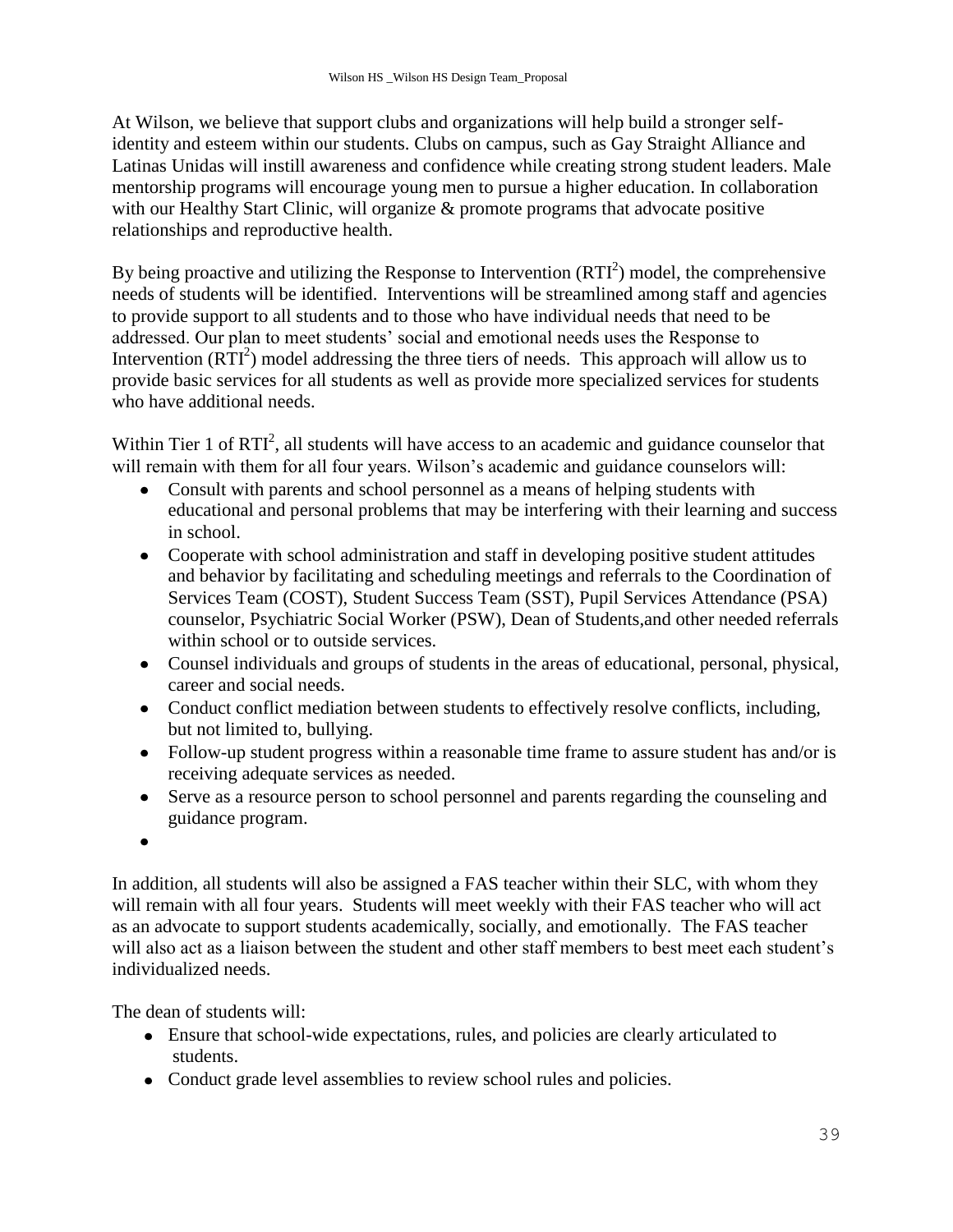- Provide lesson plans and resources will be provided to FAS teachers to reinforce health and safety, and to provide positive behavior support to all students.
- Support teachers, counselors, and administrators with progressive discipline. The use of progressive discipline will provide a consistent framework for dealing with disciplinary issues and correcting problematic behaviors that inhibit learning and social development.
- Ensure school-wide safety through the provision of clear and consistent messages of policies and rules, by conducting regular metal detection on campus, working with school staff to implement active supervision of students before, during, and after school, and conducting pre-enrollment screenings and ongoing screenings with students and parents/guardians.
- Collaborate with other schools, the dean of students will be able to oversee the transfer of students to/from Wilson High School and better ensure the safety of all students on campus.
- Work with all staff in RTI Tier 2 to ensure safety of students and staff, and to assist in identifying at-risk students who may benefit from RTI Tier 2 interventions.

The school nurse will:

- Provide immediate assessment & counseling services for whole student population.
- Work with students to makes referrals for services within the school and with outside community agencies based on student's specific needs.
- Provide instruction to students regarding social and emotional issues (i.e. role playing, relaxation techniques, etc.).
- Act as a mediator between student and parent regarding social and emotional issues.
- Act as an advocate for students dealing with sexual harassment, sexual abuse, and gender identity issues.
- Act as a member of the school Crisis Team, SST, Individualized Education Plan (IEP) team, Threat Assessment Team, School Safety Team, and COST.

The school psychologist will:

- Conduct an initial psycho-educational assessment and meets with a team consisting of a counselor, a general education teacher, a special education teacher, and an administrator.
- Contribute to the IEP for students with special needs.
- Meet with students and parents on an individualized basis.
- Make an evaluation of student's mental health needs and appropriate services.
- Act as a member of the school Crisis Team also consisting of the school nurse, administrator, dean, and other out-of-classroom personnel.
- Act as a member of the Threat Assessment Team to handle students that may be a potential threat to themselves or others.

Within RTI Tier 2, students will also be provided with support groups aimed at addressing their specific needs. These groups will include:

SST for identifying students as being at risk of social or academic success. The SST members consist of the identified student's counselor, general education teacher, student, student's parents, school nurse (as needed), and the school psychologist.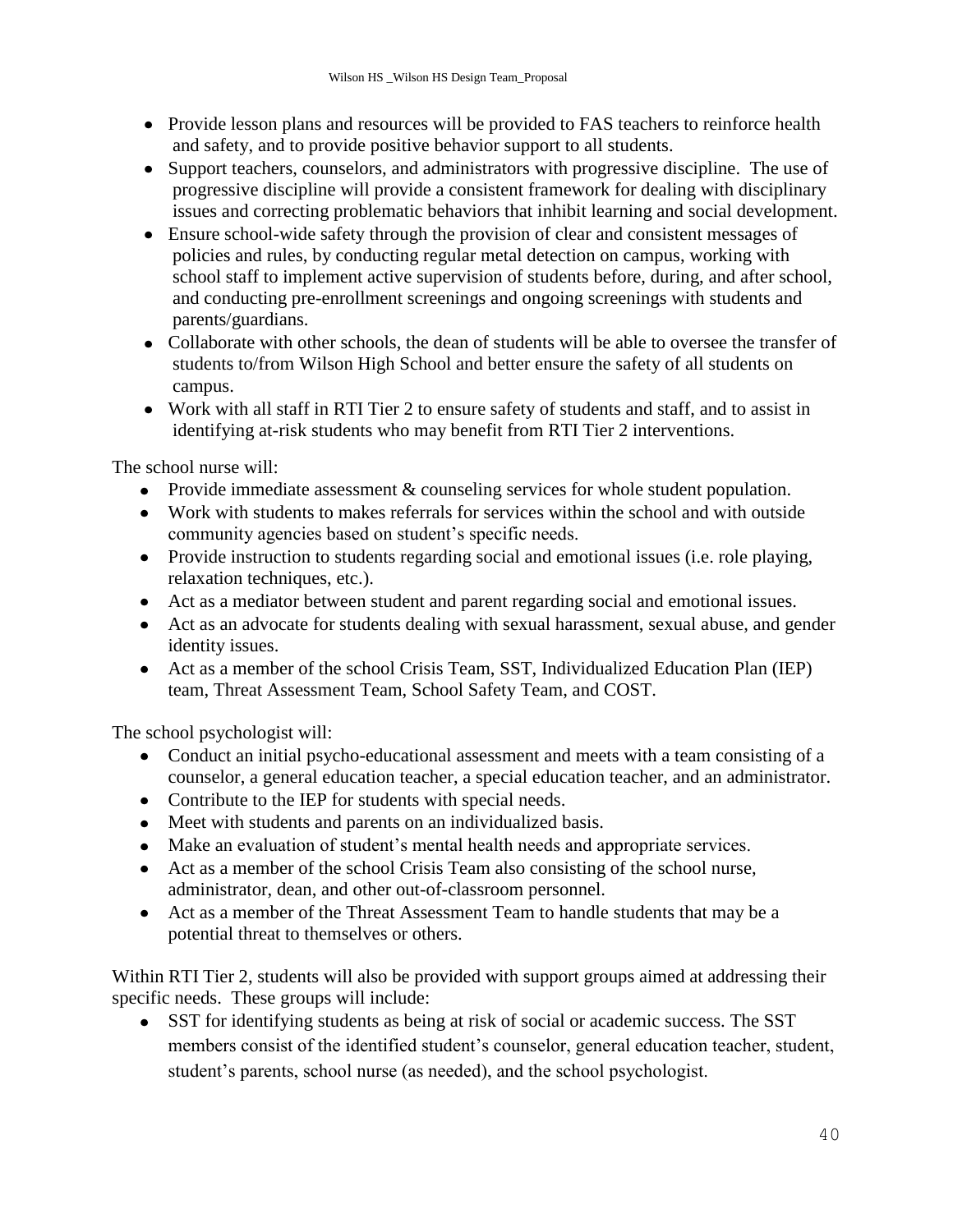COST for determining which specific school or outside services the student needs and make the appropriate contact and referrals to begin services, as well as monitoring and follow up for support services.

The pupil services and attendance counselor will:

- Work with students identified as being at-risk for dropping out due to attendance issues.
- Serve as a liaison between the school and the home and conducts home visits as needed.
- Will provide expertise on all laws & bulletins related to education, attendance policies, enrollment, and student records.
- Conduct School Attendance Review Team (SART) meetings.
- Conduct School Attendance Review Board (SARB) meeting.
- Will make trips to Juvenile Halls and advocates for students on probation.
- Work with District Attorney's Office, law enforcement, and community agencies to meet students' needs for various services.

Within Tier 3 of RTI, students identified as having special needs will receive an IEP. This IEP will follow all district, state, and federal guidelines to ensure the least restricted environment for all students.

Additionally, students who need individualized counseling and/or other support services will have access to the **PSW.** The PSW will:

- Provide individual and group counseling and individual therapy as a treatment modality in which clinical intervention is given to an individual client. (Solution-Focus).
- Inter-agency consultation, including support from the Bienvenidos Clinic on campus.
- Monitor student attendance and call home as needed.
- Provide parents/guardians with an intervention technique that can teach them how to effectively handle behavioral or emotional concerns.
- Participate in the SST.

Our plan also integrates supplemental programs, unique extra curricular activities, and school and community resources to further meet students' social and emotional needs. Some of these additional services include:

- Wilson Bienvenidos Healthy Start Clinic- Offers health education & health services to both students and parents, parenting classes, therapy and anger management.
- Behavioral Health Services (BHS)- Offers care and therapy for various mental health needs and substance abuse counseling.
- Santana House- A non-profit community organization that offers after school tutoring, art classes, and extra-curricular activities for students.
- Barrio Action- Offers after school classes and extra-curricular social activities for students and case management.
- Rock on Education (ROE)- Offers after school tutoring and athletic activities to students
- Network for a Healthy California (LAUSD)-Provides students with access to fresh produce and nutritional information.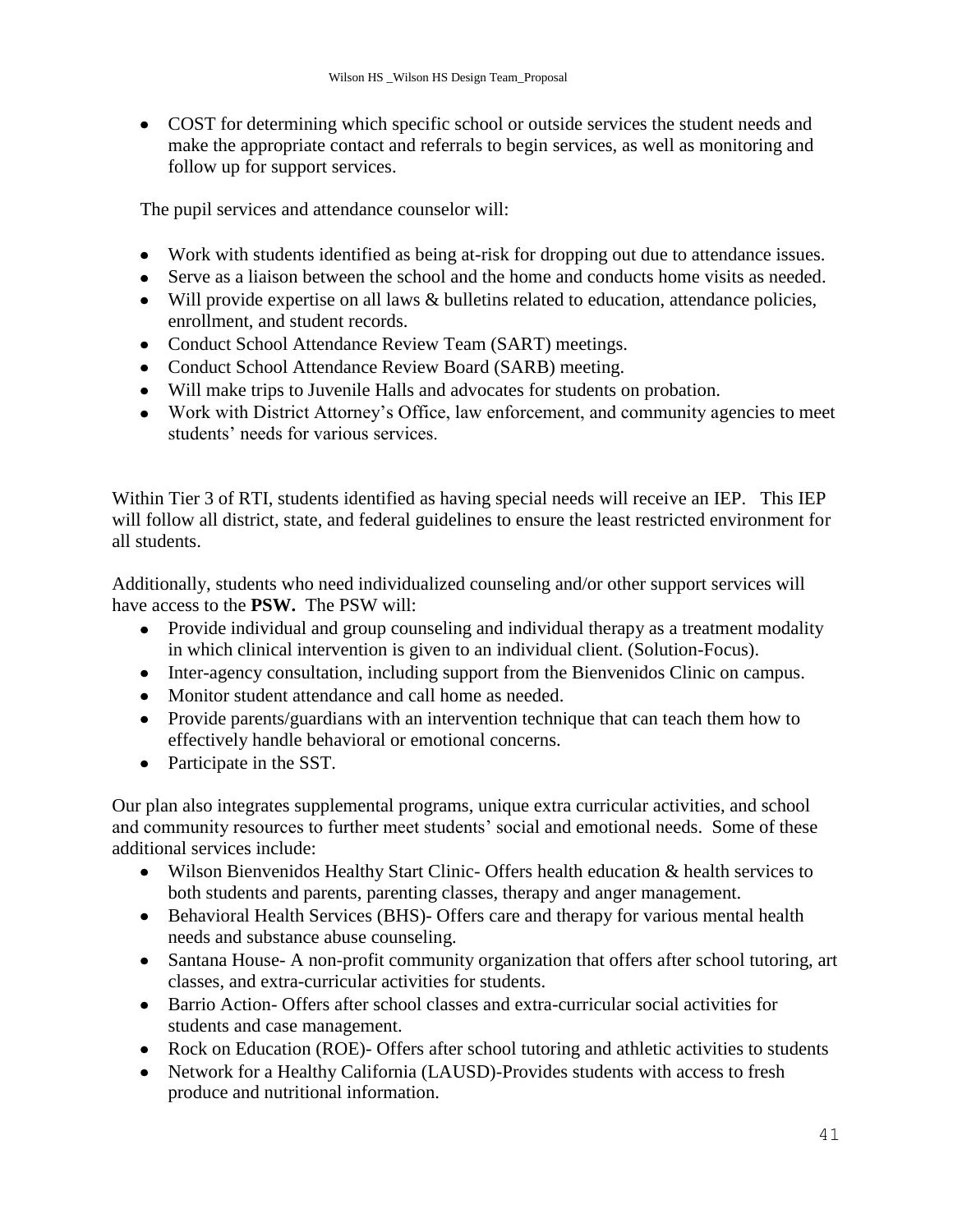- IMPACT-Prevention and early intervention curriculum-based, student assistance program for alcohol, tobacco, and other drugs, crisis, grief, and gender identity/sexual orientation support.
- GRYD (Gang Reduction & Youth Development)-Program for prevention and intervention for at-risk youth, especially in regards to gang involvement.

We will ensure that students are aware of these opportunities through their FAS class and the FAS teacher & academic counselor will work with each student to ensure access to such services.

In order to ensure the successful application of these services, the school leadership team will require sufficient data on an annual basis to determine the effectiveness of each service. The effectiveness of interventions will be measured by analysis of data from such sources as MyData, School-wide Information System (SIS) referrals, and a self-designed exit survey for counselors to use with students referred to Tier 2 and Tier 3 services.

### **d. College and Career Readiness**

Wilson has a strong college-going culture where students are encouraged to further their education after high school. In the past four years, Wilson has increased the four-year graduation rate by 4.3%. At the same time, the percentage of graduates meeting criteria for eligibility to public four-year colleges and universities has increased 7%. While these rates of improvement parallel district averages, the overall graduation and college eligibility rate at Wilson is higher compared to LAUSD as a whole. Still, the proportion of graduates going onto any postsecondary education has essentially remained flat at 66%-67%.

| Year        | School/      | Number    | <b>NCES</b> | % grads     | % grads   | % grads enrolled |
|-------------|--------------|-----------|-------------|-------------|-----------|------------------|
|             | District     | of        | Grad        | with        | enrolled  | in CSU, UC, or   |
|             |              | graduates | Rate        | CSU/UC      | in CSU or | <b>CCC</b>       |
|             |              |           |             | Eligibility | <b>UC</b> |                  |
| 2009-<br>10 | Wilson       | 478       | 78%         | 59%         | N.A.      | N.A.             |
|             | <b>LAUSD</b> | 35,457    | 70.4%       | 53%         | N.A.      | N.A.             |
| 2008-<br>09 | Wilson       | 500       | 79.1%       | 49%         | 25%       | 66%              |
|             | <b>LAUSD</b> | 32,147    | 69.6%       | 47%         | 25%       | 62%              |
| 2007-<br>08 | Wilson       | 437       | 77.1%       | 22%         | 30%       | 68%              |
|             | <b>LAUSD</b> | 31,165    | 72.4%       | 26%         | 28%       | 69%              |
| 2006-<br>07 | Wilson       | 398       | 73.7%       | 52%         | 26%       | 67%              |
|             | <b>LAUSD</b> | 28,545    | 67.1%       | 47%         | 29%       | 70%              |

#### **Woodrow Wilson Senior High and LAUSD Graduate Information**

Source: California Department of Education, California Post-Secondary Education Commission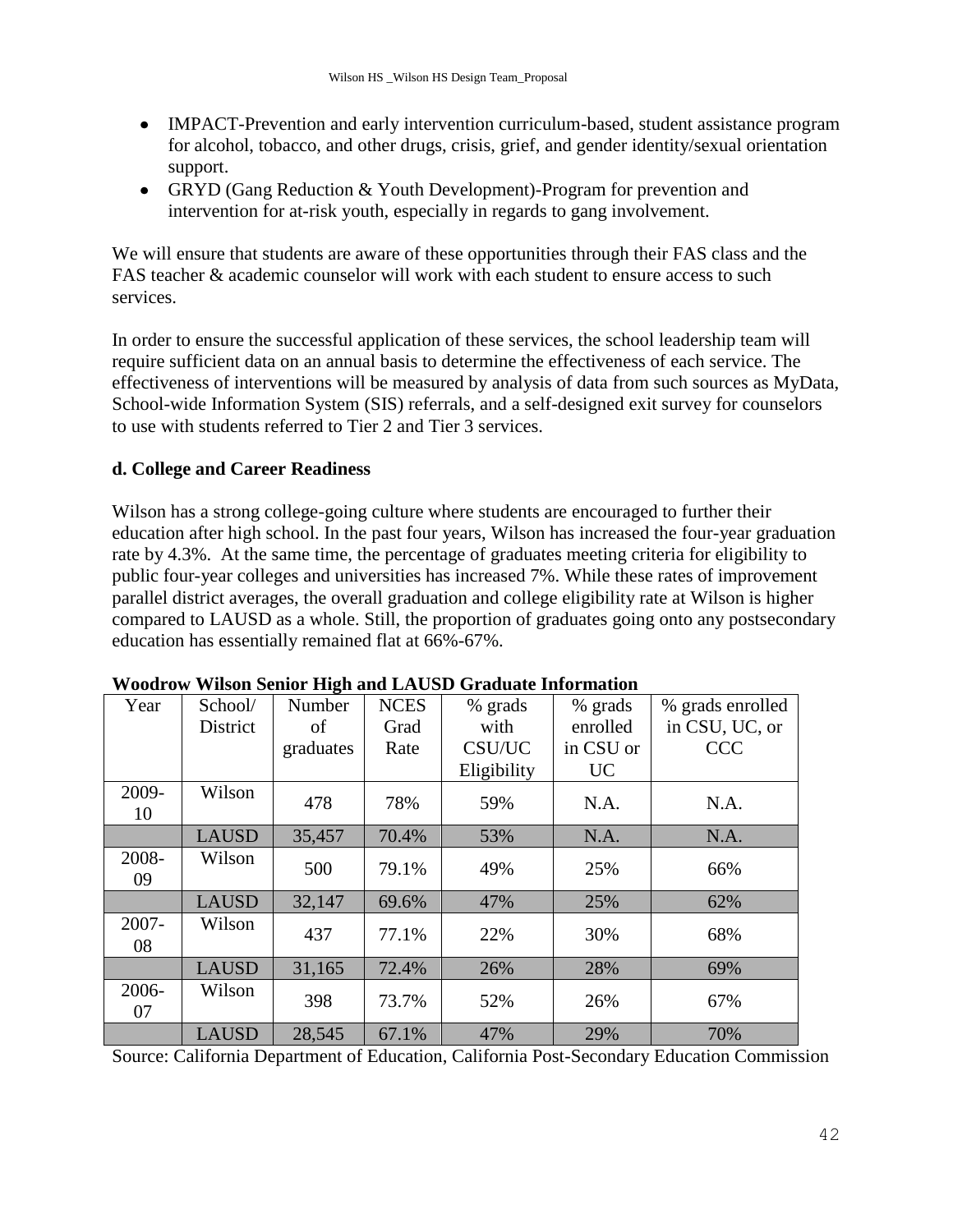In addition to California public postsecondary institutions, our graduates have gained admission to many California private schools including, USC, Stanford, as well as out-of-state campuses such as Harvard, Yale, Princeton, Duke, Georgetown and Columbia. Based on exit surveys of seniors, the college going rate of our undocumented students continues to increase because of the support services provided to all students on our campus.

At Wilson, all students are exposed to a firm understanding of the A-G Requirements. In fact, students learn about the A-G Requirements at the middle school level, specifically from our feeder school, El Sereno Middle School. Students continue to revisit the high school and college class requirements when they enter in the 9<sup>th</sup> grade year. Additionally, all WHS classrooms and offices have A-G Requirements posters and  $9<sup>th</sup>$  grade FAS teachers will review the requirements with students. The requirements will be included in each student's portfolio.

Wilson's implementation of the IBMYP will also contribute toward higher rates of college eligibility. All  $9<sup>th</sup>$  grade students will be enrolled in a foreign language class, such as Mandarin or Spanish. All 9<sup>th</sup> grade students will be enrolled in a Geography or Humanities course, as well as an Introduction to Art, Music or Drama course to fulfill IB and A-G requirements. WHS intends to offer the IB Diploma Programme (DP), which gives  $11<sup>th</sup>$  and  $12<sup>th</sup>$  grade students a rigorous academic experience with the opportunity to gain college credit and an IB diploma.

In preparing students for postsecondary education, the role of the academic counselor is key. Counselors meet with students before the beginning of each term to ensure they are enrolled in the necessary courses for graduation and A-G course completion. Students are challenged to take honors and Advanced Placement (AP) courses according the individual abilities of each student. The IGP (4 –year Individual Graduation Plan) is introduced to each student. This IGP is also reviewed in the FAS class and reviewed by the FAS teacher. Students update the IGP at each grading period and reflect on their progress.

Students receive support in college and career readiness through the College Corner staff, college preparatory programs on campus, counselors, and faculty & staff from each SLC. Additionally, Wilson is an AVID College Readiness Pilot School because of its commitment to college preparation and awareness in the school and community. Through the **College Corner**, College Counselor, and College Corner staff, students are offered various college resources and services including:

- The largest, single school-sponsored College fair for the past 10 yrs with over 50 colleges represented according to College Counselors of Los Angeles.
- The annual statewide Cash for College financial aid workshop.
- The first and longest continuous LAUSD high school to have hosted the Annual SAESL personal statement workshop for the past seven years.
- A college scholarship award (not including federal or state financial aid) that has increased from \$30,000 in 1999 to \$193,900 in 2011. Many of these scholarships come from alumni or grassroots organizations.
- Hosting college representatives and college preparation programs on a daily basis.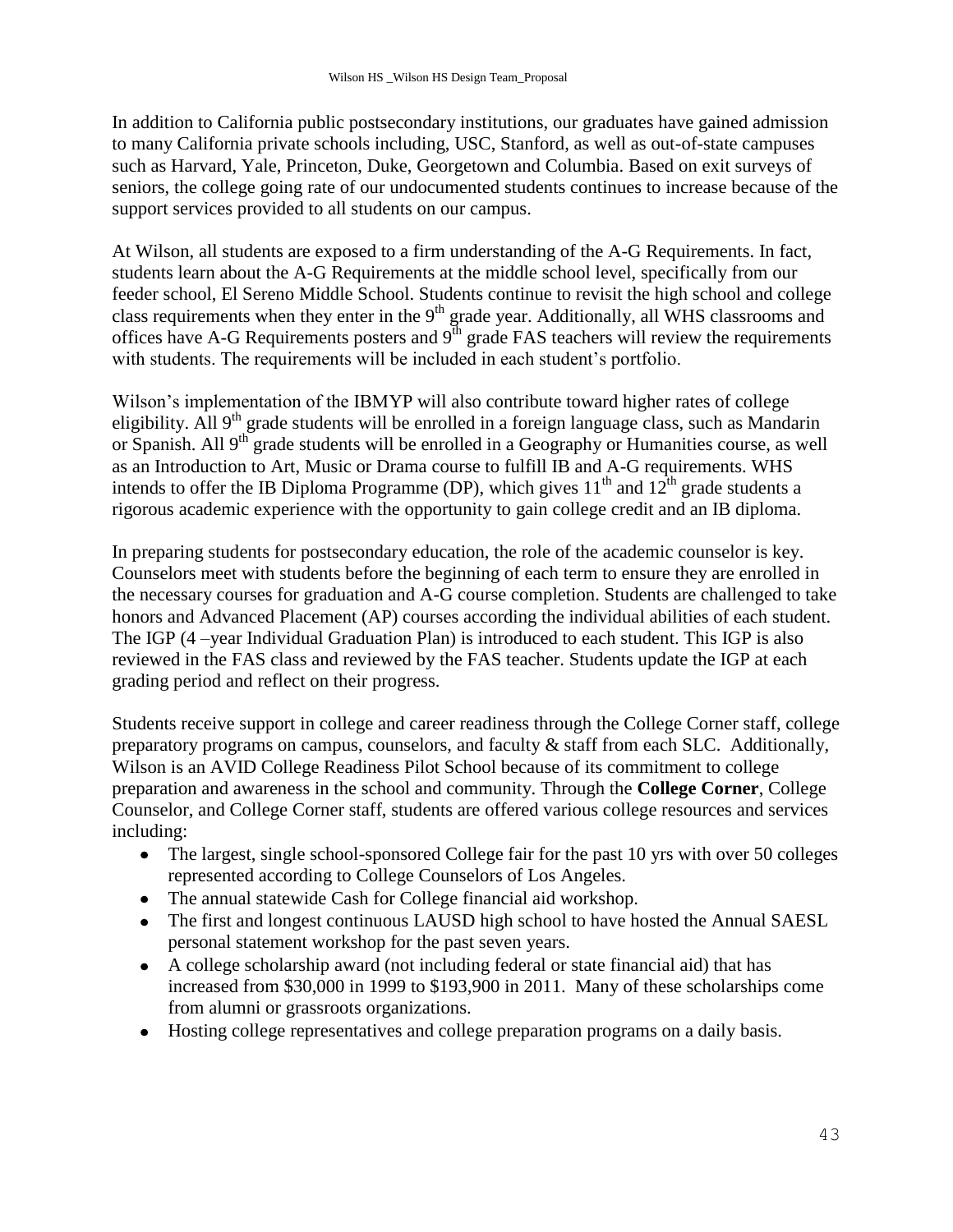Wilson's implementation of AVID has assisted in the building of a college-going culture. AVID's mission is to close the achievement gap by preparing all students for college readiness and success in a global society. AVID defines rigor as using inquiry-based, collaborative strategies to challenge and engage students in content resulting in increasingly complex levels of understanding. Departments/team teachers routinely collaborate to design and adapt lessons using WICR strategies in all units of study. Teachers reflect and discuss student work and continually refine students' independent use of AVID tools.

Wilson is the only AVID Demonstration School in LAUSD. Wilson will continue to provide professional development to the whole staff on AVID WICR strategies, such as Cornell notes and Socratic Seminars. These are research based strategies that strengthen the writing, inquiry, collaboration, and reading in the classroom. AVID annually hosts College 101 workshops and Senior workshops for parents and the Wilson community.

As part of FAS, students will be responsible for completing a Senior portfolio. This requirement will be monitored by senior FAS teacher in each SLC. Senior FAS teachers will assist in the college and financial aid process. In addition, FAS will incorporate PSAT review and analysis in the  $10<sup>th</sup>$  grade. Senior FAS teachers will distribute a survey in each SLC to collect data on college acceptances.

In SLCs, senior English teachers prepare students with the personal statements. Students are encouraged to attend school-wide UC Personal Statement workshops facilitated by UC representatives and community members. Senior Economics teachers review the financial aid process, FAFSA, scholarships, and basic money management. Students are still recommended to attend Wilson Financial Aid workshops hosted by the College Corner and the Cash for College Campaign.

Wilson also has a number of partnerships with postsecondary institutions including: UCLA EAOP, CSULA Outreach and Recruitment, CSUDH Outreach and Recruitment, East Los Angeles College Outreach, TELACU Talent Search, TELACU Upward Bound, CALSOAP, Cal State LA Upward Bound- Classic & Math & Science, Occidental Upward Bound, NCLR/Escalera Program, CSUN EOP, CSULA College Corps, and LULAC. These programs work out of the College Corner so that all students have access.

Lastly, students are encouraged to take community college and CSU courses. Wilson has offered ELAC satellite classes on our campus for the past four years. Approximately 220 Wilson students have taken courses such as Art 101, Administration & Justice and Law, Psychology, Sociology, American Sign Language, and Health. Wilson is the only high school in East Los Angeles to maintain such a high number of concurrent courses despite state cuts to public education. Under PSC,Wilson is proposing to increase the number of students in concurrent enrollment by 200 over the next five years. Most classes will be offered after school. Some classes will be available during the school day to provide more access to our students involved in extra-curricular activities.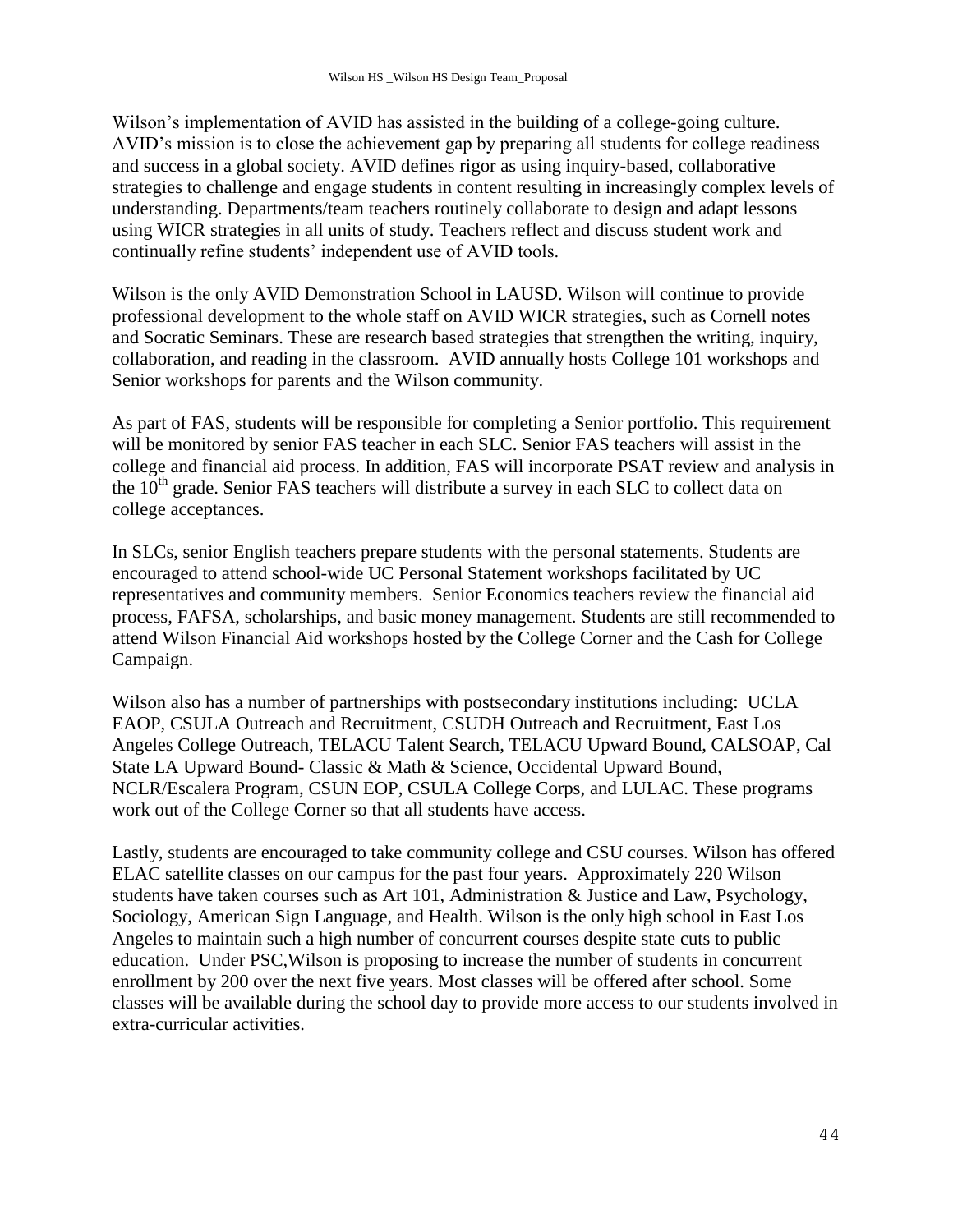For Career Readiness, Wilson is proposing to add CTE (Career Technical Education) courses to each SLC, which can include life readiness courses, such as Culinary Arts, Fashion Design, Interior Design, etc. CTE is a multi-year sequence of courses that integrates academic and career knowledge and provides industry linked programs and services that enable students to reach their career goals in order to achieve a high quality lifestyle and to be competitive in a global market place. Current career pathways are Child Development, Engineering, Design and Merchandising, Forestry and Natural Resources, etc.

In addition, each SLC will host a career specific fair each year. They will also have guest speakers and career panels each semester to expose students to various careers with that SLC focus. Each SLC will also establish partnerships with outside agencies and organizations according to the SLC emphasis (see Parent and Community Engagement section of this plan). Collaboration will continue with the ELA College Fire Academy, Constitutional Rights Foundation Internships, Children's Hospital Internships and USC Volunteer partnerships. Some SLCs have partnerships with outside agencies to help provide internship opportunities for students and hands-on training. Seniors have access to off-campus experience and employment.

### **e. School Calendar and Schedule**

Wilson's calendar will continue as a 4x4 alternating block schedule. This is a district and state approved schedule. It divides the school year into four "mesters," during which students are enrolled in four classes. Over the course of the school year, students have the opportunity to earn 80 credits, significantly higher than the 60 credits in a traditional six-period day. As such, the 4x4 schedule is ideal for developing interdisciplinary units and the IB concept of concurrency of learning as well as providing embedded intervention during the school day and opportunities for credit recovery. Moreover, for students who are performing well, the 4x4 allows for acceleration and additional opportunities for enrichment classes/electives and/or concurrent enrollment in postsecondary institutions as seniors.

It is also important to note the 4x4 block schedule provides for 90 minutes of blocked time per course. We see this as essential to IBMYP and thematically organized SLCs because extended timeis necessary to implement interdisciplinary lessons and project-based learning approaches. In short, the schedule allows teachers to fully develop lessons and maximize student learning. Teachers have the time to instructional strategies such as Socratic Seminars, which engage students in high-level discussions, participate in collaborative activities, and work on class projects.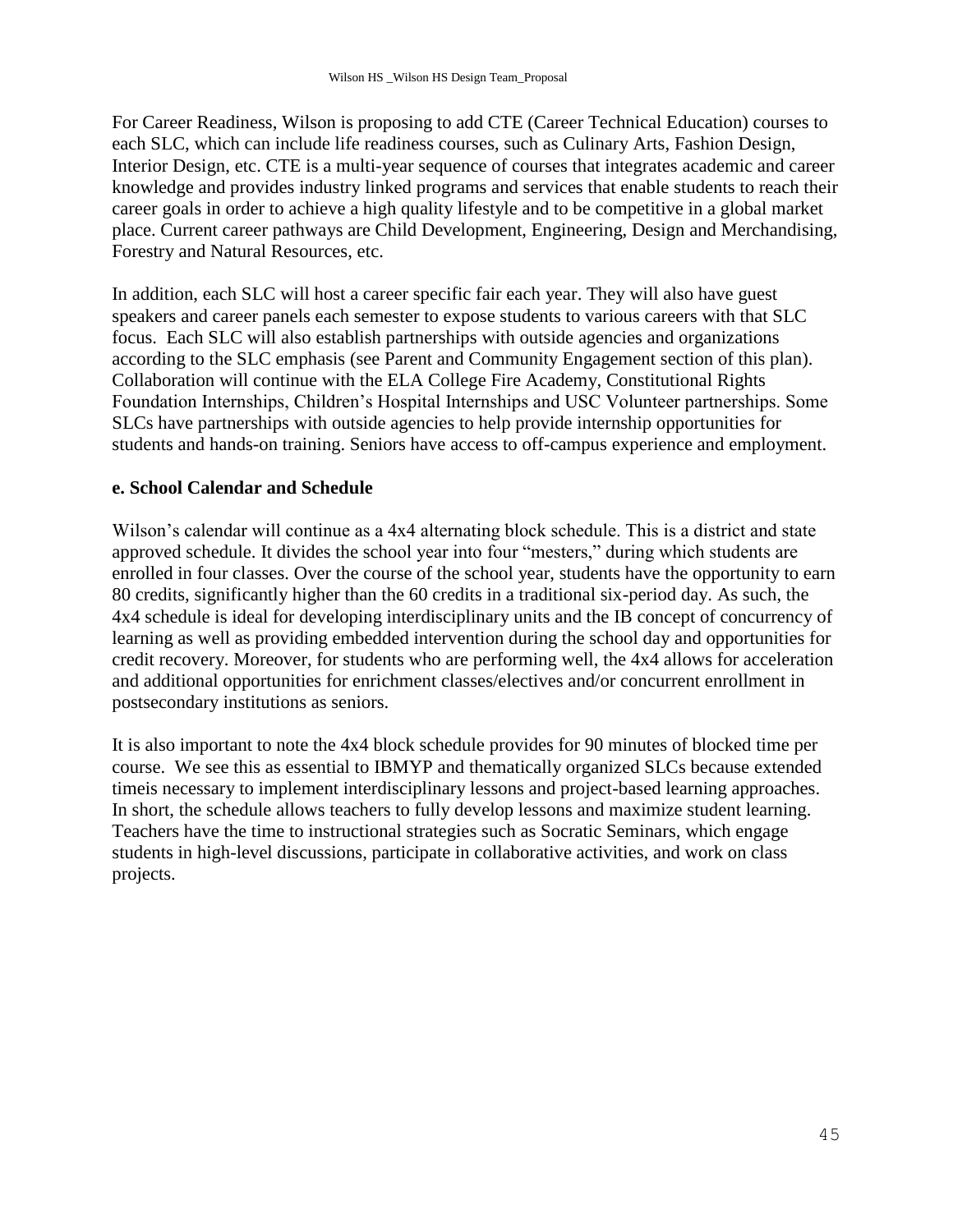| <b>Regular Schedule</b><br><b>Gold/Blue Days</b> |       |       |    |  |
|--------------------------------------------------|-------|-------|----|--|
| <b>Breakfast</b>                                 | 7:25  | 7:53  | 28 |  |
| Period 1/5                                       | 8:00  | 9:30  | 90 |  |
| <b>Passing</b>                                   | 9:30  | 9:37  | 7  |  |
| Period 2/6                                       | 9:37  | 11:07 | 90 |  |
| Lunch                                            | 11:07 | 11:41 | 34 |  |
| <b>Passing</b>                                   | 11:41 | 11:48 | 7  |  |
| Period 3/7                                       | 11:48 | 1:18  | 90 |  |
| <b>Passing</b>                                   | 1:18  | 1:25  | 7  |  |
| Period 4/8                                       | 1:25  | 2:55  | 90 |  |

### **Professional Development & FAS Mondays Gold/Blue Days**

| <b>Professional</b> | 8:00  | 9:30  | 90 |  |
|---------------------|-------|-------|----|--|
| <b>Development</b>  |       |       |    |  |
| Period 1/5          | 9:45  | 10:35 | 50 |  |
| <b>Passing</b>      | 10:35 | 10:42 |    |  |
| Period 2/6          | 10:42 | 11:32 | 50 |  |
| <b>Passing</b>      | 11:32 | 11:39 | 7  |  |
| <b>FAS</b>          | 11:39 | 12:27 | 48 |  |
| Lunch               | 12:27 | 1:01  | 34 |  |
| <b>Passing</b>      | 1:01  | 1:08  | 7  |  |
| Period 3/7          | 1:08  | 1:58  | 50 |  |
| <b>Passing</b>      | 1:58  | 2:05  | ⇁  |  |
| Period 4/8          | 2:05  | 2:55  | 50 |  |

| <b>Minimum Day Schedule</b><br><b>Gold/Blue Days</b> |       |       |    |  |
|------------------------------------------------------|-------|-------|----|--|
| <b>Breakfast</b>                                     | 7:25  | 7:53  | 28 |  |
| Period 1/5                                           | 8:00  | 8:58  | 58 |  |
| <b>Passing</b>                                       | 8:58  | 9:05  | 7  |  |
| Period 2/6                                           | 9:05  | 10:03 | 58 |  |
| <b>Brunch</b>                                        | 10:03 | 10:25 | 22 |  |
| <b>Passing</b>                                       | 10:25 | 10:32 | 7  |  |
| Period 3/7                                           | 10:32 | 11:30 | 58 |  |
| <b>Passing</b>                                       | 11:30 | 11:37 | 7  |  |
| Period 4/8                                           | 11:37 | 12:35 | 58 |  |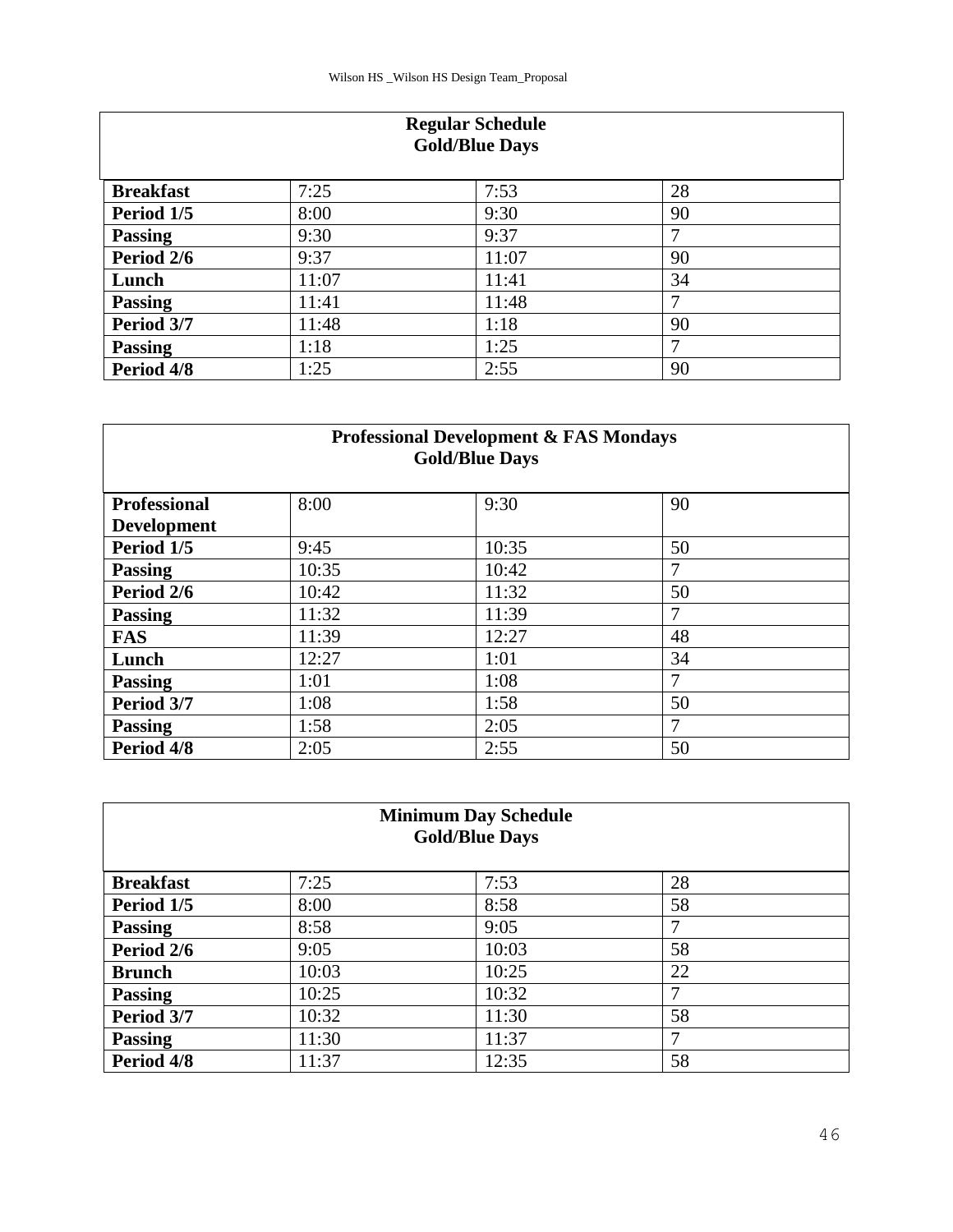In terms of calendar, Wilson will "bank time" to allow 30+ days for staff collaboration. We will have a "late start" on this day with students arriving at 9:30. Thus, 8am-9:30am will be for staff to meet in course/department PLCs. We will pair this day (Monday) with FAS. In addition to the PD Mondays, teachers will meet two times per week with their SLC during Common Planning Time (CPT), focused on personalization, intervention, and interdisciplinary collaboration. CPT also provides time for teachers to collaborate with teachers in their community, address student concerns, incorporate intervention and support programs, and plan for events that promote unity within the SLC.

Wilson High School will adhere to an early start schedule for the 2012-2013 school year. Our traditional, two-semester calendar will begin school on August 14 and end on June 4. An early start in August will mean that the semester will end before winter break meaning no interruption of instruction. This will help align our high school with college calendars and create better testing schedules.

### **f. Policies**

Policies are established to ensure a safe and healthy school environment that will facilitate reflective and principled thinking, as well as academic and personal achievement. School policies are routinely communicated with students and parents/guardians at orientation sessions, as part of enrollment procedures, during grade-level assemblies, and in FAS lessons. Staff training and professional development reinforces effective implementation of school policies.

Progressive Discipline Policy

Woodrow Wilson High School encourages the use of progressive discipline in regards to student behavior. Progressive discipline provides a framework for fair, consistent, and effective behavioral interventions, which ensure students' rights to due process and a safe learning environment.

If a student:

- forgets class supplies (i.e. paper, pencils, books, etc.)
- fails to complete assignments
- is inattentive
- leaves assigned work area without permission
- eats/drinks in class
- demonstrates poor work habits or study skills
- talks without permission
- is disrespectful
- creates minor disturbances in class
- violates dress code
- uses electronic equipment in class
- excessive absences
- excessive tardies
- truancies
- violates other class rules,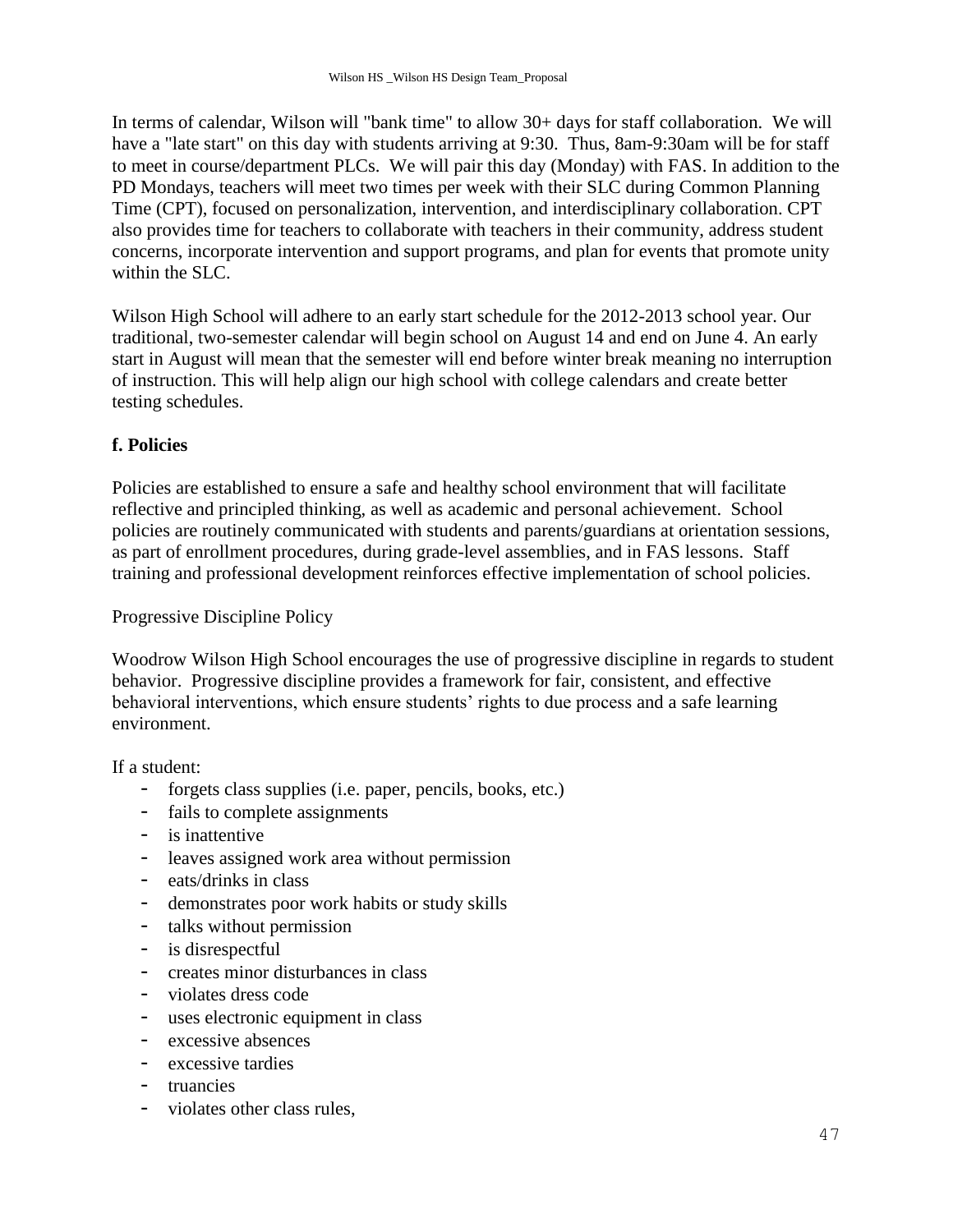the teacher should follow these steps:

- 1) Teacher addresses and documents behavior with the student on a discipline log/in Automated Referral Management (ARM). Behavior should be addressed in terms of the MULES PAC 5. If the problem is not resolved, the teacher should proceed to step 2.
- 2) Teacher addresses and documents behavior with a parent/guardian on a discipline log/in Automated Referral Management (ARM). Contact with parent/guardian can be via phone and/or meeting(s). The MULES PAC 5 should be reviewed with the parent/guardian. If the problem is not resolved, the teacher should proceed to step 3.
- 3) Teacher refers the student to the counselor to craft a contract or system to address behavior based on the MULES PAC 5. If the problem is not resolved, the teacher should proceed to step 4.
- 4) Teacher refers the student to the SLC administrator who will address the problem behavior(s). The SLC administrator can set up meetings, use Common Planning Time to discuss the student, liaise with other school personnel, and/or take other actions as he/she deems necessary and appropriate. A new contract may be drawn between the teacher(s), parent/guardian, and student. Other consequences may include detention, suspension, campus beautification, or in severe cases, an opportunity transfer.

Teachers, counselors, and administrators should be mindful when using progressive discipline that disciplinary problems can sometimes mask other issues such as academic difficulties, disabilities, and/or psychosocial/emotional problems. Finding appropriate interventions to address these problems, such as tutoring or referrals to programs such as Impact, Healthy Start, or counseling services, may successfully resolve disciplinary issues.

When a student is involved in one or more of the following:

- fighting
- assault
- possession or use of explosives, knives, guns, or other weapons
- vandalism, including graffiti
- arson
- bomb threat/false alarms
- willful disobedience
- threatening another
- bullying/harassment
- suspicion of possession or being under the influence of a controlled substance (drugs, tobacco, or alcohol)
- suspicion of theft,

Teachers should immediately refer the student to the dean who will then use progressive discipline as appropriate. The dean will liaise with the SLC administrator and other school personnel to address the problem and intervene appropriately.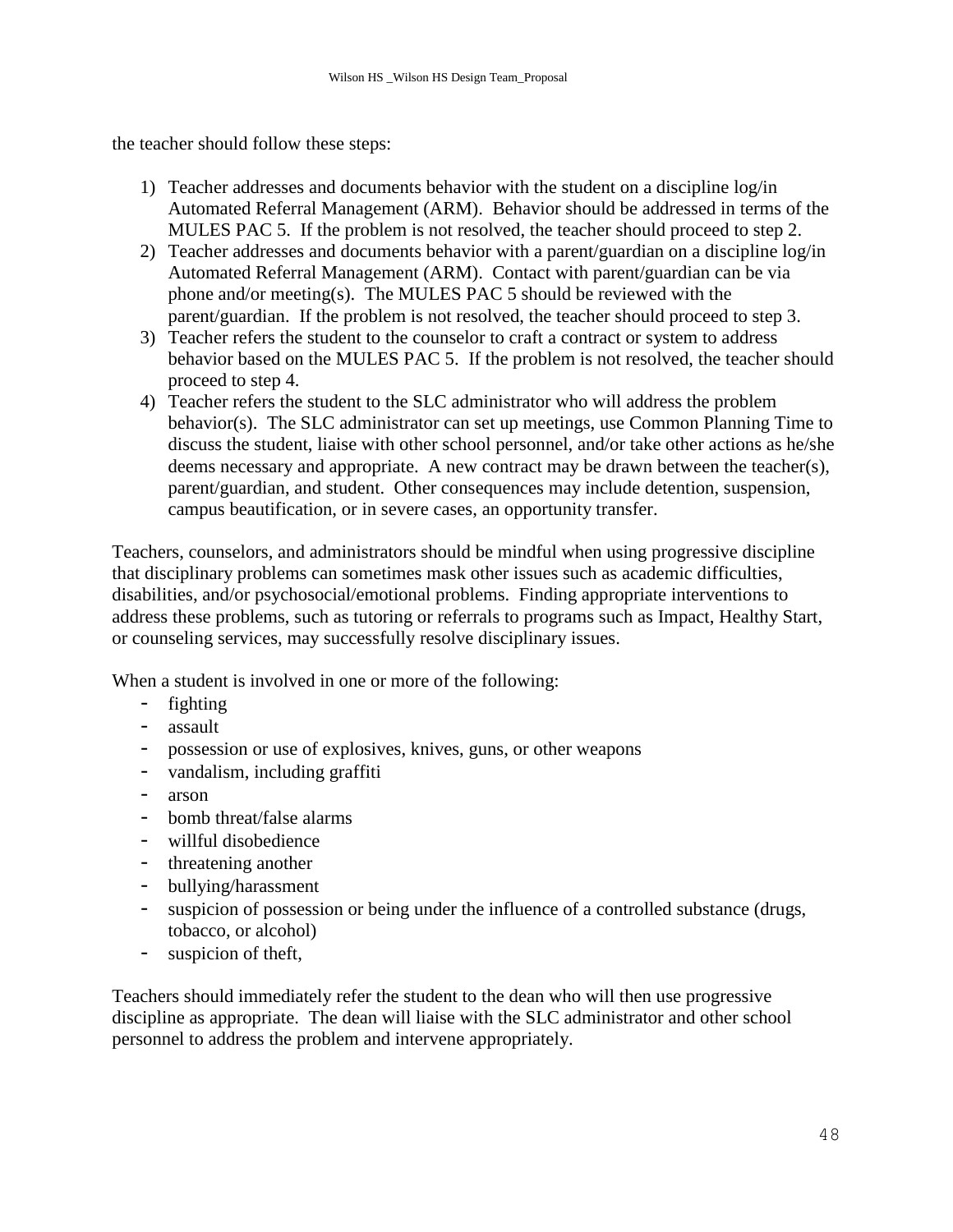STEP 1: Teacher Conference with Student STEP 2: Teacher Contacts Parent/Guardian (Phone Calls and/or Meeting) STEP 3: Teacher Makes Referral to Counselor STEP 4: Teacher Makes Referral to SLC Administrator or PSA Counselor

The SLC administrator can set up meetings, use Common Planning Time to discuss the student, liaise with other school personnel, and/or take other actions as he/she deems necessary and appropriate. A new contract may be drawn between the teacher(s), parent/guardian, and student. Other consequences may include detention, suspension, campus beautification, or in severe cases, result in an opportunity transfer.

School Promotion and Graduation Policies

Wilson High school's graduation policy promotes the LAUSD guidelines for both graduation requirements and college admission "A-G" requirements (Policy Bulletin 5185.0, Attachment D). Upon enrolling at Wilson, all students are given the graduation requirements and the various ―A-G‖ requirements for University of California, California State University, Private Colleges, and Community Colleges so that they can properly prepare their four-year course of study. With the student, the counselor creates an individualized graduation plan for each student, and reviews this plan annually with the student to determine progress and make adjustments as needed. All parents are also provided with a copy of the individualized graduation plan and are encouraged to meet with their student's counselor regularly.

In addition to the LAUSD graduation policy, Wilson High School also integrates the International Baccalaureate Middle Years Program (IB MYP) Course requirements for *ALL* students, including our special education population.

All incoming  $9<sup>th</sup>$  grade students take a humanities or geography course, a foreign language course, one semester of technology, and one semester of art all within their  $9<sup>th</sup>$  grade year. Additionally, all  $10^{th}$  grade students continue with their foreign language course, one semester of technology, and one semester of art during their  $10<sup>th</sup>$  grade year.

All  $10<sup>th</sup>$  grade students are required to complete a self-directed inquiry project by the end of their 10<sup>th</sup> grade year, and will receive an IB MYP certificate that can be used to move forward to the IB Diploma Program for their  $11<sup>th</sup>$  and  $12<sup>th</sup>$  grade years.

All students are required to pass the California High School Exit Exam in order to receive a diploma. The Senior Portfolio is also required to graduate on stage, which consists of the personal statement, cover letter, resume and two letters of recommendation to prepare students for college and the work force. Our goal is to ensure that our students are college prepared and career ready.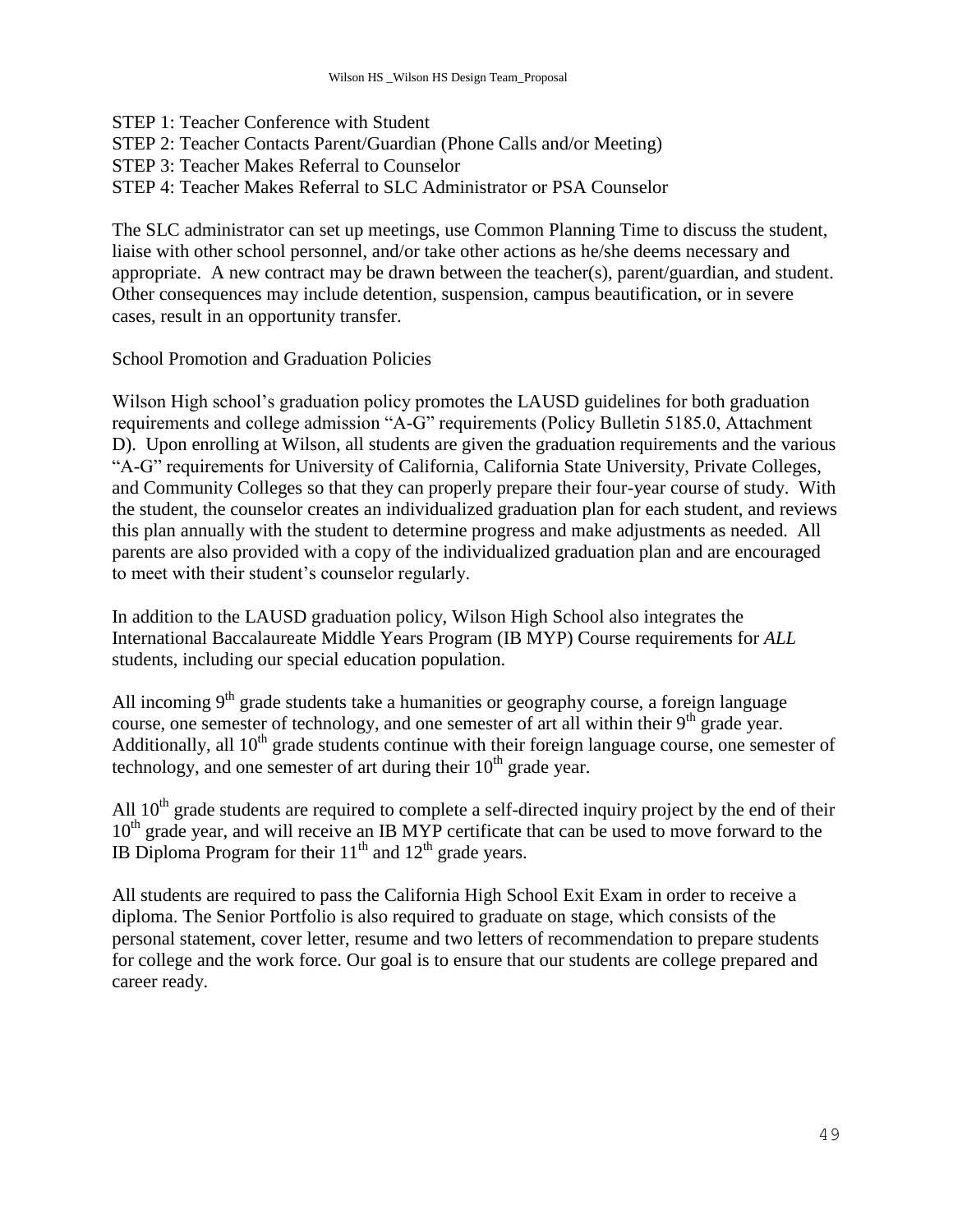### Dress Code

Woodrow Wilson High School provides students with a school environment that is conducive to learning. In striving for academic and personal excellence, students are expected to dress and groom themselves appropriately and to behave in accordance with school policies (appendix K).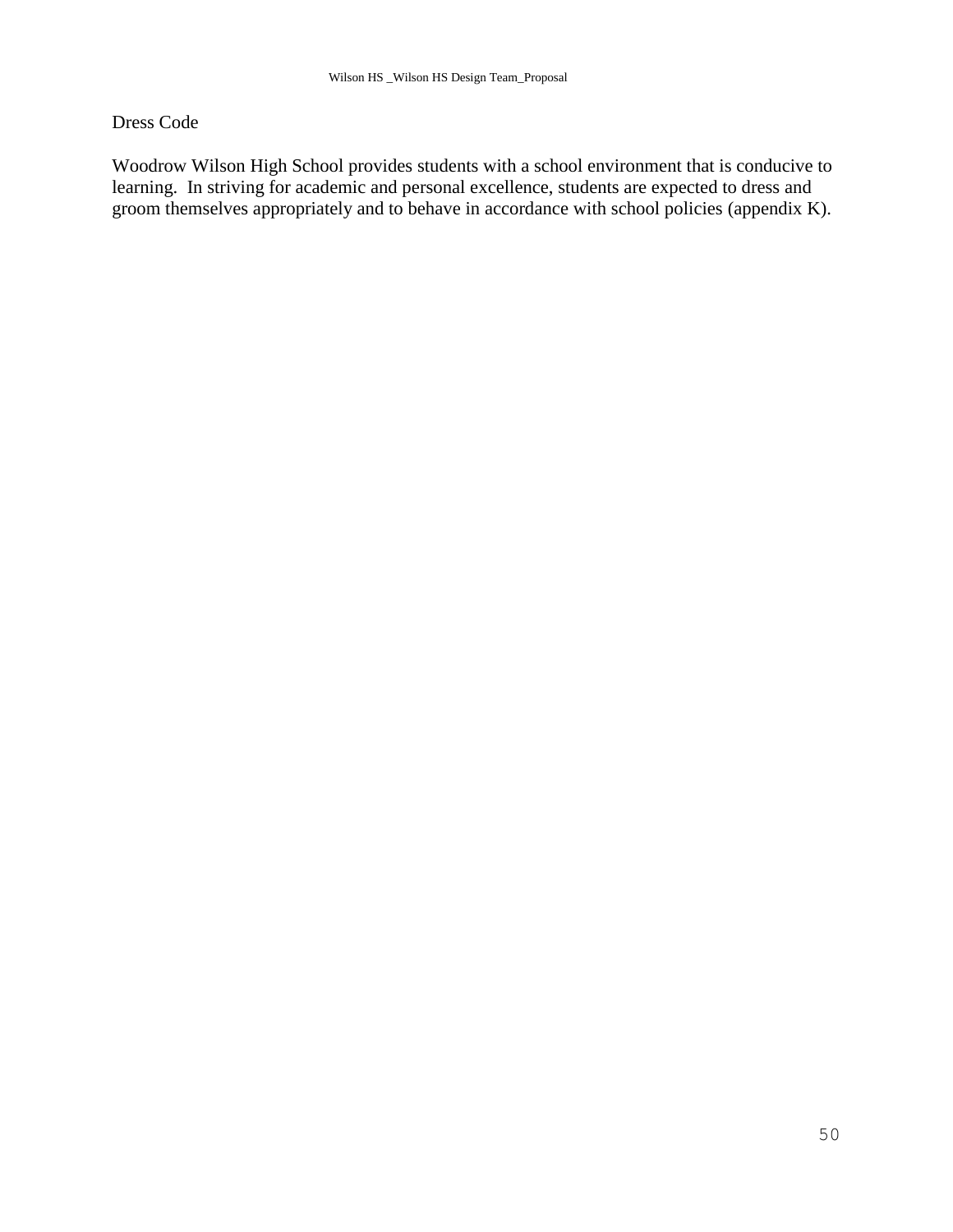### **Instructional Plan: Parent and Community Engagement**

### **a. Background**

Located on a hilly 47 acres in the El Sereno community of Los Angeles, Woodrow Wilson High School overlooks Downtown Los Angeles on one side and the San Gabriel Valley on the other. The school serves the Northeast Los Angeles communities of El Sereno and City Terrace. WHS is one of six comprehensive high schools in Local District 5. El Sereno's population consists of 46,837 residents, primarily of Latino descent (81%), but also includes residents of Asian (12%), Caucasian (5%) and African-American (2%) descent. Forty-two percent of the community was born outside of the United States, and 12% immigrated within the last 15 years. The median family income is \$36,674, and the estimated median home value in 2006 was \$502,000. The current estimated median home value is \$294,400. The community is relatively young, with 37% of the population under the age of 21. Fifty percent of the adults over 25 have less than a high school education. Forty percent of children under 17 live in poverty. Like many communities in the city of Los Angeles, El Sereno has a noticeable presence of gang activity.

At a community forum held at Wilson High School, parents were invited to voice their concerns and identify areas for improvement. In regards to Parent and Community Engagement, listed below are some of the more common responses:

- Encourage better communication between parents and school to increase parent involvement and participation.
- Give reminders of parent meetings and school events through various media outlets.
- Hold more school and community events.
- Provide parents with tools to help their children at home.
- Keep passionate and effective teachers and increase accountability.
- Make learning more accessible.
- Make classes interesting.
- Promote real-world readiness by utilizing community resources and partnerships.

Due to the high levels of poverty and the lower levels of education in the community, we believe that a strong partnership with the families, the community, and our school is vital to the success of both the student and our school. Challenges such as not meeting our graduation rate or some of our academic targets, persistent low parent turn out, the need to bridge communication and language barriers, and occurrences of gang activity in the surrounding areas are all issues that can only be overcome with the collaboration and support of the community and school.

Despite these challenges, Wilson High School has created a framework on which we can continue to build and tackle the problems facing our community and school. To address the academic concerns, our school is in the process of implementing the IB Program and schoolwide AVID strategies. To increase accountability, school-wide curricular maps and assessments are being implemented as well as regular classroom visits in the form of Wilson Walks. We have continued to improve the personalization between teachers, students, and families through our FAS class and curriculum. Our thematic Small Learning Communities are developing their community partnerships to expose our students to career opportunities and to enhance their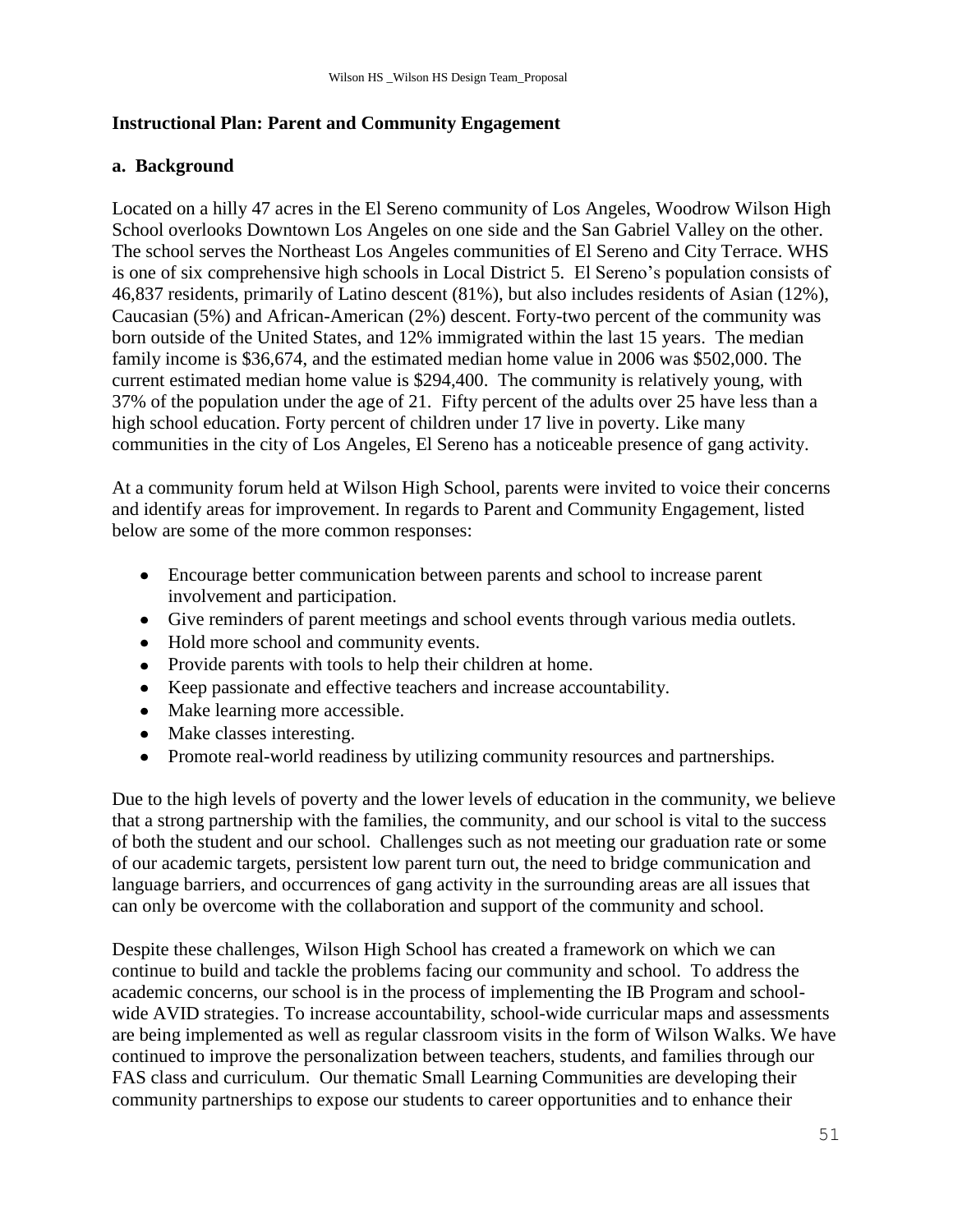educational experience at Wilson High School. Through our mission and vision statement, as well as the MULES PAC, we are creating a common culture that promotes values such as honesty, integrity, and responsibility as well as academic and personal excellence, and also serve as an alternative to some of the negative influences our students encounter outside of school.

### **b. Strategies**

We have developed a variety of engagement strategies and collaborative structures to ensure that parents are integrated into their students' educational process. We believe that mutual respect and understanding are key to building a strong partnership with our parents.

To connect our school, families, community, and students we will utilize Joyce Epstein's Overlapping Spheres of Influence approach, which states that there are three major contexts in which students learn and grow—the family, the school, and the community. There are some practices that schools, families, and communities can conduct jointly in order to influence children's learning and development. Epstein has developed the following framework of parent involvement in schools:

- 1. *Parenting*: Helping families establish home environments to support children as students.
- 2. *Communicating*: Designing effective forms of school-to-home and home-to-school communications about school programs and children's progress.
- 3. *Volunteering*: Recruiting and organizing parent help and support.
- 4. *Learning at Home*: Providing information and ideas to families about how to help students at home with homework and other curriculum-related activities, decisions and planning.
- 5. *Decision-making*: Including parents in school decisions, developing parent leaders and representatives.
- 6. *Collaborating with Community*: Identifying and integrating resources and services from the community to strengthen school programs, family practices, student learning and development.

Within this framework we will begin by focusing and implementing three of Epstein's Overlapping Spheres of Influence: communicating, parenting, and volunteering, which we will accomplish through existing programs and professional development. Resources such as the parent center should be better utilized and promoted to increase parent participation, notification, and support. By providing more professional development on technology and communication strategies teachers will increase parent access. By using common planning time teachers can also spend time to develop class websites, SLC newsletters, and increase teacher accountability of implementation. Technology and FAS classes can incorporate parent and community outreach into their curriculum, developing and updating websites, and working with local papers to disseminate information, as well as holding school presentations and events. Organizations such as Healthy Start, which already hold parenting workshops, can also be better utilized and promoted to the community. By embedding parent and community outreach the responsibility for the implementation lies with all stakeholders, not just a single office or position. By incorporating these strategies into professional development and common planning time it is easier to monitor progress and make the necessary changes to ensure this plan's success.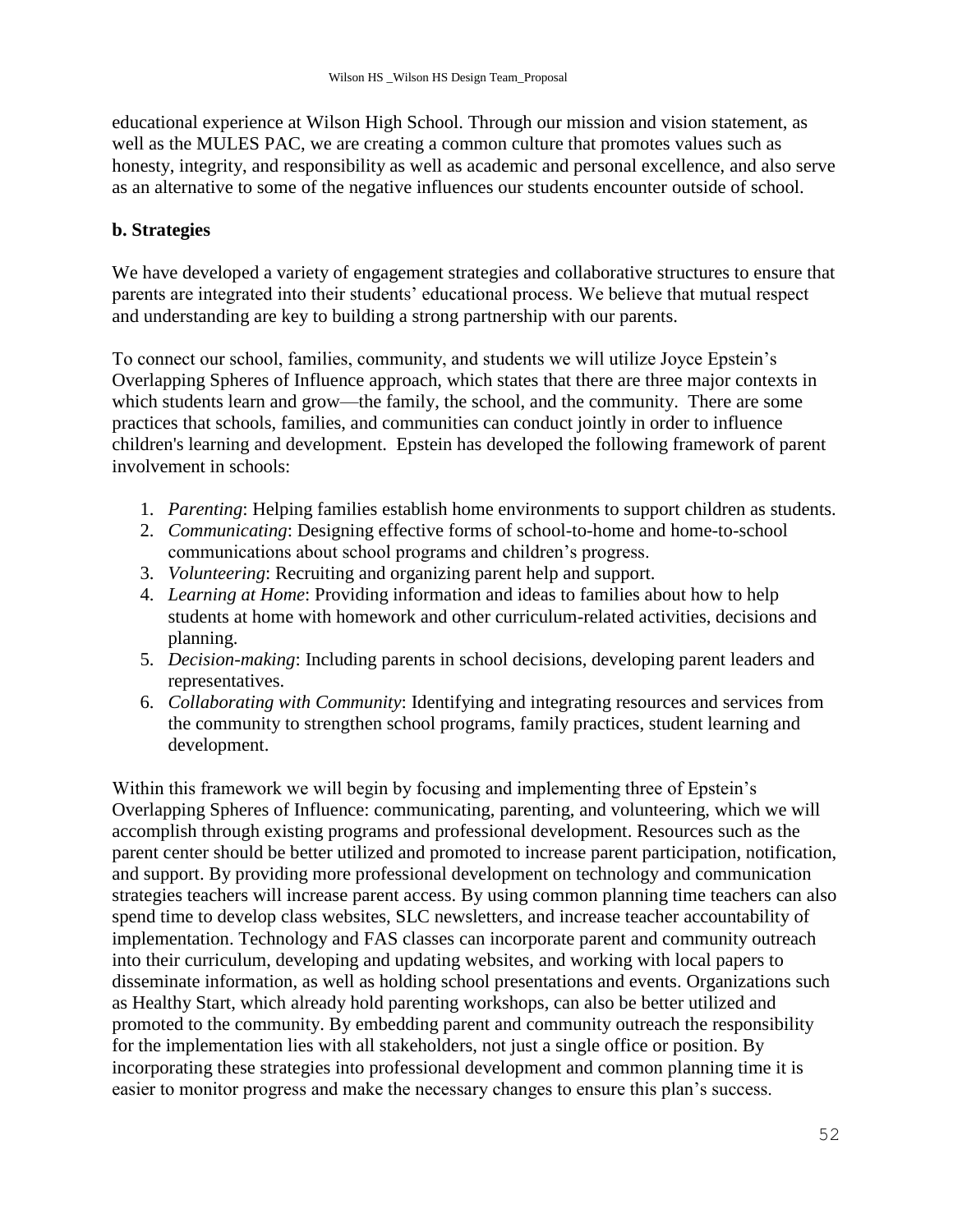### **Communicating:**

- Publish monthly school-wide newsletter and bi monthly SLC newsletters
- Offer Spanish and English school website, which will provide links to SLC and teacher websites
- Offering parents the opportunity to communicate directly with the principal (Café con la Directora)
- Publish Parent/Teacher/Student Handbooks
- Provide biannual training on use of District ConnectEd system
- Consider the use of social media such as Facebook and Twitter
- Administer Parent and Community Surveys through FAS classes
- Showcase student work of culminating tasks or other student-led presentations
- Use community newspapers: *Our Town El Sereno*&*The Voice*
- Host SLC-based Family Orientations in the beginning of the year to outline goals and objectives and at the end-of-year meeting to reflect on the passing year and begin planning for the following year
- Increase the number of translators by having some more advanced foreign language students assist with translating, specifically on Back-to-School Night & Orientation
- $\bullet$  Host a parent-led workshop to increase trust  $\&$  rapport between school and home
	- o Topics including family issues, dynamics, cultural norms, subject "expert"

#### **Parenting:**

- Workshops/classes to inform them on:
	- o Technology
	- o How American educational system/our school works
	- o Rights of parents and students
	- $\circ$  Graduation & A–G Requirements (w/ an emphasis on college)
	- o College night: Higher education guidance (financial, process of applying, etc.)
	- $\circ$  How to support your grader (student & parent expectations)
	- o Educational and intervention resources
	- o Student testing and preparation
- Parenting classes, many of which are already offered through Healthy Start
- Programs to assist families with promoting health (mental, physical, and emotional)
- Educational support
	- o General strategies to support learning at home
	- o Tutoring for some content areas
	- $\circ$  "Parent homework"

#### **Volunteering (opportunities for parents):**

- Provide supervision during lunch
- Help maintain the campus
- Call home on behalf of teachers
- Help organize school or SLC events
- Classroom visits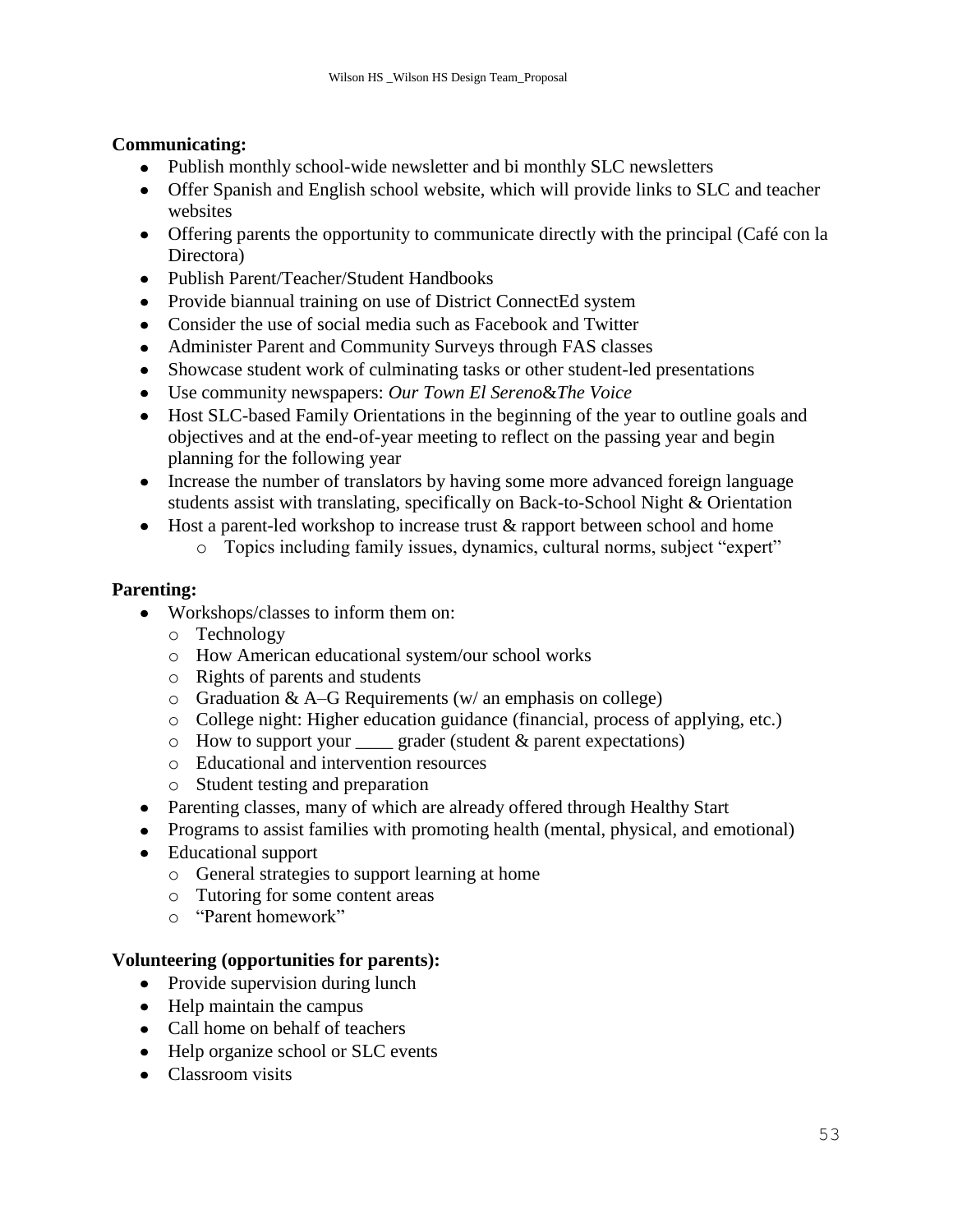- Sit on advisory boards/committees:
	- o Discipline
	- o Curriculum
	- o Wilson Walks
	- o Parent Outreach
	- o Fundraising
	- o SLC

By making better use of existing resources and increasing teacher and student participation and accountability, we expect an increase in parent and community participation. Parents, students, teachers, and community members must realize that Wilson High School is not a collection of mere buildings and structures, but that it is a living organism which needs all stakeholders to actively participate and contribute to its success. We must all take ownership and pride in our school.

### **c. Key Community Partnerships**

As it was previously mentioned, parents are concerned about the need for a greater emphasis on real-world experiences to enhance their children's education. At Wilson High School our thematic Small Learning Communities have established—or are in the process of establishing community partnerships to address these concerns and provide a quality education to our students. These partnerships help in exposing students to careers and job opportunities through curriculum development and instructional and/or mentoring programs.

| <b>SLC</b>              | Partner(s)                              | <b>Partner Type</b>  |
|-------------------------|-----------------------------------------|----------------------|
| <b>Agents of Change</b> | Asian Pacific American Legal Center     | Community Based Org. |
| <b>Mules Business</b>   | <b>UCLA</b>                             | University           |
| Academy                 | Cal Tech                                | University           |
|                         | Citibank                                | <b>Business</b>      |
|                         | The Gumball Foundation                  | <b>Business</b>      |
| <b>Health Science</b>   | Grifols                                 | <b>Business</b>      |
| <b>Visual Arts</b>      | MOCA's CAS Program                      | Community Based Org. |
|                         | Self-Help Graphics                      | Community Based Org. |
|                         | <b>Ryman Arts</b>                       | Community Based Org. |
| Performing Arts         | <b>Strike One Films</b>                 | <b>Business</b>      |
|                         | Company of Angels Theatre               | <b>Business</b>      |
| Environmental & Urban   | Asian Pacific American Legal Center     | Community Based Org. |
| <b>Studies</b>          | <b>Urban Land Institute</b>             | Community Based Org. |
|                         | Caltrans                                | Government           |
|                         | <b>US Forest Services</b>               | Government           |
| Law & Police Magnet     | <b>Teen Court</b>                       | Government           |
|                         | Los Angeles County Bar Association      | Government           |
|                         | <b>Constitutional Rights Foundation</b> | Community Based Org. |
|                         | <b>Jones Day Law Firm</b>               | <b>Business</b>      |
|                         | <b>LAPD</b>                             | Government           |

In the table below we have listed our existing and potential SLC Partners, as well as their role and /or type of relationship they have with the various SLCs.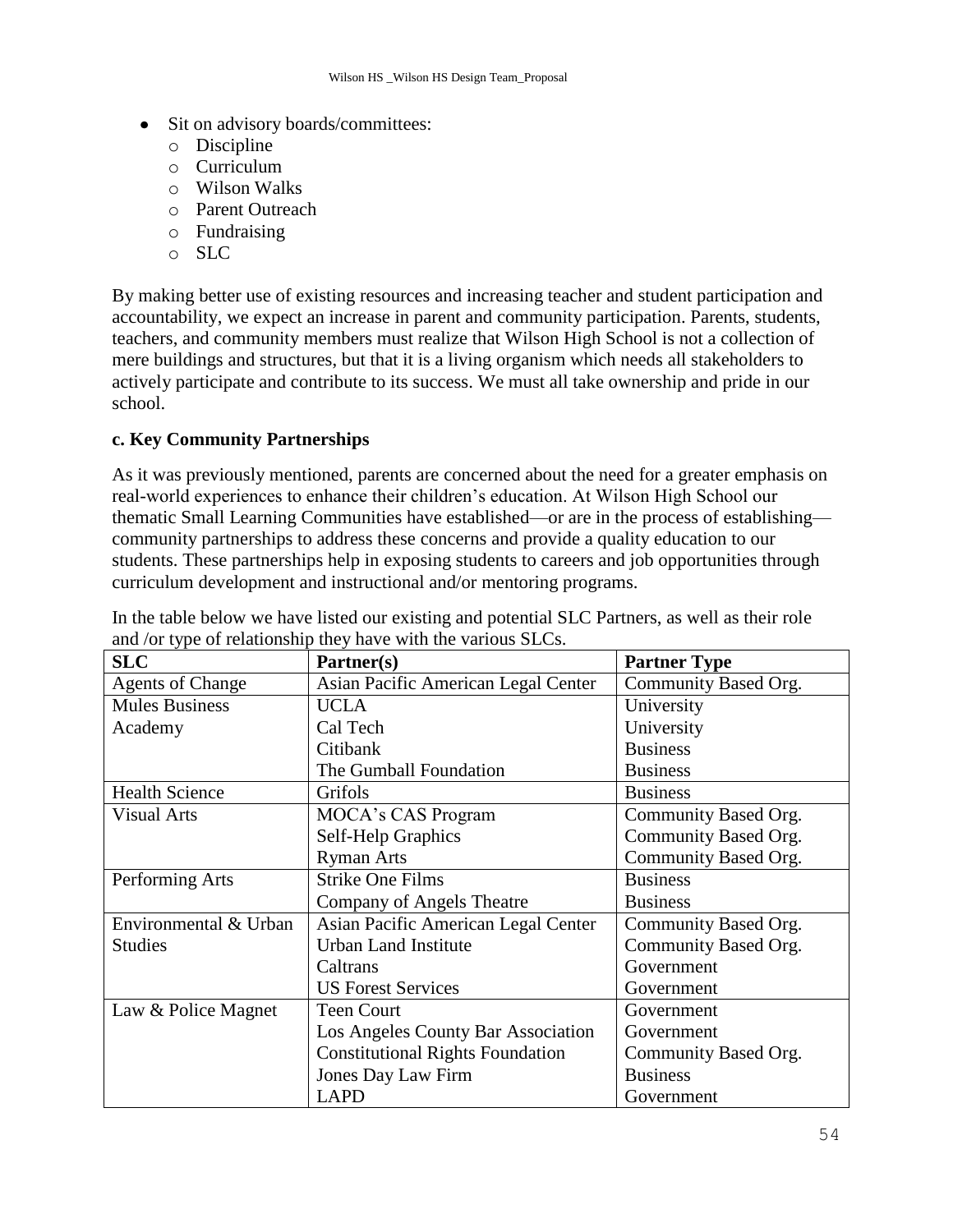To increase community partnerships, Small Learning Communities will work to reach out to community businesses and organizations, as well as government agencies. SLCs will continue to work to find partnerships that will contribute to their individual themes and goals.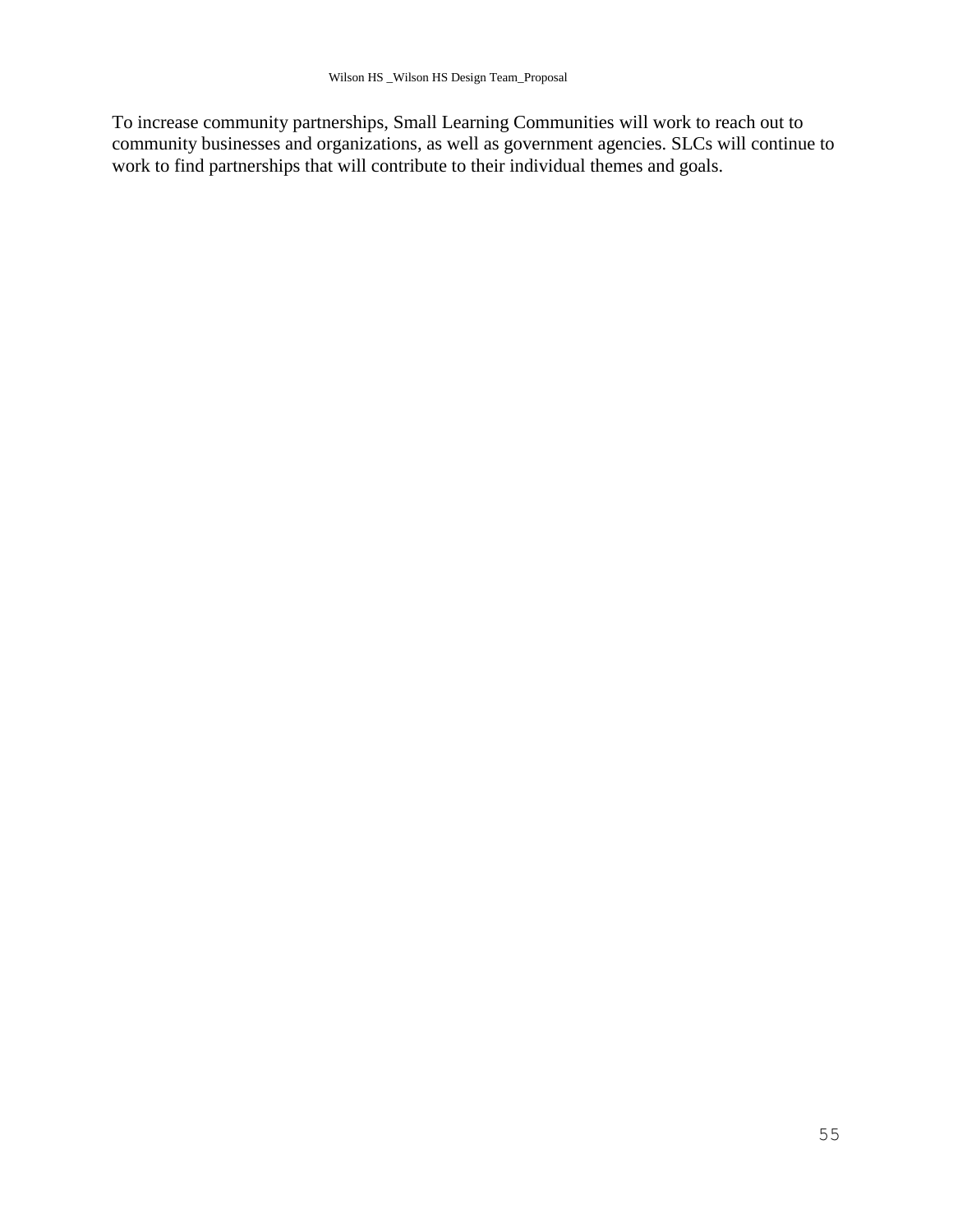### **Instructional Plan: Governance and Oversight**

### **a. School Type**

In order to provide a high quality educational program that incorporates the academic reforms necessary to improve student performance, Woodrow Wilson High School (WHS) seeks to utilize the Extended School Based Management Model (ESBMM) as its governance structure. After extensive research, the ESBMM will best meet the needs of WHS as well as give Wilson the autonomy to fully implement the International Baccalaureate (IB) program and all reform efforts.

The WHS move to the Expanded School Based Management Model is based on the six (6) elements of ESBMM:

*1. Increased funding to the local school site based on the state Average Daily Attendance (ADA) and categorical funding framework. School funding is determined using a formula that calculates how much a school receives based upon their student enrollment and state budget per pupil funding amounts.*

Given the current budget climate, Wilson is in need of greater funding and budget control at the local level. Per pupil funding would allow Wilson the freedom to meet the needs of the school community and adapt to any future budget emergencies.

### *2. Absolute control over the school"s financial resources*

In order for Wilson's reform effort to be successful, the school will need total control of financial resources. The School Site Council (SSC) needs to have complete control over decisions regarding the distribution of all resources in order to meet the school community's needs. For instance, given the sheer size of Wilson's campus the SSC might need to allocate funding for additional custodial staff or campus aids. Or the SSC might need to add a full-time nurse so we have the support for our students who take medicine on a daily basis. However, every effort will be made to focus all resources on the classroom in order to increase student achievement.

### *3. Absolute control over the hiring of administrative, certificated, and classified employees, to include no "must-place" placements*

Wilson's IB program requires full hiring autonomy in order to staff the school with the specially required personnel. The ideal teacher fits the Wilson Teacher Profile (appendix V) and possesses two characteristics. First, they believe in the mission and vision of Wilson's IB program to use project-based learning to develop compassionate, inquisitive life-long learners with an international minded outlook. Second, they must be trained in the IB curriculum and methodology. The loss of qualified teachers or the hiring of unqualified teachers would significantly setback Wilson's reform effort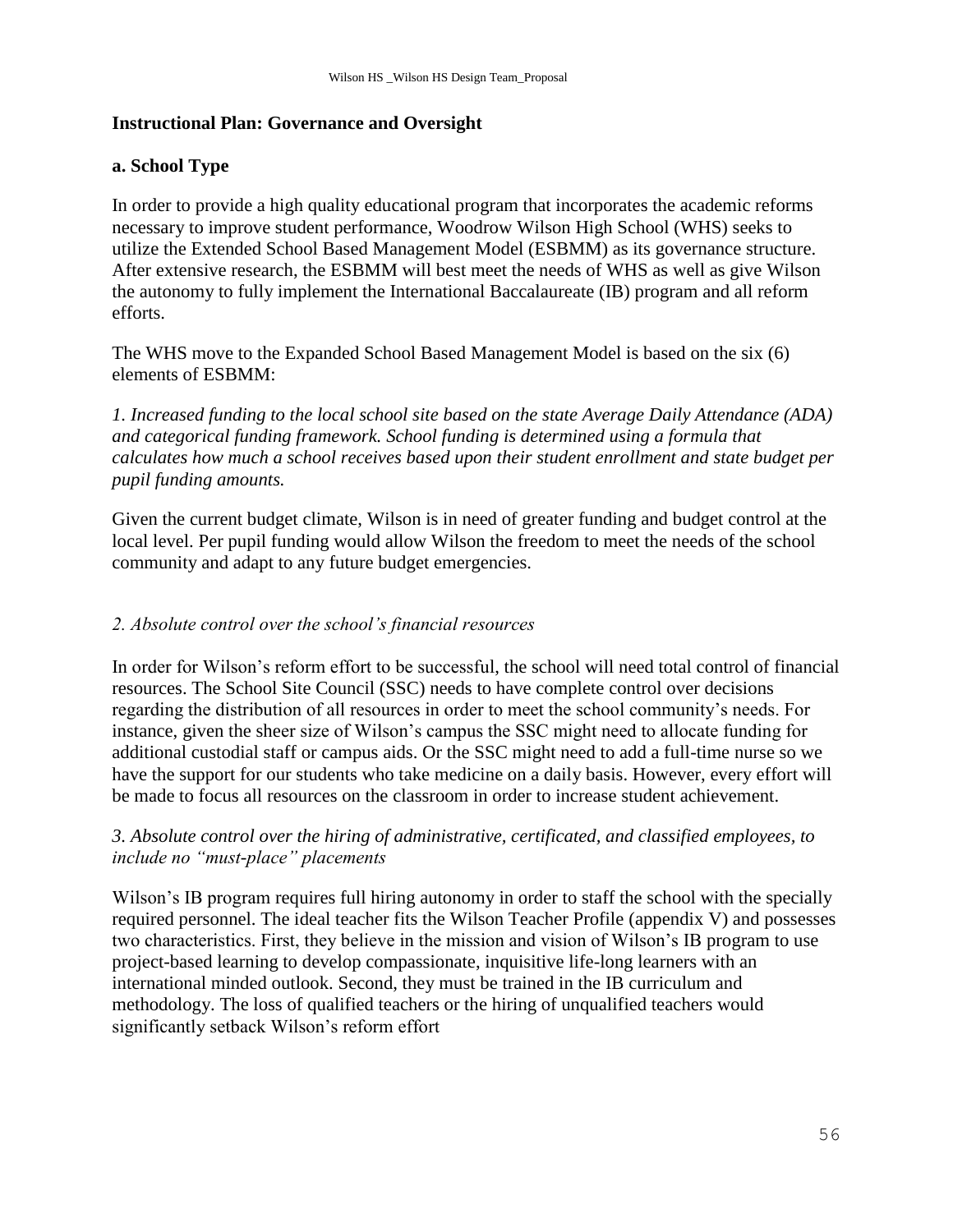#### *4. Absolute control over curriculum*

Wilson, along with Farmdale Elementary School and El Sereno Middle School, will comprise the only K-12 feeder pattern of IB schools in LAUSD. This distinction creates even greater importance on the specialized IB curriculum being taught at all three schools. Given the ever changing political winds at the local, state and national level in regards to education policy, Wilson feels strongly about the need for local control at the school site. The curricular autonomy granted by ESBMM would guarantee Wilson's ability to commit to the IB program without risk of losing support at any level.

#### *5. Absolute control over professional development*

Wilson's IB program requires that all teachers be trained in the IB methodology. Additionally, Wilson is vertically articulated with El Sereno Middle School and must design special Professional Development to meet at least once a month to plan and collaborate. Given these requirements, Wilson must be free from mandated PD or any other type of required training. The autonomy offered by ESBMM grants Wilson the ability to implement the type of professional development necessary to maintain the integrity and power of the IB programme.

#### *6. Absolute control over bell schedules*

Wilson High School requires full autonomy over bell schedules. Recently, Wilson changed to a 4X4 block bell schedule. The IB program required concurrency of learning in which all core academic classes are taught during the same semester. Now students take math, science, English and social studies concurrently so that teachers can use inter-disciplinary, project-based lessons with all students.

While the six elements of ESBMM are valuable on their own, the true merit in ESBMM is the increase in local control and the empowerment of all stakeholders. By moving to an ESBMM governance structure that allows all decision making to be made at the school site by the SSC on all school issues and decisions.

Wilson recognizes the potential risks involved with increased autonomy, and we will hold ourselves to the highest degree of accountability in order to prevent or mitigate any challenges arising from the transition to ESBMM.

#### **b. School Level Committees**

There will be two primary committees that make all decisions for the Wilson community. First, the Wilson Hiring Committee (WHC) will conduct a thorough and inclusive process of hiring when there is a vacancy at Wilson. Second, the SSC will make all other decisions for the school site including finalizing budgets, setting bell schedules, adjusting curriculum and assessing the financial needs of the school. Through its inclusive makeup, SSC will provide a platform for increased stakeholder input and agency. In order to increase participation by parents and students as well as classified and certificated staff, all SSC agendas will be posted at least one week in advance and each meeting will be open and inclusive. This governing body will establish a collaborative relationship between all stakeholders including administrators and teachers as well as parents and students. Members of the School Site Council will perform their duties in an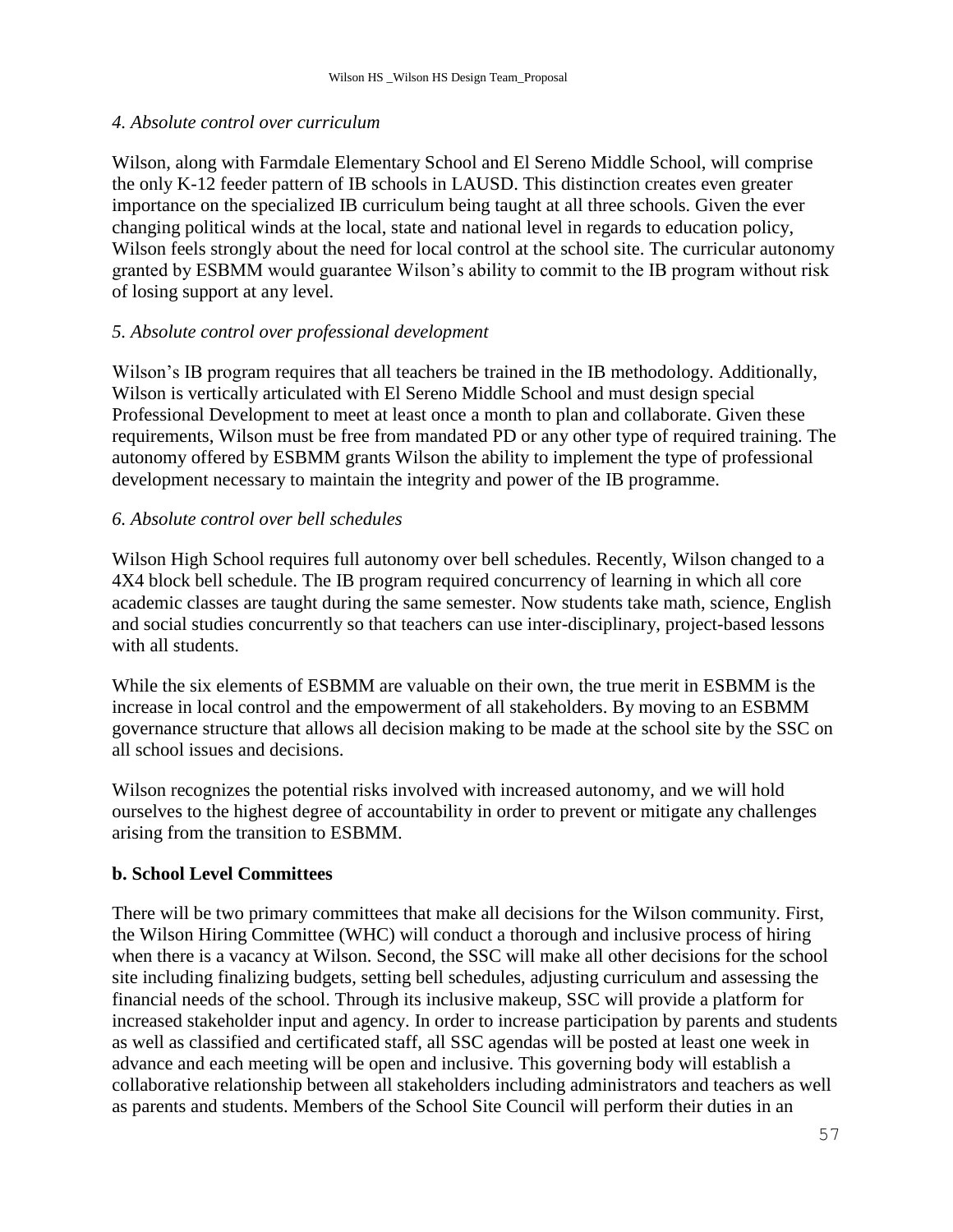impartial manner, free from bias caused by their own financial interests. They will be guided by public interest (that directly affects the operation of the school), rather than personal interest, when dealing with budgets in an official capacity. Members of this Council will:

- Abstain in any decision concerning budgets in which he or she has a personal or budgetary interest.
- Abstain on any contract in which a member has a personal or budgetary interest.
- Not use their position to influence a SSC decision in which he or she has a budgetary interest.
- Disclose any economic or personal conflict of interest that may arise from a SSC decision

In keeping with the six elements of this model as well as with California Education Code provisions encouraging School Based Management, our Expanded School Based Management proposal seeks to facilitate improved practices related to staffing, budget management, parent involvement, and scheduling of time. Our ESBMM governance structure will implement all aspects of Expanded School-Based Management consistent with all applicable laws and the terms of existing and future collective bargaining agreements.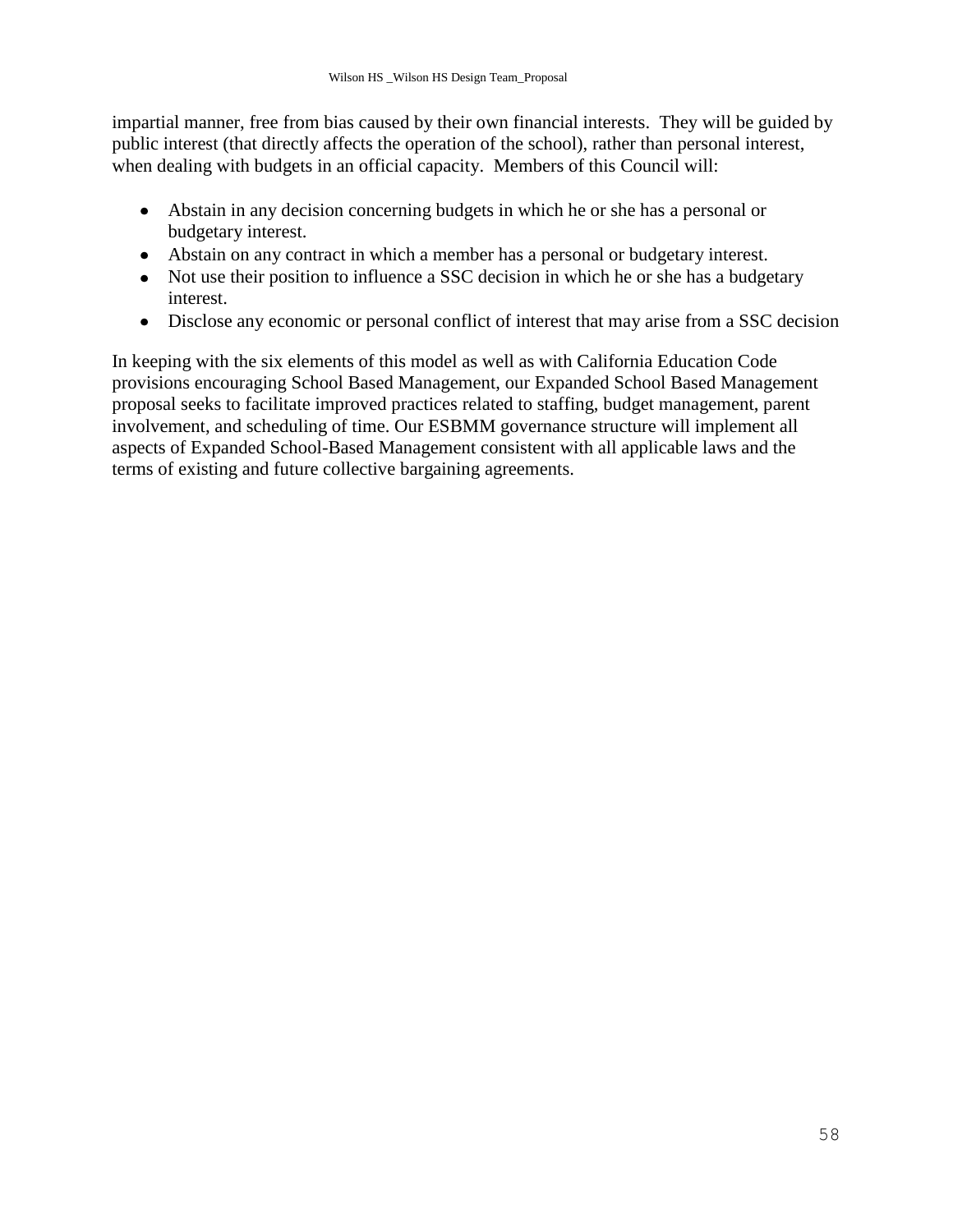### **Instructional Plan: School Leadership**

#### **a. Principal Selection**

The most critical characteristic of a principal is that he/she be an individual passionately committed to instruction. The principal must see to it that the school is infused with an acute and focused pursuit of excellence in instruction. Thus, a principal must be engaged in a collaborative inquiry with teachers, and he/she must create opportunities for reflection, discourse, and professional growth. The most effective means to support these activities is through the development and implementation of professional learning communities.

At Wilson this conception of a principal's most critical role is inherent to our mission as a school – to empower all students with the skills and knowledge to become compassionate, inquisitive, principled young people who create a more peaceful world through global awareness, critical thinking, and a commitment to action and service. To advance this mission the leadership and faculty envisions Wilson as an academically rigorous school of international merit where all stakeholders function as a cohesive and collaborative learning community to ensure that all students succeed as knowledgeable, ethical, and caring citizens of the world.

Thus, Wilson's school leader must possesses a genuine and deep understanding of curriculum, assessment, and instruction, particularly as it relates to the International Baccalaureate Programme, and is also involved in its successful implementation. He/she must have an acute focus on supporting the teachers in the development of a viable and guaranteed curriculum and must work tirelessly to support the efforts of the teachers to meet this goal. Furthermore, these actions are dictated by a moral imperative – to ensure that the school and the individuals within it work not simply toward test accountability but are doing so because they believe in the power of education to promote a thriving democracy.

To do this, he/she<sup>26</sup>

- works to create the conditions that promote collaboration and collective efforts based on  $\bullet$ shared vision and commitments.
- understands that it is the collective efficacy of the teachers that will have the greatest impact on student achievement and the school as a whole.
- provides affirmation and celebration in recognizing and celebrating progress towards  $\bullet$ these goals and identify obstacles that have prevented their attainment.
- ensures that each collaborative team has a clear understanding of the priorities.
- is flexible in their approach, recognizing the most appropriate and effective type of guidance and support needed for specific individual teams to be able to move forward.
- focuses on clear goals and help the collaborative teams to develop SMART goals.
- articulates the ideals and beliefs that drive the day-to-day work of the school and infuse the school with the three big ideas of professional learning communities:

<sup>26</sup>DuFour, Richard and Marzano, Robert J. (2011) *Leaders of Learning – How District, School, and Classroom Leaders Improve Student Achievement.* Bloomington, IN: Solution Tree Press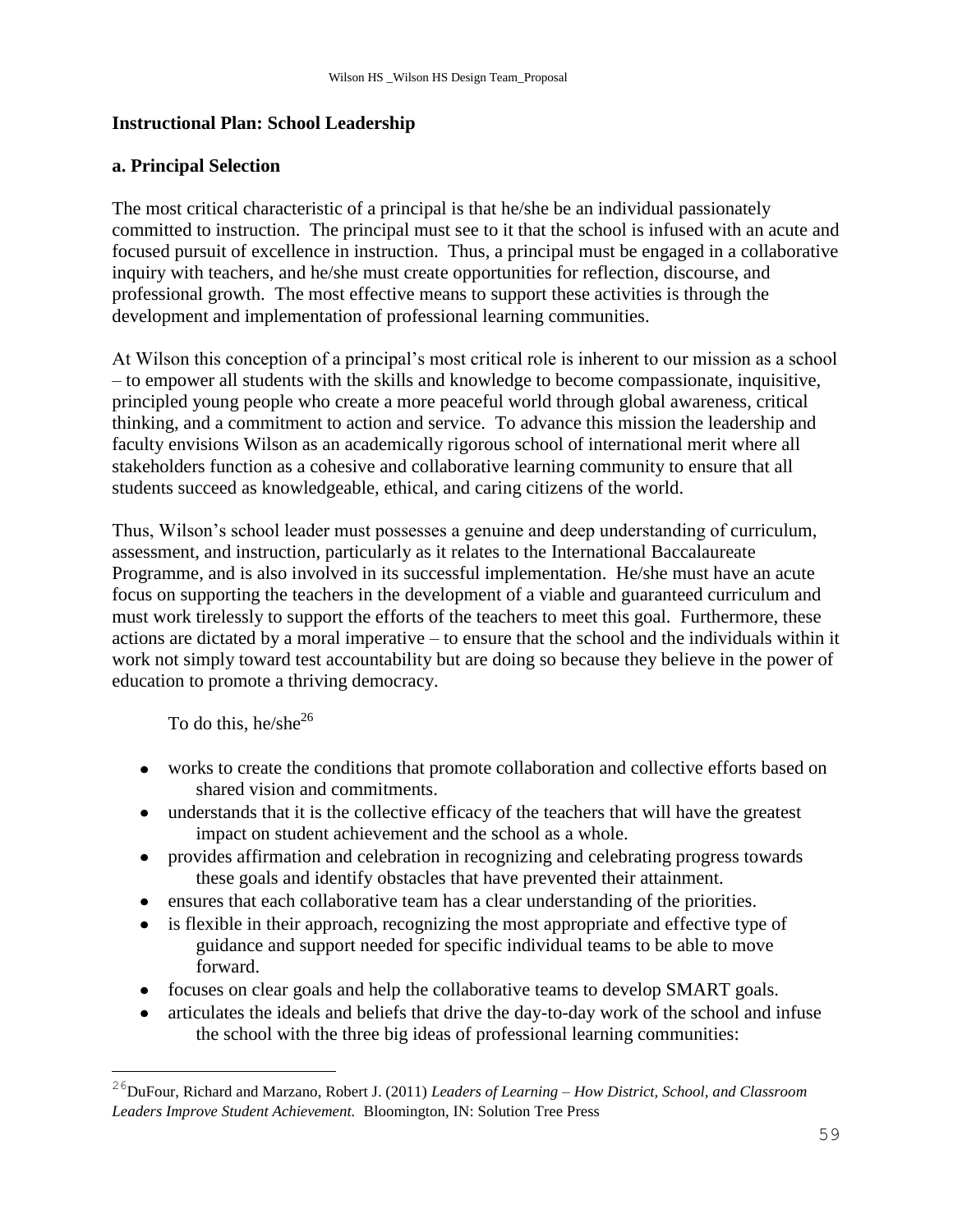- o The fundamental purpose of the school is to ensure that all students learn at high levels. Four fundamental questions guide this work:
	- What is it we want our students to know?
	- How will we know if our students are learning?
	- How will we respond when students do not learn?
	- How will we enrich and extend the learning for students who are proficient?
- o In order to ensure that all students learn at high levels, the entire staff must work collaboratively to build a collective efficacy by organizing themselves into meaningful collaborative teams who meet regularly on goals clearly aligned with the school's purpose and priorities.
- o There is a results-orientation that is guided by evidence of student learning used to drive continuous improvement of both teaching and learning.
- solicits input from the staff in the design and implementation of procedures and policies and empower teams to make important decisions that directly impact the quality of student learning.
- engages staff in the ongoing review and discussion of the most promising practices for improving student learning by sharing relevant research with teams and engaging them in collective inquiry.
- participates in the design and implementation of curriculum, instruction, and assessment and clarifies the work of team by monitoring the work, and engaging teams in a constant reflection on the four guiding questions above.
- creates processes for monitoring the school's practices and provide teams the tools to monitor their own progress.
- serves as a spokesperson and advocate for the school, linking both individuals and teams to critical resources.
- provides teachers with the time, resources, materials, and support to help them success at what they are being asked to do.
- is visible throughout the school and has positive interactions with staff and students.  $\bullet$

Principals also work as a catalyst for shared leadership. They focus on enabling people throughout the organization to take the lead in identifying and solving problems. They see their role as building both the collective and individual capacity of educators to lead the work within each given professional learning community. They are champions of the PLC process and have a sense of self-efficacy and willingness to persist, seeing negative events as merely temporary setbacks, as they also see the big picture, recognizing the interconnections between the work of their teams and the improvement of the school.

Given the fact that urban schools face specific challenges in hiring principals and a leadership team, a rigorous and inclusive process will be created. Often, urban schools only hire principals from a small pool of in-district candidates. According to Matthew Clifford, this pool of candidates is oftentimes ill suited for the challenges of urban schooling<sup>27</sup>.

<sup>27</sup> Clifford, Matthew (2010). *Hiring Quality School Leaders: Challenges and Emerging Practices.* Learning Point Associates. Retrieved September 24, 2011.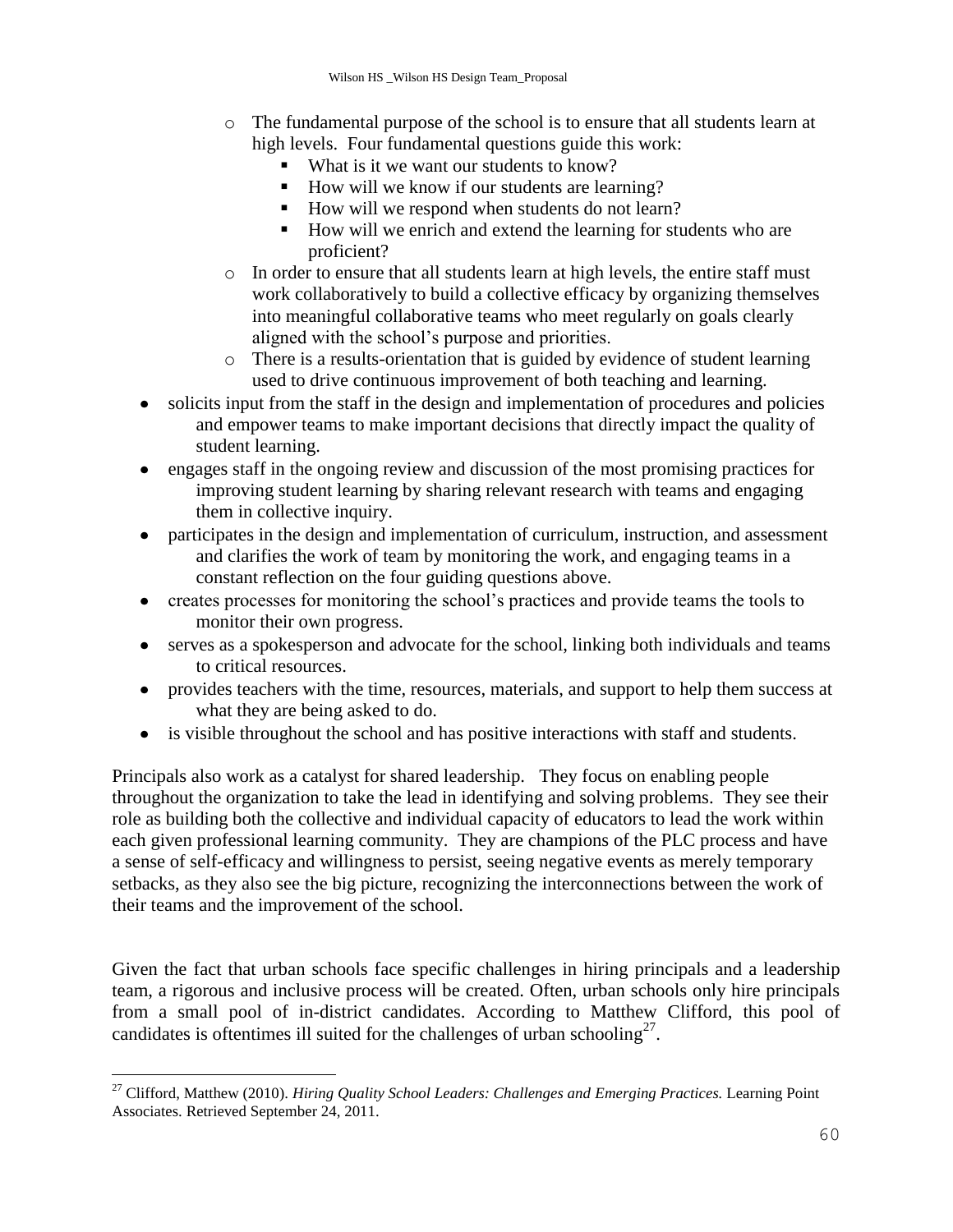As a result, when the principal position becomes vacant, a rigorous and inclusive process will be used to select a replacement. The Wilson Hiring Committee (WHC) will be formed, which will include all stakeholders, such as parents, teachers, students and community members. The WHC will be an elected body consisting of nine (9) members: 1 administrator, 3 certificated faculty, 1 classified staff, 2 students and 2 parents. WHC members will be elected to one-year terms with voting taking place in the spring and results taking effect the following school year. The hiring committee will use a consensus model of decision-making to make the final decision<sup>28</sup>.

Candidates will begin the process by submitting a formal resume, which will be reviewed by the WHC. Additionally, all candidates will complete a questionnaire (appendix W) that addresses how they will specifically meet the needs of the Wilson community and carry out the school's mission and vision. The hiring committee will review the resumes and questionnaires and prospective candidates will be notified for a first interview.

An administrator, a teacher and a student from the hiring committee will conduct the first round of interviews. All candidates who perform well in the first round of interviews will be asked back for a second interview. The entire hiring committee will conduct the second interview. Additionally, all concerned stakeholders will be invited to observe the second interview. These observers will fill out an evaluation form in which they rate the candidate's leadership, problem solving and mentoring (supervising) capacity as well as the candidate's plan to support student achievement. Observers will also be able to provide additional comments in regards to each candidate. The observer feedback will be taken into account as to which candidates are still in contention.

At this time the hiring committee will follow up on each candidate's supplied references. In addition, the hiring committee will use their large network of education professionals to further vet candidates. If the hiring committee can achieve consensus on a single candidate then the position will be offered. However, if consensus cannot be reached then the process will be reopened for additional applicants.

The current principal, Ursula Rosin, will continue to be the instructional and transformational leader of Wilson high school. Ursula was a high school English teacher for 19 years at Belmont high school and is a curriculum and instruction expert. Ursula has been an administrator at Wilson for six years and has been the principal for the last three years. Ursula's strategy for both student achievement and teacher development has been the implementation of Professional Learning Communities (PLCs). Given that isolated teaching in stand-alone classrooms is often the roadblock to student achievement, Ursula has focused on teacher collaboration through PLCs.**<sup>29</sup>** As a result of this work, departments and Small Learning Communities (SLCs)

 $^{28}$ The New Teacher Project. (2006). Improved principal hiring: The New Teacher Project's finding and recommendations for urban schools. Brooklyn, NY: Author. Retrieved September 24, 2011, from http://www.tntp.org/files/TNTP-ImprovedPrincipalHiring-Final.pdf

<sup>&</sup>lt;sup>29</sup>Hughes, T. A., & Kritsonis, W. A. (2007) Professional learning communities and the positive effects on achievement: A national agenda for school improvement. Retrieved September 24, 2011, from http://www.allthingsplc.info/pdf/articles/plcandthepositiveeffects.pdf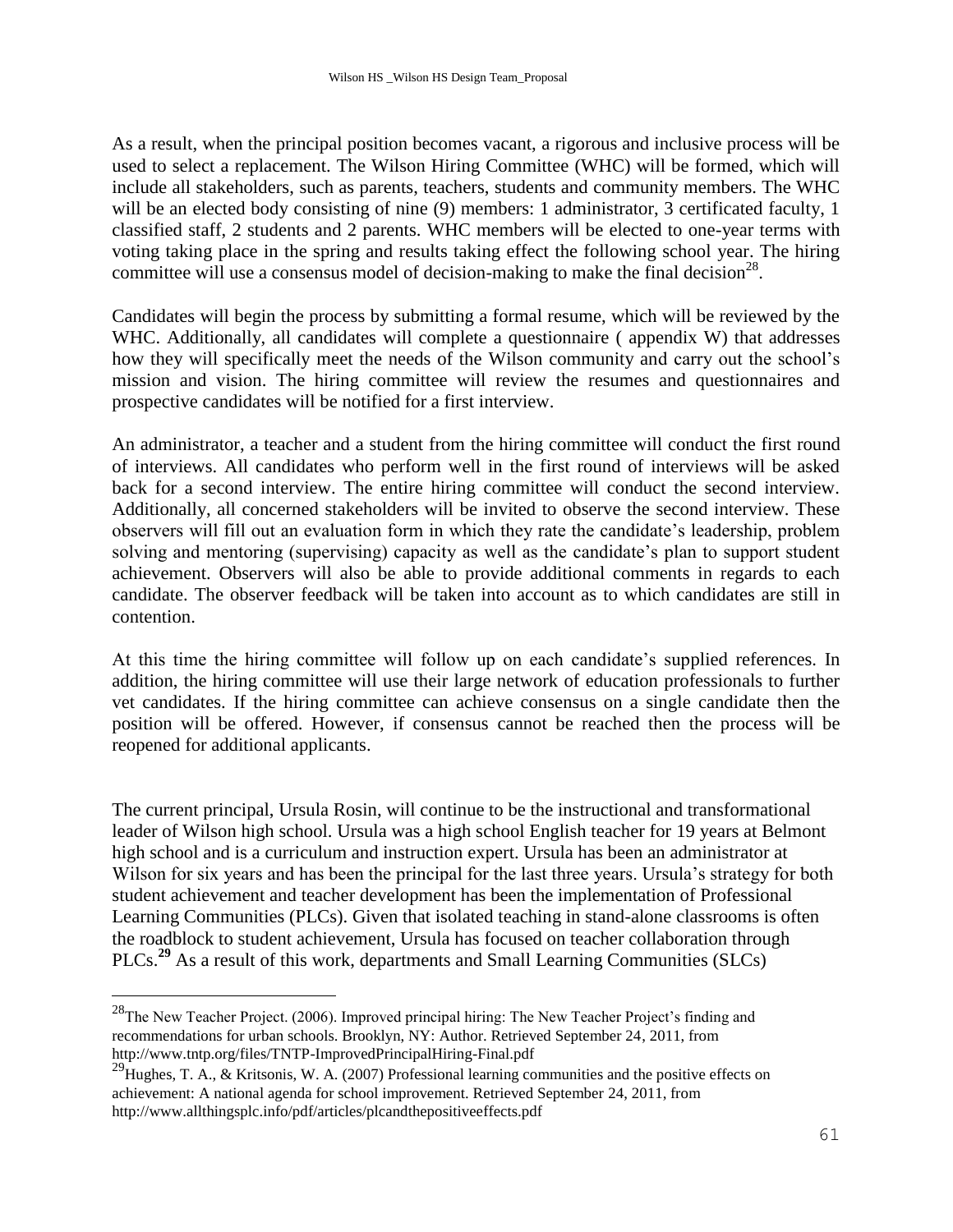collaborate on a weekly basis in order to plan common lessons and assessments and use schoolwide instructional strategies. All of the programs and policies Ursula has implemented have been research based best practices. This work has led directly to major increases in student achievement. In the six years that Ursula has been an administrator at Wilson, the school's API has increased 79 points, with 34 points achieved while Ursula has been principal. During the 2010 - 2011 school year the  $10^{th}$  grade CAHSEE pass rate increased by 4.2% and student achievement continues to grow school-wide.

Ursula is very effective at supporting the performance and growth of educators within Wilson. She has designed a system of collaboration and professional development that focuses on schoolwide best practices as well as subject level common assessments and curricular maps. She is trained as an IB administrator as well as in the Adaptive Schools program of school-wide collaboration, which has allowed her to facilitate meaningful and productive faculty meetings as well as professional developments. Additionally she is trained in Culturally Responsive and Relevant Education (CRRE) and the Advancement Via Individual Determination (AVID) program.

Operationally, Ursula has demonstrated a high degree of effectiveness during her tenure at Wilson. She has successfully dealt with broken air conditioning, facility upgrades and a tennis court in danger of sliding down a hill. Facilities issues are always dealt with the highest efficiency and immediacy in order to cause the least disruption to student learning. Unfortunately, Wilson has dealt with a few isolated issues of violence, to which Ursula has stepped up to be a pillar of compassion and emotional strength.

### **b. Leadership Team**

i<br>L

Wilson High School's vision is a place where all stakeholders function as a cohesive and collaborative learning community to ensure that all students succeed, are knowledgeable, ethical and caring citizens of the world. As a consequence the Wilson Instructional Leadership Professional Learning Community (WILPLC), like the principal, must share the following distributed responsibilities $^{30}$ :

- **Monitor/Evaluate faculty**
	- o Provide feedback on classroom practices and student learning
	- o Ensure that the aligned and intended curriculum is taught
- **Involvement in curriculum, instruction, assessment, and professional development**
	- o Develop and model techniques for effective lesson design
	- o Communicate goals to staff and formally and informally keep them in the forefront of the conversations about student achievement
	- o Provide staff development opportunities that are coordinated with the school's focus and mission

<sup>30</sup>Marzano, R. J., Waters, T., & McNulty, B. A. (2005). *School Leadership That Works: From Research to Results.* Alexandria, VA: Association for Supervision and Curriculum Development.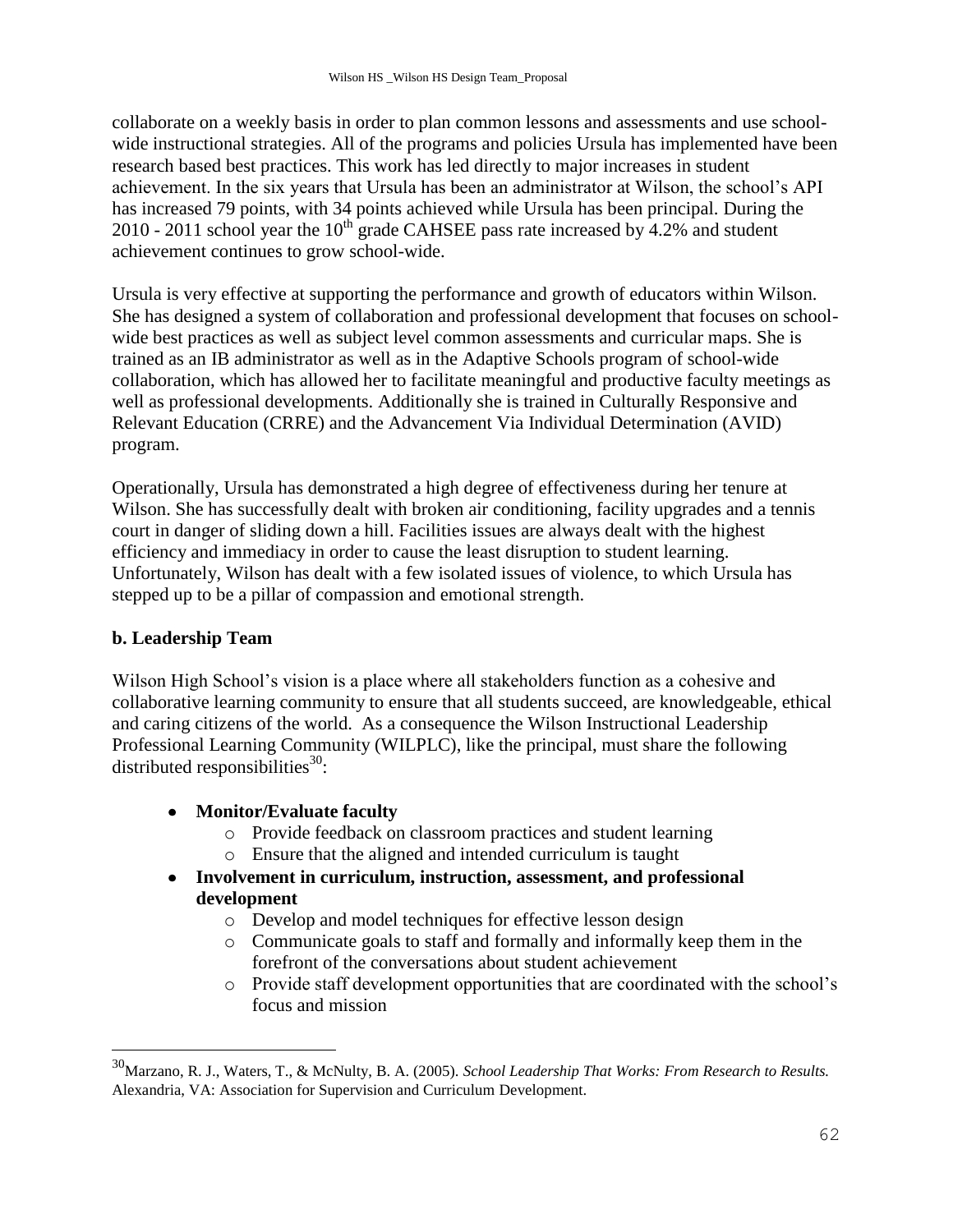### **Embrace flexibility**

- o Respond to issues and concerns raised by staff in a direct, open, and transparent manner
- o Develop mechanisms to support teachers through the change process
- o Examine leadership team practices and make necessary changes
- o Support the principal when situations require a more directive style of leaderships
- o Allocate resources based on instructional priorities

### **Community Outreach**

- o Communicate positively with the community about the school.
- o Engage parents in activities that are meaningful and relevant
- o Positively promote the school's accomplishments
- o Establish multiple ways for parents and community to be involved in the dayto-day running of the school
- o Develop data driven programs to support the needs of parents and the community

#### **Establish order and Change Agent**  $\bullet$

- o Help the principal execute routines and procedures
- o Identify ways to improve the effectiveness and utility of established routines and procedures.
- o Model a "can do" attitude; formulate agreements about supporting initiatives

The WILPLC will engage and collaborate with all stakeholders in order to articulate goals for student and adult learning. This will be done through a variety of governing bodies and structured community engagement. First, the WILPLC will work closely with the parent and student members of the School Site Council (SSC), the Compensatory Education Advisory Council (CEAC), and the English Learner Advisory Committee (ELAC). Each of these groups meets at least once a month and is directly involved in decided major school issues and setting goals for student achievement. Additionally, each Small Learning Community (SLC) has a student senate that meets at least once a month and gives voice to students on all issues directly affecting the classroom. Second, the WILPLC will engage all stakeholders through monthly community meetings. These meetings will include back to school night, parent/teacher conferences, monthly community forums and a monthly meeting with the principal, which is known as "Coffee with the Principal." With these structures in place, all Wilson stakeholders will have a voice in student achievement and development.

The Wilson Instructional Leadership Professional Learning Community has been engaged in the process of opening up instructional practice through the use of "Wilson Walks", wherein groups of faculty make visitations and observations of colleagues according to the California Standards of the Teaching Profession. They provide evidence for the teacher with regards to student engagement, physical and social environment, subject knowledge and application, planning instruction and learning experiences, and use of assessment. Together, observers debrief the process, review the collective data, and provide feedback to the teacher. The set of data is also collected to determine further needs for professional development and models of effective instructional practice.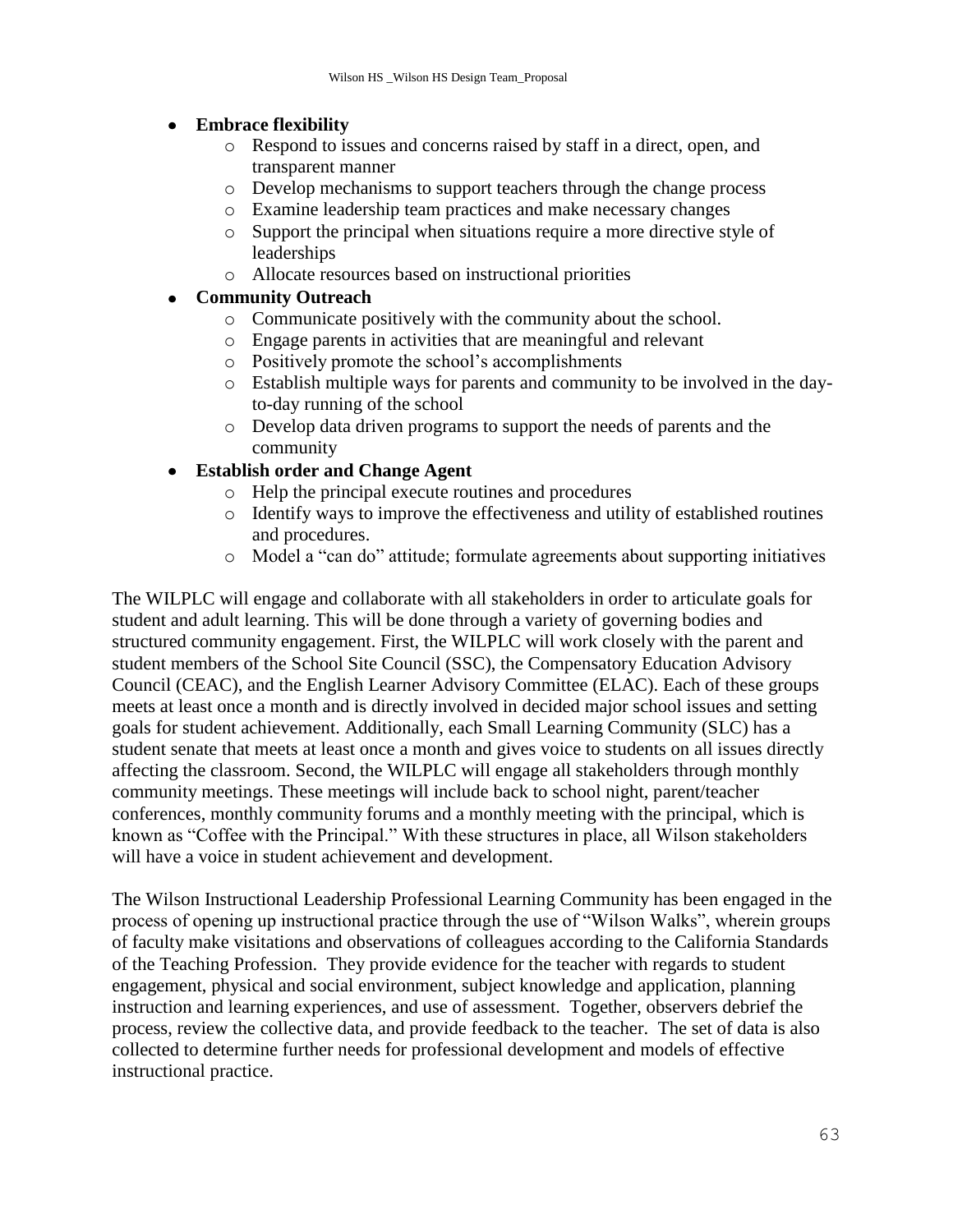The administrative team has also begun a new process of "IB Quick-Walks" in order to collect data on beginning implementation of the Middle Yeas Program unit design, including the integrations of the IB Learner profile as well as the Areas of Interaction. The team is also reviewing academic core subject level classrooms for common assessments and unit questions that drive student inquiry. The team is ensuring that the focus is on instruction and preparations for IB authorization in the spring.

Finally, the Wilson Instructional Leadership Professional Learning Community is engaged in the continued review and analysis of data as a means of determining our progress toward our goals for improved student learning. Reports are provided via each SLC counselor regarding progress monitoring of at risk students due to either attendance, attitude or academics with a review of provided intervention, effectiveness, and next steps

Much like the process of selecting our principal, members of the leadership team must go through the same rigorous and inclusive hiring process. The team members must demonstrate their commitment to the school's plan by actively participating in PLC's, Wilson Walks, Lesson Design Study, and the implementation of IB. Leaders outside of the classroom support students, faculty, and staff daily. To assess the level to which they are meeting the goals and providing support, members of the leadership team will undergo an evaluation similar to the teacher evaluation by faculty members on an annual basis. At the closing of the 2011-2012 school year, all assistant principal and temporary advisor positions will be vacated and undergo the WHC hiring process.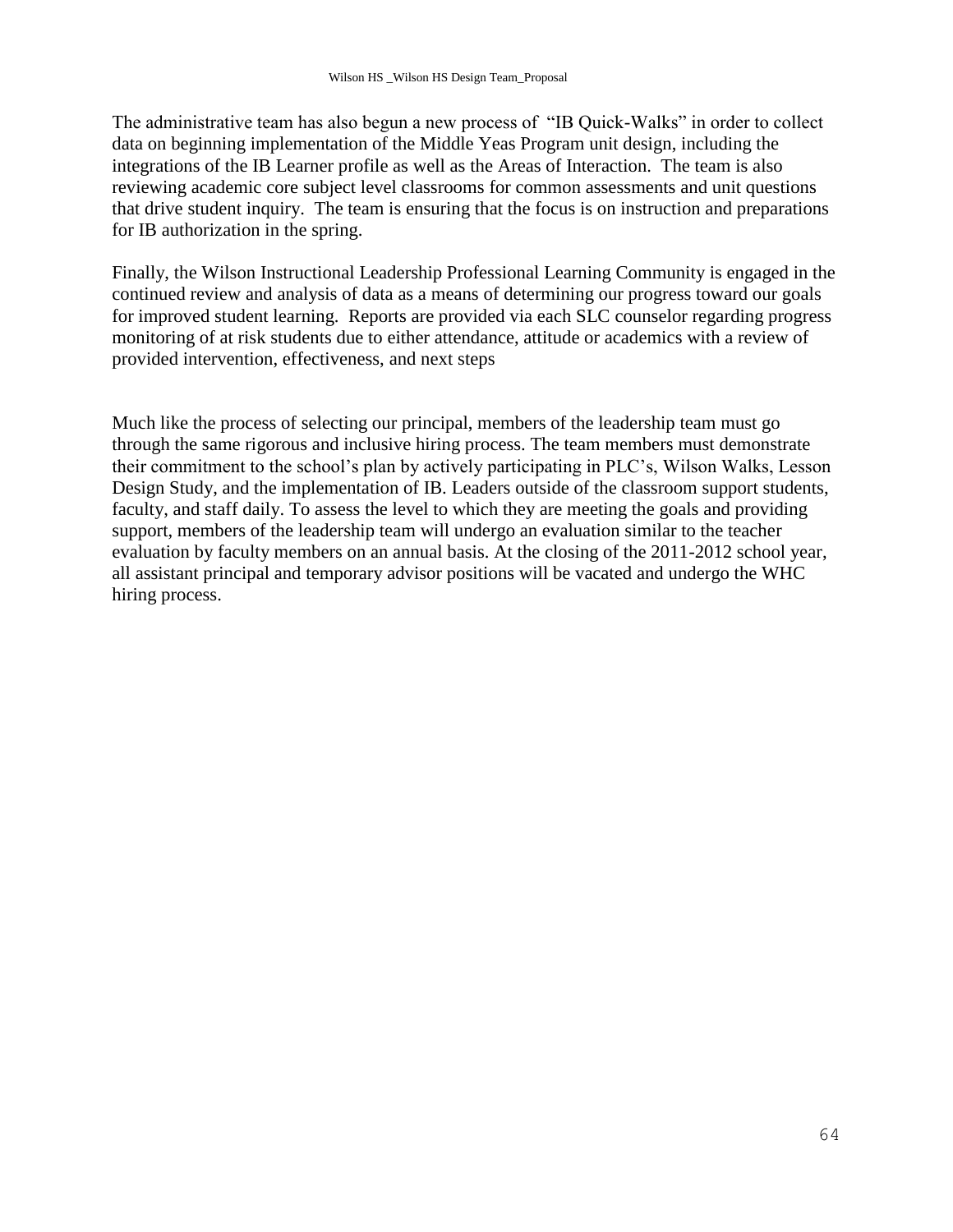### **Instructional Plan: Staff Recruitment and Evaluation**

### **a. Staffing Model**

Wilson High School will hire highly qualified, credentialed teachers, preferably those who are fully trained in the IB program to help support the mission and vision of Wilson High School. The number of teachers and counselors hired will adhere to the QEIA guidelines, while also ensuring there will be enough teachers to offer a wide array of Advanced Placement classes in a variety of subject areas. The QEIA ratios will dictate the class size reduction efforts. In the 9<sup>th</sup> grade core academic classes the staffing model will average the  $21:1$  ratio.  $10<sup>th</sup>$  grade student to teacher ratios will average a 25:1 ratio,  $11<sup>th</sup>$  grade ratios will average a 25:1, and  $12<sup>th</sup>$  grade will have a ratio of 24:1 in the core academic classes. No core academic classes will exceed 27 students. The counselor ratio will average 300:1 to help personalize the student action plan. Each SLC will have an administrator that will oversee its actions, as well as a counselor.

To address the large quantity and types of special needs of our students, Wilson High School will depend on multiple support services and providers.

- A Bridge Coordinator will be responsible for the appropriate implementation of Special Education services.
- A nurse and school psychologist will be available to meet the health needs of all students.
- A psychiatric social worker (PSW) will work with COST to refer for additional services, mentor student groups, and conduct individual counseling.
- A Pupil Services Advisor (PSA) will work on improving attendance and addressing the high dropout rate prevalent in the community.
- A Dean will handle severe discipline situations and all safety issues affecting Wilson.
- The Title I and Bilingual coordinators will supervise their respective programs and ensure student achievement through intervention, enrichment, and family and community engagement.
- A Librarian will coordinate library services, including information technology.
- The College and Career counselor will operate the College and Career Center to provide services to all students as they plan for college and careers.
- The testing coordinator will oversee all school, district, and state testing requirements and coordinate intervention programs.
- The Instructional Coach/IB Coordinator will guide the implementation of the IB program at Wilson and provide appropriate professional development as needed.
- The AVID coordinator will ensure the recertification of Wilson High School as a National Demonstration Site by increasing participation in the program and continued school-wide implementation of AVID strategies through professional development.
- The SLC coordinator will be charged with the task of coordinating all professional development to continue improvement in student achievement, including the bolstering of thematic identity through SLCs.
- In addition, Educational Aides, Special Education Assistants, Clerical Staff, Plant Manager, Custodians, Cafeteria Staff, and Campus Aides will provide support to assure that Wilson students are provided with the safety and high quality education.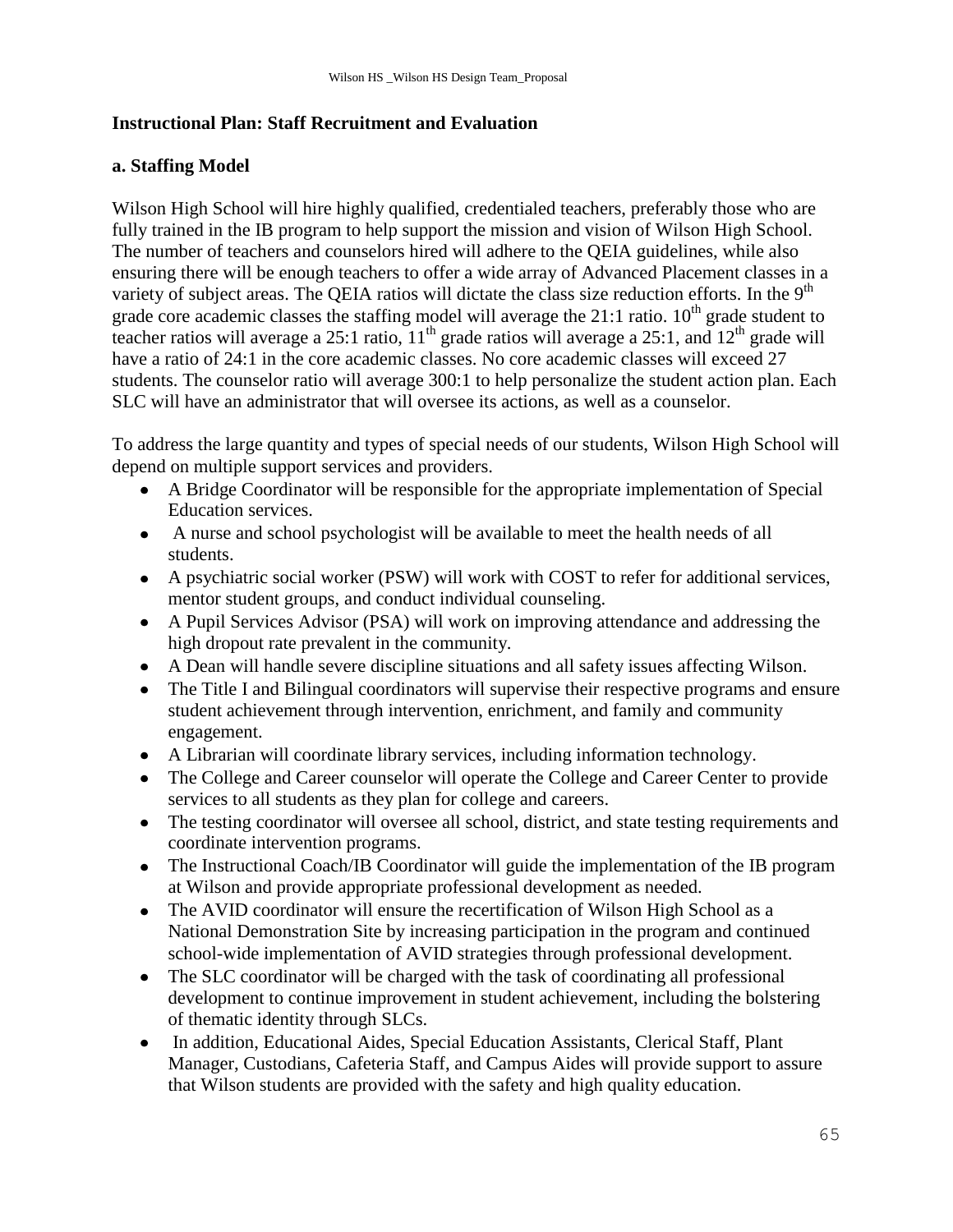With an estimated student population of 2,000 students, Wilson High School proposes the following staffing positions (all quantities of positions are based on need and fiscal resources):

Principal (1) Assistant Principals (6) **Teachers** Math, Science, History, English, Art, Foreign Language, Health, Computer, Physical Education, Special Education, ESL (#'s based on QEIA ratios) Academic Counselors (7) **Coordinators** Bilingual (1 full time) Title 1 (1 full time) Instructional Coach/IB Coordinator (1 full time) Bridge Coordinator (1 full time) AVIDCoordinator (1 half time) SLC Coordinator (1 full time) Testing Coordinator (1 full time) College/Career Counselor (1 full time) Dean (1 full time) Educational Aides (II, III) (8) Special Education Assistants Clerical Staff (10) Plant Manager (1 full time) Custodians (20) Cafeteria Staff (12) Campus Aides (6) Psychiatric Social Worker (PSW) (1 full time) Pupil Services Advisor (PSA) (1 full time) Nurse (1 full time) Librarian (1 full time)

The proposed staffing model will benefit the students at Wilson High School, particularly for the large English Language Learner population and Students With Disabilities who will benefit from the smaller class sizes and more support from out of classroom personnel. With smaller classes the teacher will be able to better personalize instruction, embed intervention within class time, and be willing to have students participate in different types of learning modalities to address their needs. For English Language Learners in particular the small class size will help lower the affective filter. When learning a second language, the higher the affective filter, the more stress and anxiety the student experiences, hindering their acquisition of the language. Environment has the biggest impact on affective filter, by placing students in smaller class sizes it will create a more productive and safe environment for these students. Additionally, our school has a large amount of RSP students who will need help in their core academic classes.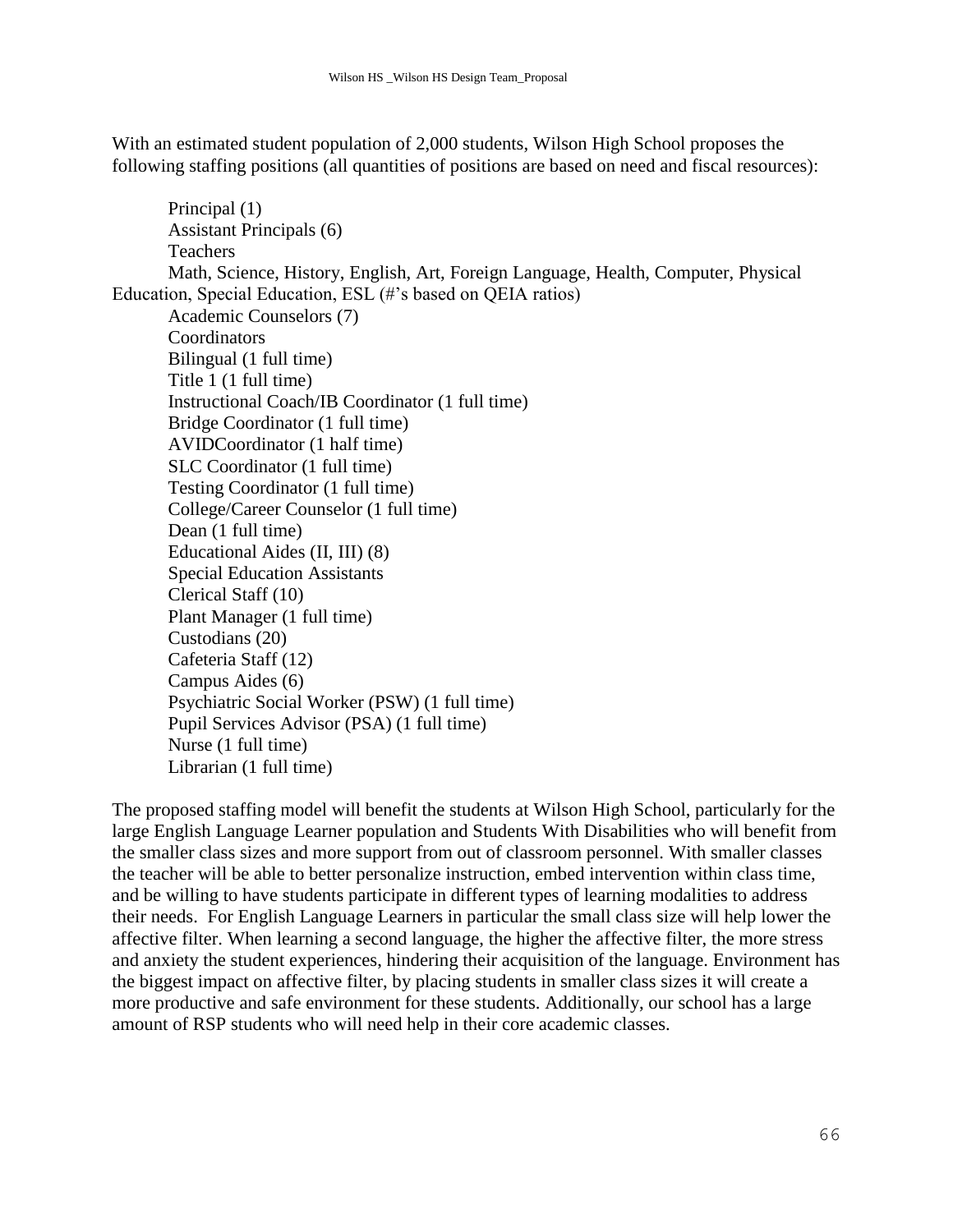### **b. Recruitment and Selection of Teachers**

Teachers will be selected based on the rigorous selection process that has been established by the Wilson Hiring Committee (WHC). Teachers must meet the requirements for employment as stipulated by the California Education Code section 47605(l) and the applicable provisions of No Child Left Behind. Primary teachers of core, college preparatory subjects (English language arts, language, mathematics, science, history, special education) will hold a single or multiple subject Commission on Teacher Credentialing certificate. Teachers selected to insure that the needs of English learners are met will have CLAD or BCLAD certification and all teachers will be trained in the effective use of sheltered-English. Additionally, all candidates will have to clear all LAUSD hiring policies (TB, fingerprinting for criminal check, and proof of ability to work in the U.S, etc.).

Recruitment of new teachers will include educators from both within and out of the district. Teachers will be interviewed and hired by the WHC. During the process, candidates will be briefed on the IB mission and vision of the school and scored on their alignment to this philosophy. Candidates will be asked to model a lesson based on IB curriculum and if needed a second interview will be scheduled. This process will follow the same guidelines as described in the leadership section in regards to rigor and inclusion.

### **As part of the school's professional community, all teachers will also strive to meet the Wilson Teacher Profile:**

- o Demonstrate mastery of their discipline content and be NCLB compliant;
- o Demonstrate competency in the IB Program, AVID program/strategies, and school-wide instructional strategies;
- o Possess an "International Mindedness" and present balanced viewpoints on global issues and assist students in viewing issues from multiple perspectives
- o Use an inquiry-based model of teaching that enables students to actively manipulate ideas in order to construct knowledge, solve problems, and develop their own understanding of the content
- o Model and explicitly teach students how to manage their own learning by addressing the characteristics of the IB Leaner Profile and Areas of Interaction.
- o Be a reflective practitioner who continually asks questions about their practice and regularly seek feedback to assist in their continued growth and development as a teacher.
- o Be an expert at engaging and differentiating instruction to meet the needs of all students;
- o Be an expert in culturally relevant pedagogy;
- o Be an expert at using critical inquiry and project-based linked learning as their primary instructional strategies;
- o Be committed collaborators who will hold themselves accountable for rigorous content and interdisciplinary planning;
- o Be an active and contributing member to various professional learning communities (PLCs) during professional development;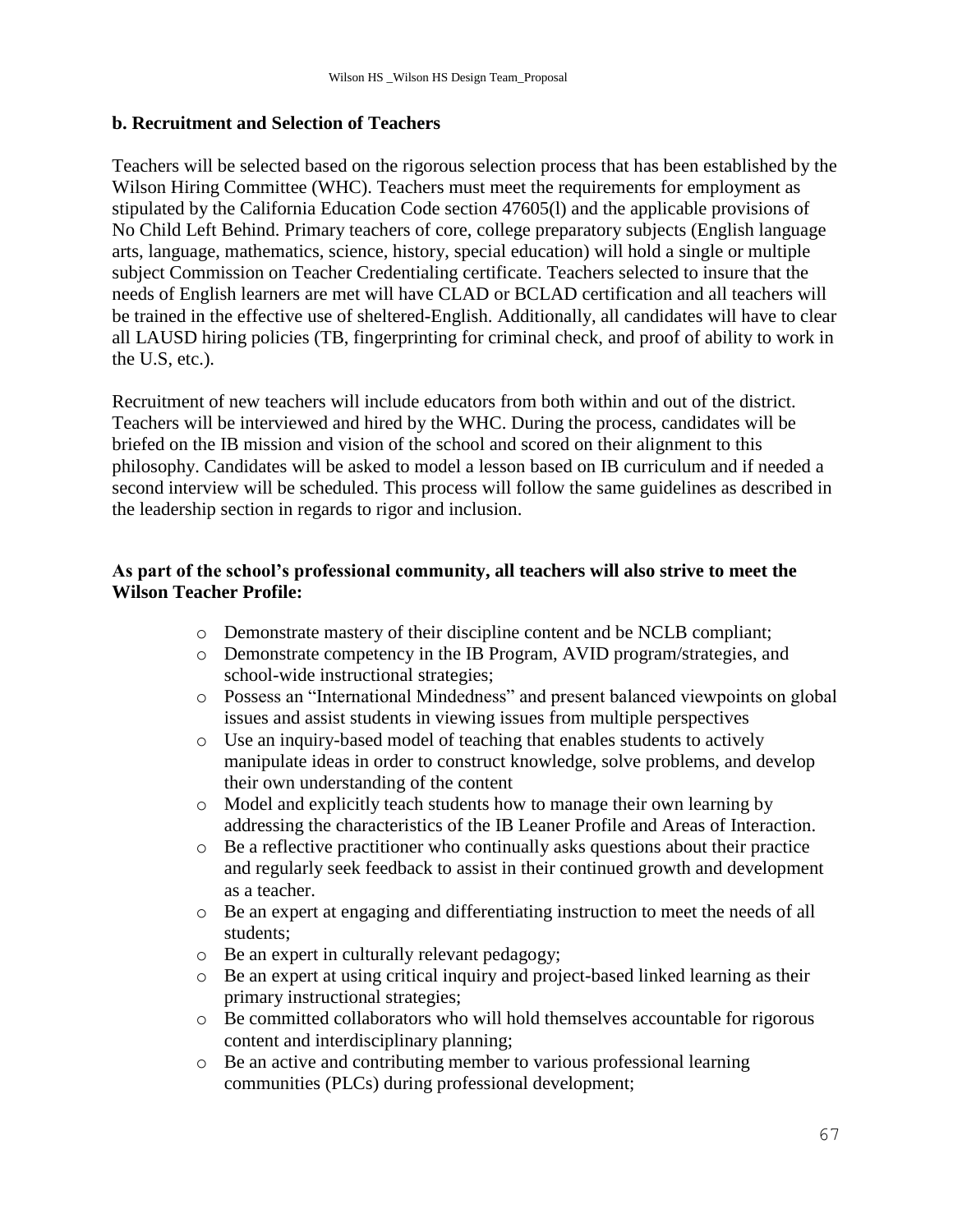- o Be flexible, innovative, educators committed to the success of the students in our community;
- o Integrate the use of reading and writing across the curriculum and use discipline specific and interdisciplinary reading and writing as a form of summative assessment;
- o Take responsibility for supporting FAS students and families from enrollment to graduation

Specific to classroom teaching, all Wilson faculty will strive to meet four key characteristics. First, all teachers are experts in their content area and stimulate critical thinking within their field of study. Second, all teachers have completed IB training and teach through a global lens to promote international mindedness. Third, all teachers are trained in a Culturally Relevant and Responsive Education to better understand the diverse backgrounds of not only our students but the wider Wilson community. Last, all teachers are trained in how to use AVID strategies within their classroom. If we are to teach our students about the changing world, our teachers need to remain committed to personal and professional growth.

We will use staffing autonomy to hire highly qualified educators who deliver instruction to match our described instructional program. We will use waivers to prevent any disruptionto this mission.

#### **c. Performance Reviews**

All teachers will be held accountable for their work at Wilson. This means they will need to show full commitment to the progression of our students by supporting all initiatives. Both newly hired and existing teachers will have to sign a Commitment to Plan (appendix X) document that outlines expectations for their performance. We have high expectations of our faculty and seek increased accountability in Professional Development and in the classroom and want that message to be clear upon hiring candidates.

Teachers will be held accountable for their attendance and active participation in Professional Development. On early start Mondays, as well as all other days, teachers will be held accountable for arriving on time.Frequent absences or tardiness could result in the loss of pay. If teachers are not adhering to the MULE PAC 5 professional culture during PD and in the classroom, a progressive discipline plan will be implemented. The following measures will be carried out as needed:

Conference with SLC administrator; Formal written warning; Voluntary transfer to another school.

The SLC administrator will evaluate teachers through the Stull Evaluation process. The Stull Evaluations assess teachers based on the California Standards for the Teaching Profession (CSTP). Teachers will submit initial planning sheets to be used in their observations throughout the year. Administrators are to use the planning sheets and classroom observations to help